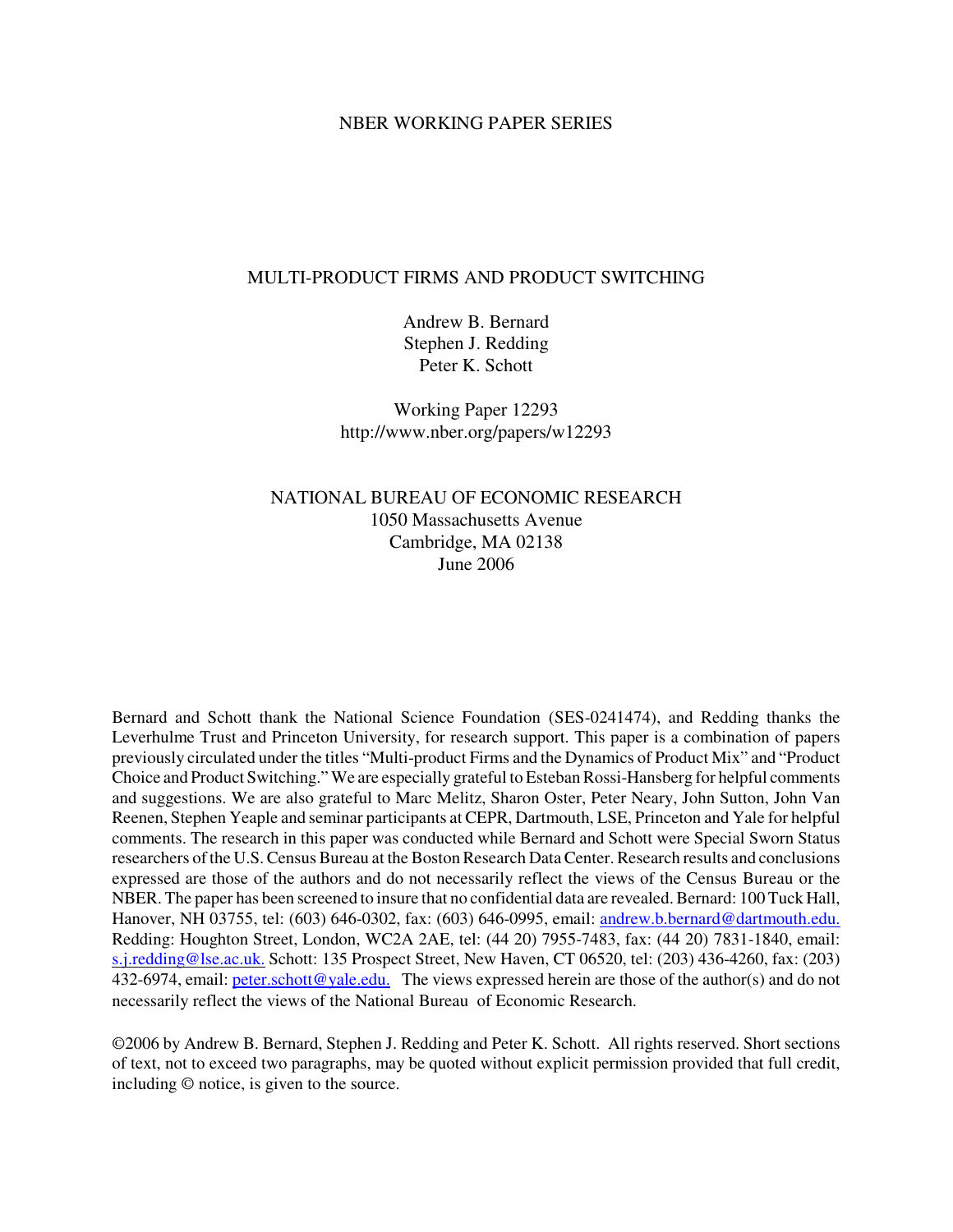Multi-Product Firms and Product Switching Andrew B. Bernard, Stephen J. Redding and Peter K. Schott NBER Working Paper No. 12293 June 2006 JEL No. D21, E23, L11, L60

# **ABSTRACT**

This paper examines the frequency, pervasiveness and determinants of product switching among U.S. manufacturing firms. We find that two-thirds of firms alter their mix of five-digit SIC products every five years, that one-third of the increase in real U.S. manufacturing shipments between 1972 and 1997 is due to the net adding and dropping of products by survivors, and that firms are more likely to drop products which are younger and have smaller production volumes relative to other firms producing the same product. The product-switching behavior we observe is consistent with an extended model of industry dynamics emphasizing firm heterogeneity and self-selection into individual product markets. Our findings suggest that product switching contributes towards a reallocation of economic activity within firms towards more productive uses.

Andrew B. Bernard Tuck School of Business at Dartmouth 100 Tuck Hall Hanover, NH 03755 and NBER andrew.b.bernard@dartmouth.edu

Stephen J. Redding London School for Economics Houghton Street London WC2A 2AE UNITED KINGDOM s.j.redding@lse.ac.uk

Peter K. Schott Yale School of Management 135 Prospect Street New Haven, CT 06520-8200 and NBER peter.schott@yale.edu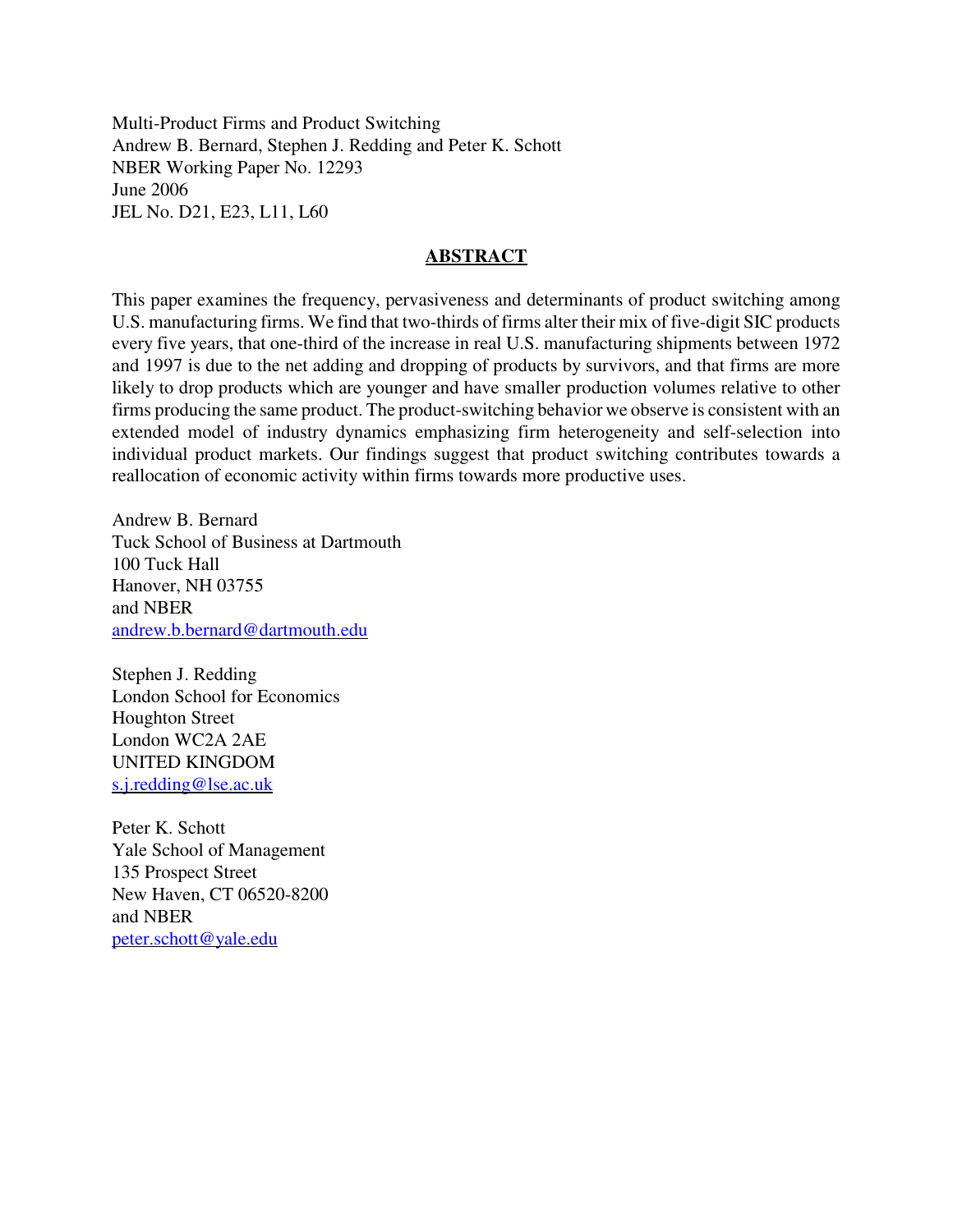#### 1. Introduction

The extent to which resources are allocated to their most efficient use is a core issue of economics. Until now, research into industry dynamics has addressed this issue by focusing almost exclusively on the contribution of firm entry to resource reallocation, i.e., whether newly created firms or plants are more productive than the dying firms and plants they replace.<sup>1</sup> This paper examines a new, "extensive" margin of firm adjustment, the reassignment of resources that takes place within surviving firms as they add and drop, i.e. "switch", products.

Our analysis of product switching is made possible by our construction of a unique new longitudinal dataset that tracks U.S. manufacturing output at the firm-product level across quinquennial U.S. Manufacturing Censuses from 1972 to 1997. In this dataset, a "product" is defined as one of approximately 1,800 five-digit Standard Industrial Classification (SIC) codes, e.g., "Passenger Cars".2 We observe the full set of products each manufacturing firm produces in each year and analyze how incumbent firms' product mix evolves for the more than 140,000 firms that survive on average from one Census year to the next. To our knowledge, these are the most comprehensive data on multi-product production yet assembled; they are more detailed than the data contained in typical manufacturing censuses, which record only the primary industry of firms or plants.

We find product switching to be frequent, widespread and influential in determining both firm and aggregate outcomes. Nearly one-third of the increase in real U.S. manufacturing shipments between 1972 and 1997 is due to the net adding and dropping of products by continuing firms, a contribution to aggregate growth that dwarfs that of firm net entry, which accounted for a five percent decline. On average, two-thirds of U.S. manufacturing firms alter their mix of products between Censuses, and two-thirds of those firms change their product mix by both adding and dropping at least one product. Switched products account for a considerable fraction of individual firms' activity, with added and dropped products each representing roughly half of a switching firm's total output. Adding and dropping also exert considerable influence on the scope of firms, with an average of 47 percent of firms

<sup>&</sup>lt;sup>1</sup>There is a large empirical literature in macroeconomics on firm creation and destruction and their implications for industry dynamics and the firm-size distribution. See, for example, Albuquerque and Hopenhayn (2002), Baily et al. (1992), Cooley and Quadini (2001), Dunne et al. (1989a,b), Foster et al. (2001, 2006), and Rossi-Hansberg and Wright (2005) among others.

<sup>2</sup>Throughout the paper we use the terms "product" and "good" to denote a five-digit SIC category. We reserve the terms "sector" and "industry" to refer to two- and four-digit SIC categories, respectively. Examples of industries and sectors are given in Section 2..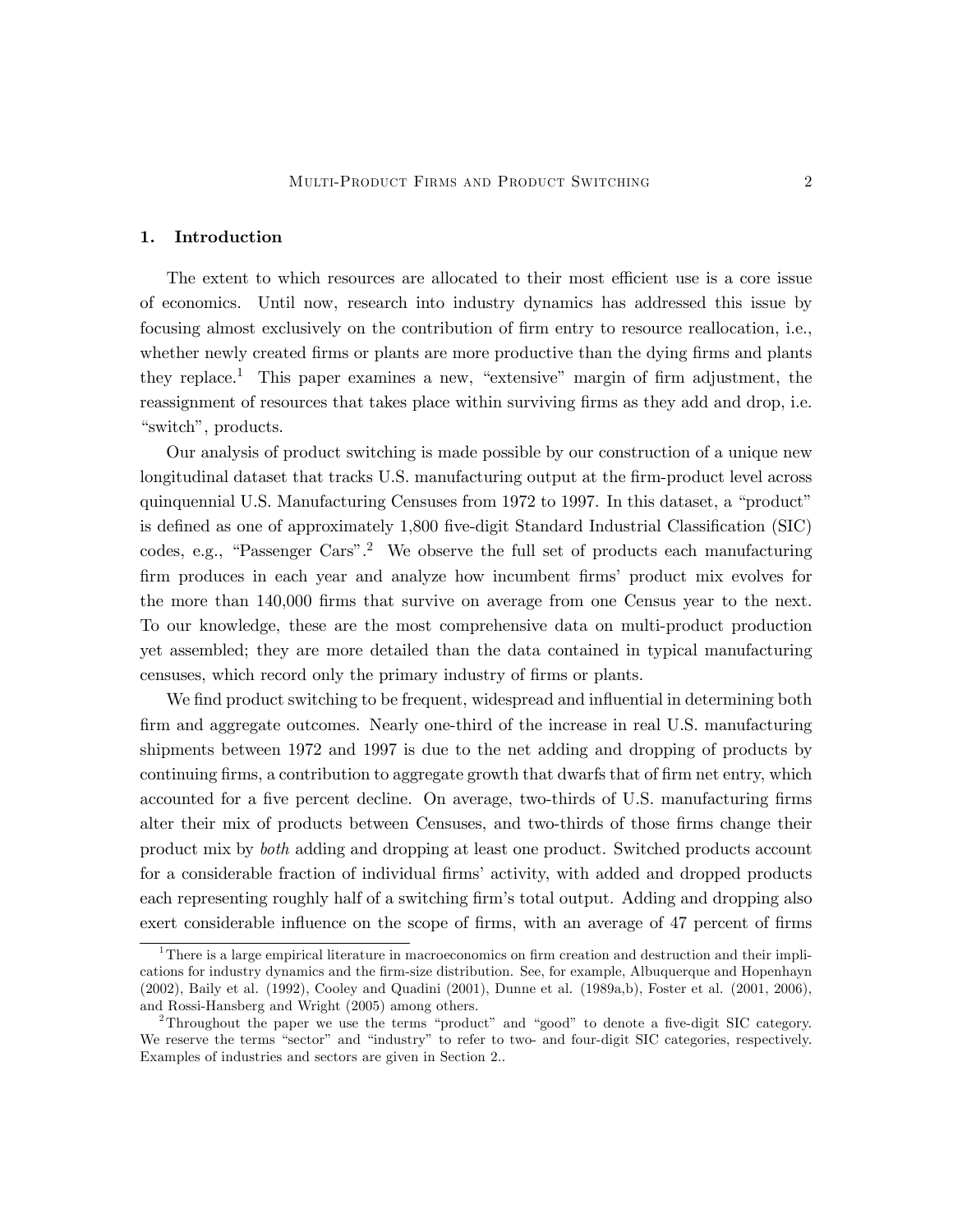adding products outside their existing set of four-digit SIC industries between Census years.

Further analysis of how firms switch products reveals a surprisingly small role for mergers and acquisitions. Fewer than 1 percent of firms' product additions between 1972 and 1997, for example, occur because of the acquisition of another firm's plant. In fact, 94 per cent of product additions occur within a firm's existing production facilities. On the other hand, while product switching does not imply ownership changes, ownership changes are often associated with product switching: on average, 95 percent of firms engaging in M&A concomitantly adjust their mix of products.

The trends we document are all the more striking given that our definition of a product, though substantially narrower than the industries usually employed in panel microdata, remains relatively coarse. The five-digit SIC category "Passenger Cars", for example, does not distinguish the station wagons, sports cars or other types of vehicles contained within that product category. Indeed, given the unobserved changes firms presumably make to their products within five-digit SIC product categories, our findings likely underestimate the true importance of firms' adjustments to their extensive margins.

In the second half of the paper we consider different classes of explanations for the product-switching behavior we observe and highlight features of the data that successful future theories of the firm must incorporate. The first group of explanations we examine focuses on factors that are product-specific but common across firms, such as demand or supply shocks. Demand shocks might induce product switching by leading firms to add "hot" products for which demand is rising and drop "cold" products for which it is falling. Similarly, supply shocks associated with technological progress or international trade and outsourcing might push firms to drop uncompetitive products in favor of goods more consistent with U.S. comparative advantage.<sup>3</sup> If demand or supply shocks were the dominant forces accounting for product switching, products' add and drop rates would exhibit a negative correlation as all firms systematically add ascending products and drop declining ones. In fact, we find products' add and drop rates to be positively rather than negatively correlated, indicating that while some firms are dropping a particular product, others are adding it. This positive correlation is hard to reconcile with explanations of product switching that are based purely on a net reallocation of activity from one group of products to another.

A more compelling explanation of product switching is provided by a natural extension

 $3$ Bernard, Jensen and Schott (2006), for example, find that U.S. manufacturing firms are more likely to switch out of industries where exposure to imports from low-wage countries is high.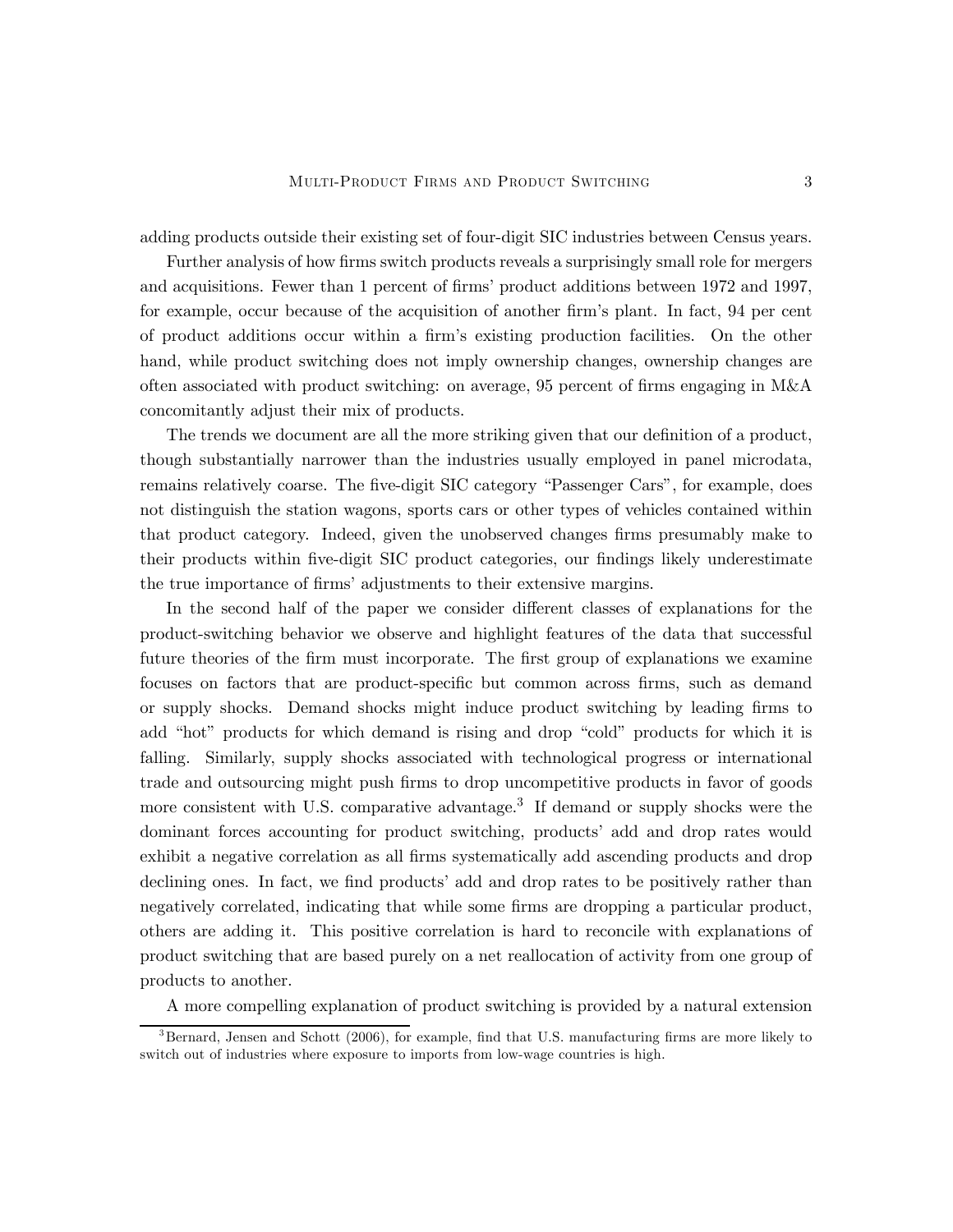of existing models of industry dynamics (e.g. Jovanovic 1982, Hopenhayn 1992 and Ericson and Pakes 1995) that receive support from empirical studies of firm creation and destruction (e.g., Baily et al. 1992, Dunne et al. 1989a,b, and Foster et al. 2001, 2006). In these models firms produce a single product, rendering firm creation and destruction equivalent to product-market entry and exit. Here, we imagine a more general model where firms are permitted to add new goods to their product mix over time by incurring product-specific sunk costs of entry. Firms discover their initial productivity in a product after paying its sunk cost of entry, with productivity being imperfectly correlated across product markets. Firms drawing a sufficiently high productivity become producers while firms drawing a low productivity exit immediately, i.e., without ever commencing production. Once a firm begins production of a new product, its actual or perceived productivity in that product evolves over time as stochastic shocks to productivity or learning take place. Firms drop a product when its productivity falls below the level needed for zero profitability. Dropping a product does not necessarily end the life of a firm, however, because it may remain active in other product markets where its productivity remains relatively high.<sup>4</sup>

This generalized model of firm (and industry) dynamics accords well with the stylized product-switching facts noted above. In its steady-state equilibrium, the flow of firms that add a product each period must equal the flow of firms that drop the product. As a result, the model features equilibrium product adding and dropping that is consistent with the frequency and pervasiveness of product switching observed in the data. Furthermore, products' equilibrium add and drop rates in the model are positively correlated, as in the data. In the model, these rates depend upon products' sunk costs of entry: products with low sunk costs of entry exhibit high entry and high exit rates, and *vice versa*.

Additional aspects of firms' extensive-margin adjustments suggest that product switching contributes towards a within-firm reallocation of resources to their best use. A key implication of the firm dynamics model we describe is that firms add and drop products on the basis of their relative productivity across products. In the model, firm-product productivity is correlated positively with firm-product output and firm-product tenure, i.e., the length of time the firm has produced a product. In the data, the probability that a firm drops a product does indeed vary negatively with firm-product output and tenure. We also find evidence that a firm's productivity is correlated positively across its products: single-

<sup>4</sup>See Dunne et al. (1988, 1989b) for an empirical analysis of diversification as a form of market entry distinct from plant birth. Dunne et al. (2005) investigate the relationship between the form of productmarket entry and plant death.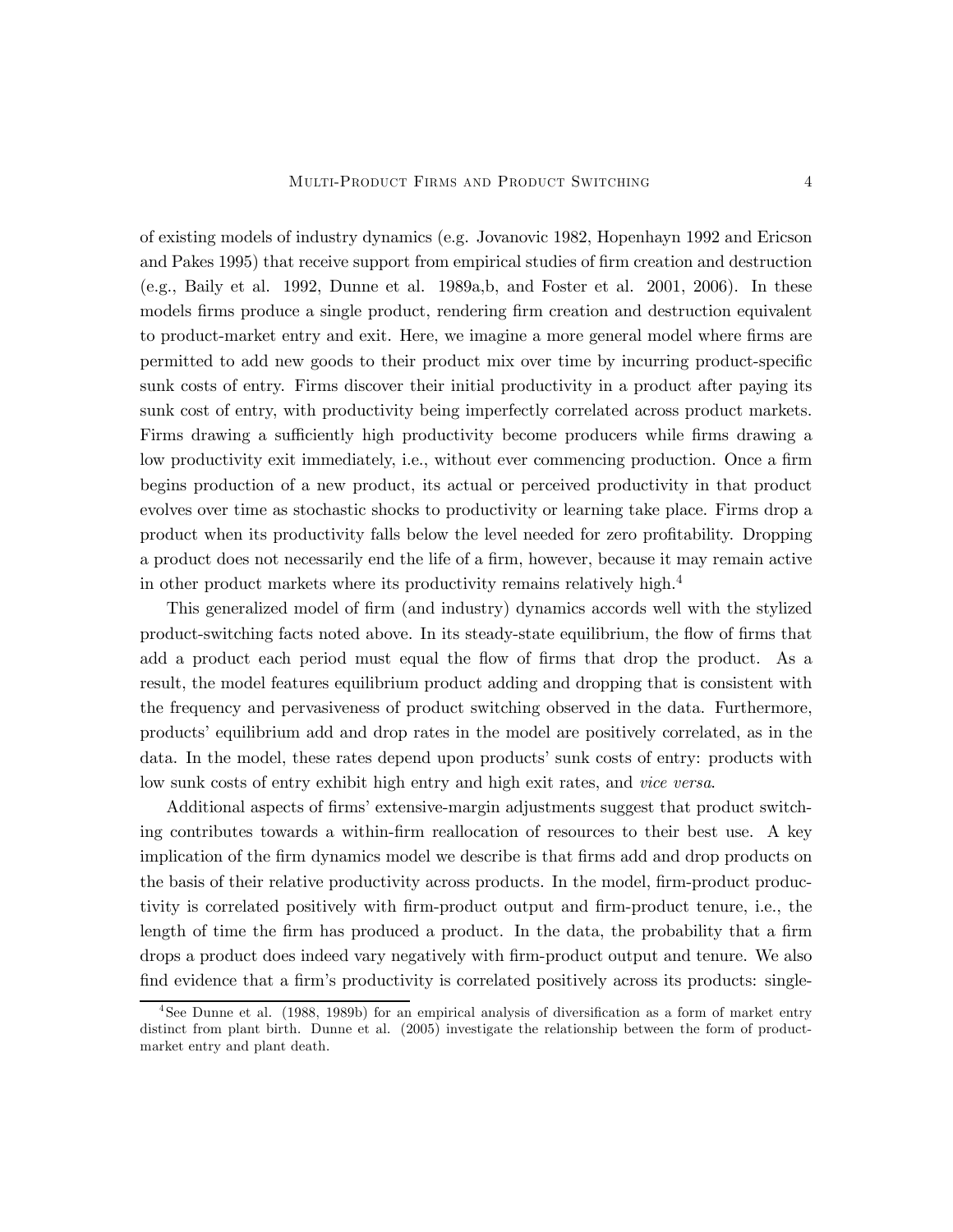product firms with relatively high productivity in their existing product are more likely to add a new product to their mix of goods than a relatively low-productivity firm producing the same initial product.

Though the generalization of existing theory we envision is consistent with many aspects of product switching, it is challenged by other features of the data that relate to broader questions about the boundaries of the firm and the determinants of firm dynamics. First, though the model treats firms as bundles of products, it is silent on which products should be co-produced within firms versus separately produced across firms. Our examination of firms' product portfolios reveals that firms are most likely to co-manufacture products within the same industry or within similar industries (e.g., lumber and furniture or electronics and instruments). Second, the relative contributions of firms' intensive (output per product) and extensive (number of products) margins in determining firm growth and the firm-size distribution are not well understood. Finally, while the extended model predicts a positive correlation between products' add and drop rates, it is not clear why adding and dropping frequently occurs within the same firm across Census years, and why the majority of this reallocation occurs not only within firms but within their surviving production facilities.

Our unanswered questions about product switching mirror a lack of a theoretical consensus on the boundaries of the firm and the determinants of firm dynamics. Both topics are areas of active research and one of the key contributions of the paper is to identify a new dimension of firm behavior for emerging theories of the firm to explain. Empirical research to date has concentrated either on product diversification at a point in time (e.g. Gollop and Monahan 1991 and Baldwin and Gu 2005) or on the more discrete margin of firm entry and exit (e.g. Baily et al. 1992, Dunne et al. 1989a,b and Foster et al. 2001, 2006). Existing theoretical work on multi-product firms, by contrast, focuses on issues associated with managing a firm's range of products at a particular point in time rather than changes in product mix over time (e.g. Baumol 1977, Panzar and Willig 1977, Brander and Eaton 1984, Shaked and Sutton 1990 and Eaton and Schmidt 1994).

The remainder of the paper is structured as follows. Section 2 describes our dataset. Section 3 documents the contribution of product switching to aggregate U.S. manufacturing growth. Section 4 provides evidence on the prevalence and firm-level consequences of product switching among U.S. manufacturing firms. Sections 5 and 6 discusses potential explanations for the trends observed in the data. Section 7 explores the implications of the results for work on the boundary of the firm. Section 8 concludes.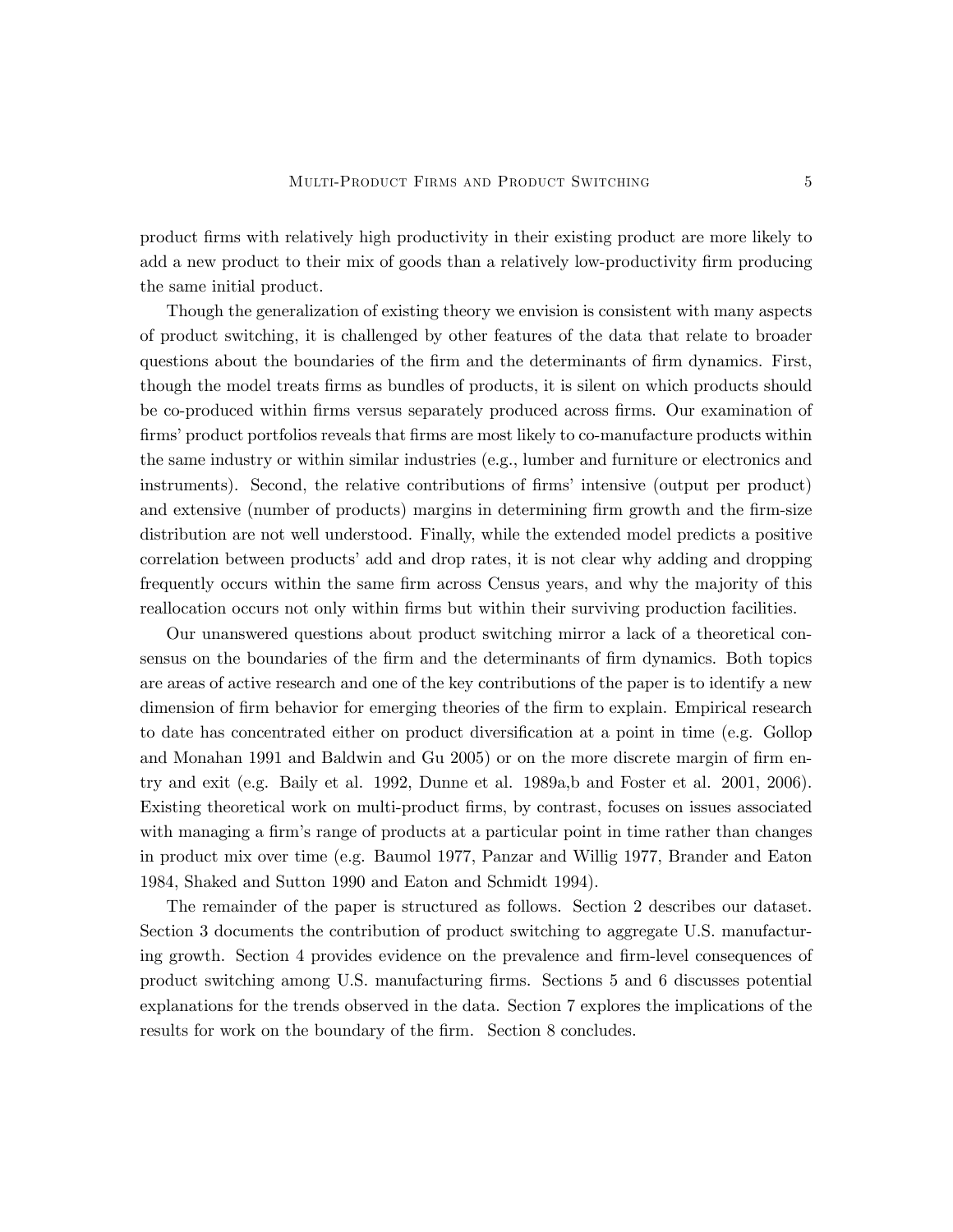#### 2. Data Description

Our dataset is derived from the U.S. Census of Manufactures of the Longitudinal Research Database (LRD) maintained by the U.S. Census Bureau. Manufacturing Censuses are conducted every five years and we examine data from 1972 to 1997. The sampling unit for each Census is a manufacturing "establishment", or plant, and the sampling frame in each Census year includes information on the mix of products produced by the plant. Very small manufacturing plants (referred to as Administrative Records) are excluded from the analysis unless otherwise noted because data on their mix of products are unavailable. Because product-mix decisions are made at the level of the firm, we aggregate the LRD to that level for our analysis.

Our definitions of "sector", "industry" and "product" are based upon 1987 Standard Industrial Classification (SIC) categories, which segment manufacturing output generally according to its end use.<sup>5</sup> We refer to two-digit SIC categories as sectors, four-digit SIC categories as industries and five-digit SIC categories as products or goods.<sup>6</sup> In the LRD, aggregate manufacturing contains 20 sectors, 459 industries and 1848 products.

For each firm in each Census year, we record the set of products and therefore the set of industries and sectors in which the firm produces. We also observe firms' total and productlevel output, as well as their total input usage and wage bills. Output, capital stocks, employment of production and non-production workers and wagebills are also observable for individual plants within firms and can be aggregated up to the level of the firm. For surviving firms, we track the products that firms add and subtract from their product mix across Censuses. There are an average of 141,561 surviving firms in each Census year for which such extensive-margin adjustments can be observed.<sup>7</sup> The Data Appendix provides further details concerning construction of the data.

Table 1 provides a sense of the relative level of detail between products and industries.

<sup>&</sup>lt;sup>5</sup>The SIC classification scheme was revised substantially in 1977 and again in 1987. Industry identifiers from Censuses prior to 1987 have been concorded to the 1987 scheme. Our results are not sensitive to this concordance: we get substantially similar results if we focus exclusively on the 1987 to 1997 portion of the LRD.

 $6$ Our terminology differs from that of the Census Bureau. The Census refers to an five-digit SIC categories as "product lines" and reserves the term "product" for seven-digit SIC categories. For a complete list of five-digit products see U.S. Census (1996).

<sup>7</sup>Roughly one-third of manufacturing firms exit between Census years. Our focus on surviving firms excludes the product-changing activities of exiting and entering firms (i.e. we do not record an exiting firm as a firm that drops all of its existing products). However, the theoretical model discussed below allows for endogenous firm exit as well as product switching.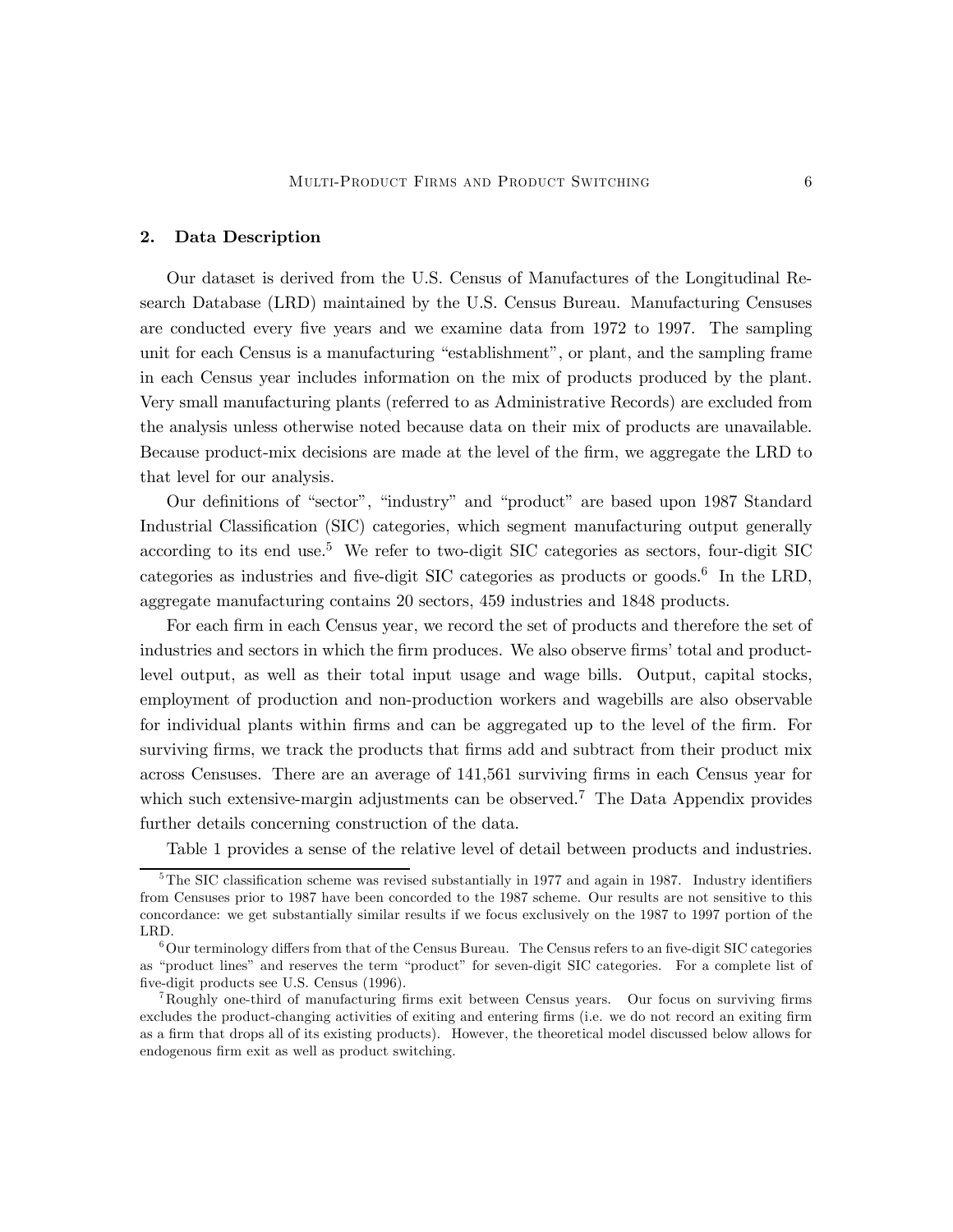The table lists the products captured by SIC industry 3357, "Nonferrous Wiredrawing and Insulating", which is one of the industries in SIC sector 33, "Primary Metal Industries". The thirteen products in this industry range from copper wire (33571) to fiber optic cable (33579). Though these products share a grossly similar end use, they can differ substantially in terms of the materials and technologies required to manufacture them.

As indicated in Table 2, the typical two-digit manufacturing sector has 24 four-digit industries and 76 five-digit products.<sup>8</sup> The number of products per sector ranges from a low of 12 in Leather (SIC 31) to a high of 187 in Industrial Machinery (SIC 35). Similarly, the average number of products per industry within sectors ranges from a low of 1.1 in Leather to a high of 5.1 in Printing & Publishing (SIC 27).<sup>9</sup> Nonferrous Wiredrawing and Insulating (SIC 3357), the industry highlighted in Table 1, is just one of 26 Primary Metal Industries, and its products represent 14 percent (13/89) of the total number of products in that sector.

Products vary substantially in terms of how they are produced both within and across sectors. This variation is documented in the last four columns of Table 2, which report products' mean and standard deviation capital and skill intensity, by sector.<sup>10</sup> Across sectors, capital intensity varies from \$15,000 per worker in Leather (SIC 31) to \$494,000 per worker in Petroleum (SIC 29) while skill intensity ranges from 0.05 in Primary Metal (SIC 33) to 0.26 in Printing & Publishing (SIC 27). Within-sector variation in products' input intensities is demonstrated by the standard deviations reported in columns six and eight. Coefficients of variation for capital intensity are relatively high for Lumber (SIC 24), Apparel (SIC 23) and Chemicals (SIC 28). For skill intensity, they are highest for Printing & Publishing (SIC 27), Transportation (SIC 37) and Apparel (SIC 23).

We find that firms producing multiple products, industries and sectors dominate U.S. manufacturing. This dominance is demonstrated in Table 3, which reports the share of U.S. manufacturing firms and output accounted for by multi-product firms. Though the majority

 $8$ Results for SIC 21, Tobacco, are excluded from Table 2 to conform with U.S. Census Bureau disclosure guidelines.

<sup>9</sup>There is a substantial amount of variation in the precision of industry and product classification. For example, Passenger Cars (SIC 37111) and Combat Vehicles (SIC 37114) are examples of products in the Motor Vehicle industry (SIC 3711), while Textbook Binding and Printing (SIC 27323) and Religious Books, Binding and Printing (SIC 27323) are examples of products in the Book Printing industry (SIC 2732).

 $10^1$ Capital and skill intensity are defined as the real book value of buildings and equipment per worker (\$000), and the share of non-production workers in total employment, respectively. We do not observe input usage (or wages) for individual products. Means and standard deviations for products are computed as the average input intensity of all plants producing the product within the relevant sector. Means are weighted by plant-product output. Results for Tobacco (SIC 21) are excluded due to Census disclosure guidelines.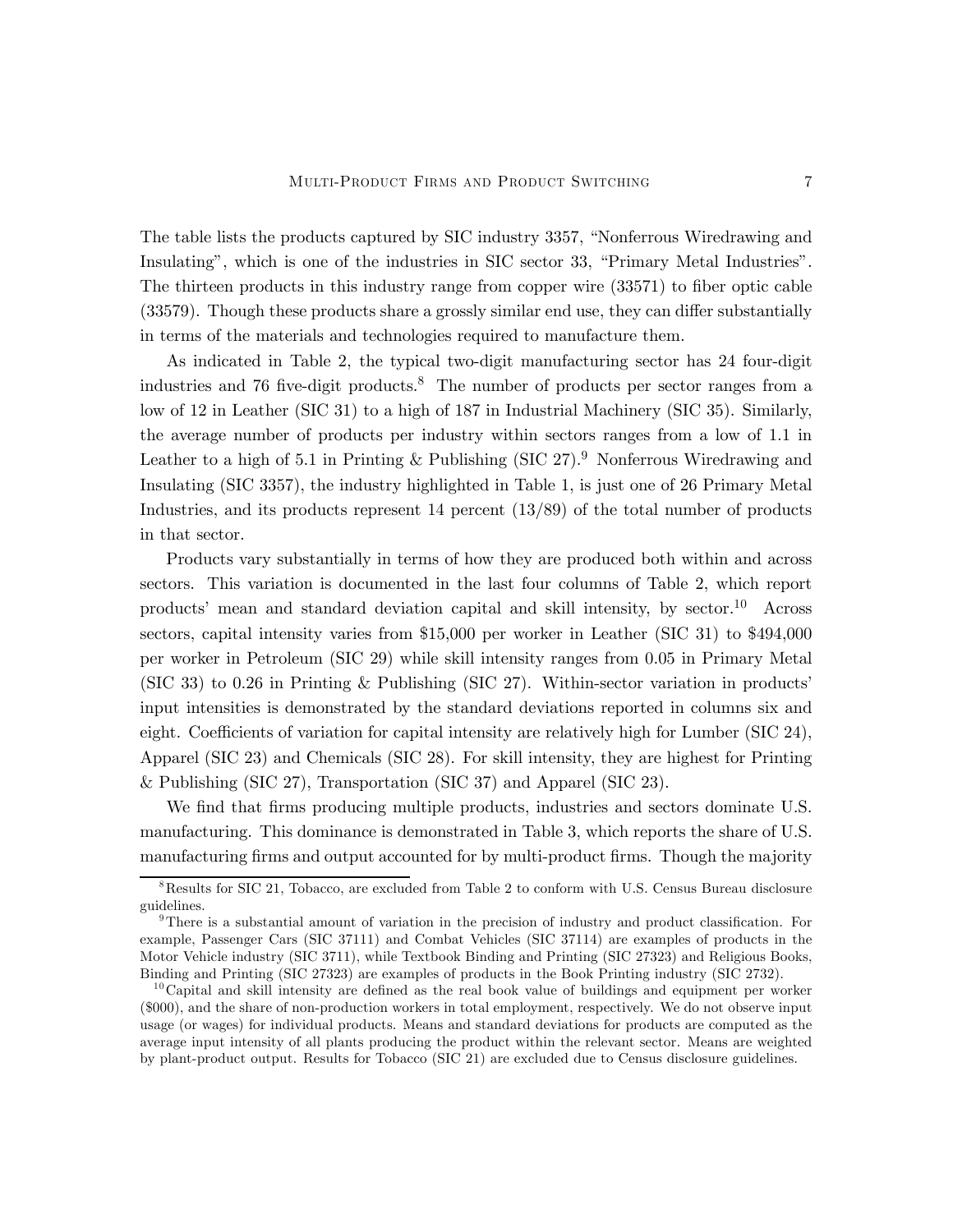of firms (59 percent) produce just a single product, firms that produce multiple products represent 91 percent of output, while firms present in multiple industries and sectors are responsible for 87 percent and 76 percent of output, respectively.<sup>11</sup> Table 3 also reveals that the average multi-product firm produces 4.0 goods, that the average multi-industry firm manufactures in 3.1 industries and that the average multi-sector firm is present in 2.5 sectors. Multi-industry and multiple-sector firms represent 70 percent and 30 percent of all multi-product firms, respectively.

As indicated in Table 4, when firms do produce multiple products, output across them is highly skewed. Each column of the table reports the average output share of each product, in descending order, across all firms producing the noted number of products, up to ten.<sup>12</sup> The average share of the largest product declines from 81 to 45 percent as the number of products firms produce increases from two to ten. For firms manufacturing five or more products, each product ranges from 1.5 to 2.5 times as big as the next largest product.<sup>13</sup>

Finally, Table 5 compares the characteristics of firms producing multiple products, industries and sectors versus those producing only a single product, industry or sector, respectively. Comparisons are for 1997 and are obtained by regressing the log of the noted firm characteristic on a dummy variable indicating the firms' status after controlling for industry fixed effects. As indicated in the table, multi-product firm shipments are on average 77 percent higher than those of single-product firms. Multi-product firms also exhibit higher employment, wages, labor productivity (i.e., shipments per worker) and total factor productivity than single-product firms.<sup>14</sup> Similar differences are found with respect to firms producing multiple industries and sectors. All of the differences displayed in the table are statistically significant at the 1 percent level.

### 3. Product Switching and Aggregate U.S. Manufacturing

In this section we demonstrate that product adding and dropping by surviving firms accounts for a large share – nearly one-third – of the aggregate growth in real U.S. manu-

 $11$  Multi-product firms represent more than 80 percent of output in all two-digit SIC sectors. As a share of firms, they range from 28 percent in Leather (SIC 31) to 54 percent in Food (SIC 20).

 $12$ Firms producing at most ten products represent roughly 45 percent of all manufacturing value in the pooled 1972 to 1997 sample.

 $13$  If the distribution of product size within firms followed a power law, the ratio of each good's output share to the next-ranked product would be a constant. See the further discussion in Section 7.

 $14$  For TFP, we use the multi-factor superlative index number of Caves et al. (1982) to construct the percentage difference in firm productivity from the mean of all firms in the same primary four-digit SIC industry in each Census year t.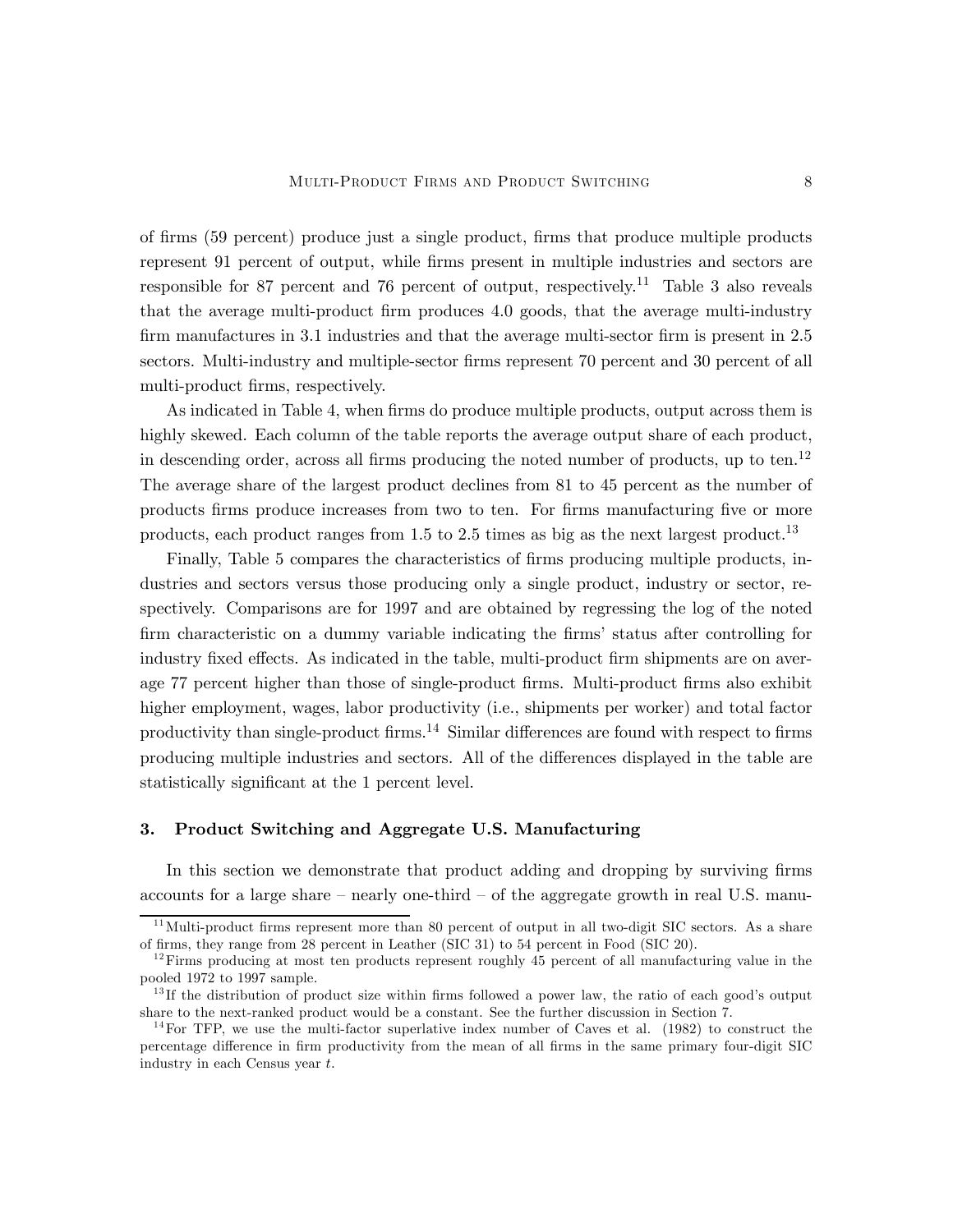facturing output between 1972 and 1997.

It is straightforward to decompose the aggregate change in U.S. manufacturing output from Census years  $t - 5$  to t,  $\Delta Y_t$  into the sum of the output changes due to new  $(N)$ , exiting  $(X)$ , and continuing  $(C)$  firms,

$$
\Delta Y_t = \sum_{j \in N} \Delta Y_{jt} + \sum_{j \in X} \Delta Y_{jt} + \sum_{j \in C} \Delta Y_{jt},\tag{1}
$$

where  $j$  indexes firms. At each continuing firm, output growth can be decomposed further into the contributions of added  $(A)$ , dropped  $(D)$  and continuing  $(B)$  products,

$$
\Delta Y_{jt} = \sum_{i \in A} \Delta Y_{ijt} + \sum_{i \in D} \Delta Y_{ijt} + \sum_{i \in B} \Delta Y_{ijt},\tag{2}
$$

where  $i$  indexes products. Finally, the output of goods produced in both periods can be broken down into products that grow  $(G)$  and shrink  $(S)$ ,

$$
\sum_{i \in B} \Delta Y_{ijt} = \sum_{i \in G} \Delta Y_{ijt} + \sum_{i \in S} \Delta Y_{ijt}.
$$
\n(3)

Substituting, we can write the aggregate change in U.S. manufacturing output as

$$
\Delta Y_t = \sum_{j \in N} \Delta Y_{jt} + \sum_{j \in X} \Delta Y_{jt} + \sum_{j \in C} \left[ \sum_{i \in A} \Delta Y_{ijt} + \sum_{i \in D} \Delta Y_{ijt} + \sum_{i \in G} \Delta Y_{ijt} + \sum_{i \in S} \Delta Y_{ijt} \right]. (4)
$$

The first two terms account for the contribution of firm entry and exit. Terms three and four represent the change due to product adding and dropping by surviving firms, i.e., adjustments to firms' extensive margins. The last two terms symbolize the growth and decline of continuing firms' continuing products, i.e., their intensive margins. Since aggregate output in equation (4) is an unweighted sum of the individual terms, the percentage contribution of each component is not sensitive to the choice of units of measurement or to the choice of a particular theoretical framework.

Table 6 decomposes U.S. manufacturing growth according to these contributions for each Census interval as well as for the entire 1972 to 1997 sample period. The decomposition is shown in percentage terms by dividing year-to-year changes by initial manufacturing shipments. Census years are listed in column one and overall growth rates for the noted periods are reported in column two. The remaining columns document the net and gross contributions of firm entry and exit (columns three to five), firms' extensive-margin adjustments (columns six to eight), and firms' intensive-margin adjustments (columns nine to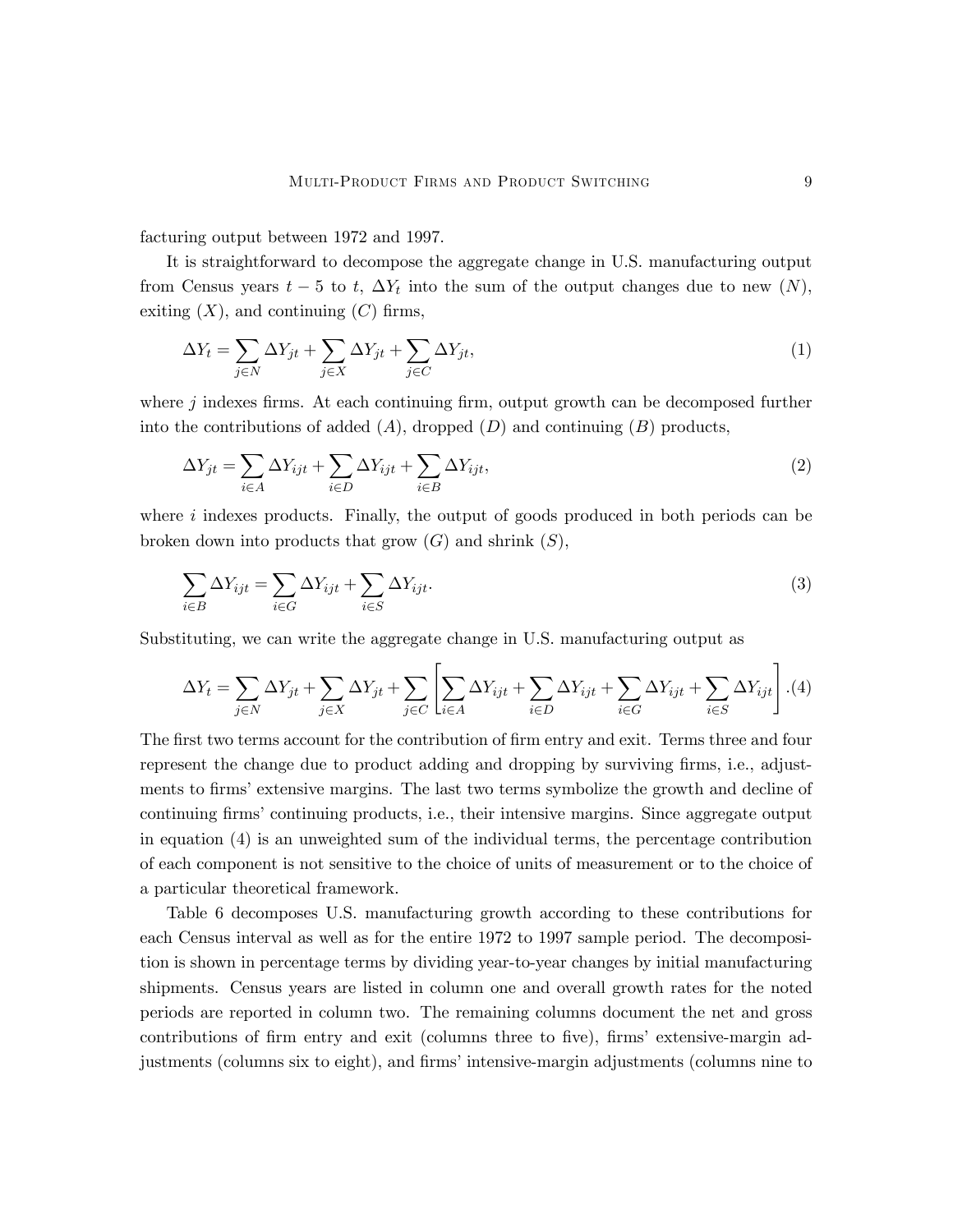eleven). The final row of the table reports the share of 1972 to 1997 growth accounted for by each gross and net contribution over that period. Note that in each row of the table, the net contributions sum to the overall change noted in column two.

From 1972 to 1997, real U.S. manufacturing output grew 65 percent, with increases in each five year period except 1977 to 1982. As indicated in the second-to-last row of the table, this 65 percentage point increase is the sum of a 3 percentage point decline due to net firm entry, a 19 percentage point increase due to net product additions by continuing firms, and a 50 percentage point increase due to the net growth of continuing products at continuing firms. Thus, firms' extensive-margin adjustments accounted for nearly one-third  $-29$  percent  $-$  of the change in real U.S. manufacturing shipments over the sample period.<sup>15</sup>

Table 6 also demonstrates the substantial "excess" reallocation of economic resources associated with product switching.<sup>16</sup> Between 1972 and 1997 gross product additions raised aggregate manufacturing output by 189 percent while gross product deletions reduced it by 170 percent. These gross contributions are quite large compared to the increase of 19 percent from net product adding, indicating that firms altered their productive capacity far more substantially than was needed to amass their net contribution to overall growth. They are also larger than the gross intensive-margin adjustments, which were 127 percent and -77 percent, respectively. While a substantial literature examines excess reallocation of resources due to entry and exit of firms, the causes and consequences of such reallocation within surviving firms has received scant attention.

### 4. Product Switching

This section documents the prevalence and impact of product adding and dropping by U.S. manufacturing firms from 1972 to 1997. It also examines the extent to which firms adjust their extensive margins at existing facilities rather than via merger and acquisition.

## 4.1. The Frequency of Product Switching

We document the prevalence of product switching by dividing firms into four exhaustive and mutually exclusive groups based on the manner in which they alter their product mix

<sup>&</sup>lt;sup>15</sup>A similar decomposition (not shown but available upon request) performed according to plants rather than firms indicates that extensive-margin adjustments at the plant level account for 34 percent of real shipment growth.

<sup>&</sup>lt;sup>16</sup>The use of the term "excess reallocation" originates in the literature on job creation and destruction in Davis and Haltiwanger (1992).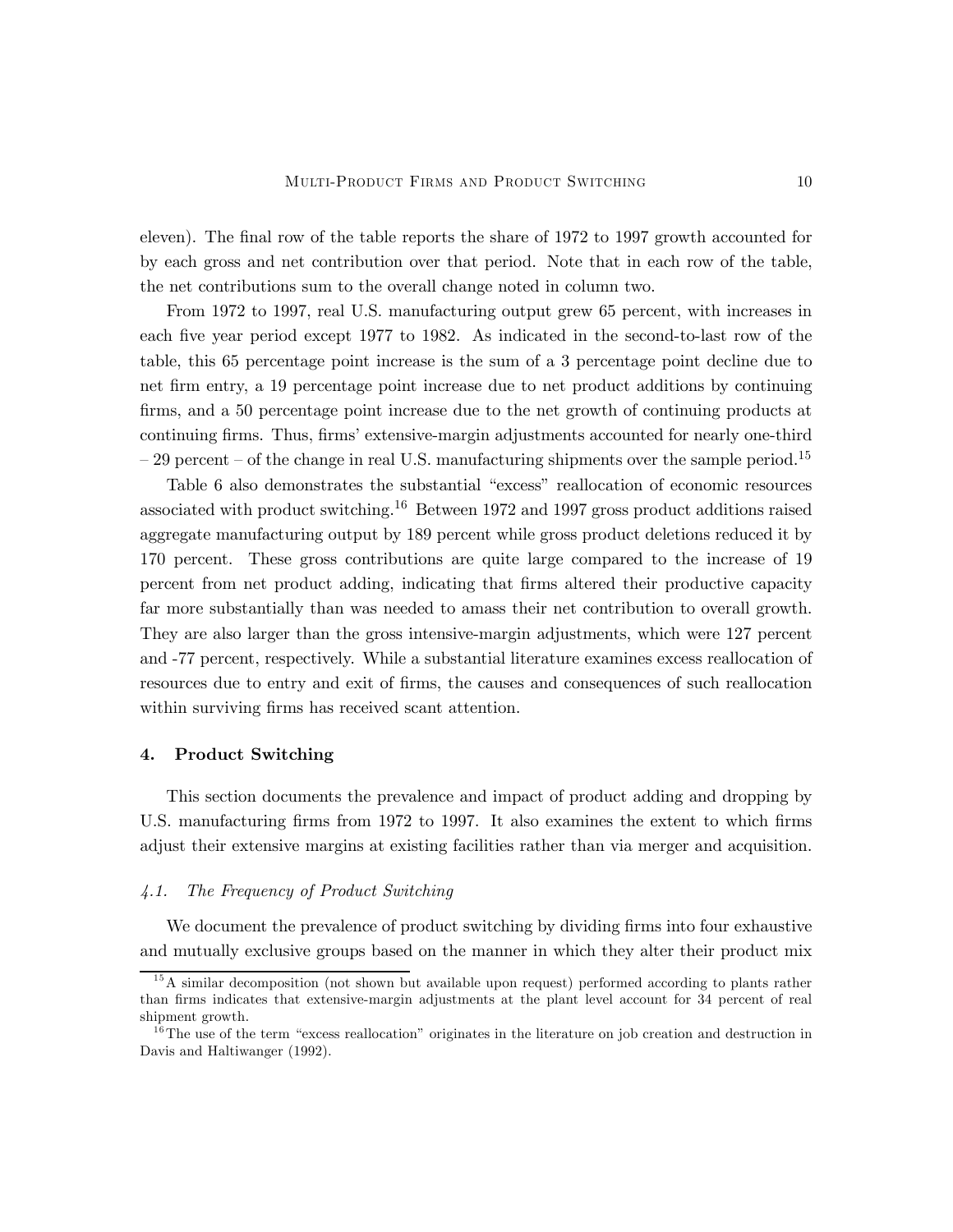between Census years. Possible actions are: (1) None - the firm does not change its mix of products; (2) *Drop* - the firm only drops products; (3)  $Add$  - the firm only adds products; and (4) Both - the firm both adds and drops (i.e., "churns") products.

Table 7 reports firm activity across these dimensions for the pooled 1972 to 1997 dataset. Cells in the top panel of the Table report the average percent of firms reporting each activity across five-year Census intervals, while cells in the bottom panel report percentages weighted by firm output. Figures in the table are computed for surviving firms only.<sup>17</sup> The three columns in each panel report results for all firms, single-product firms and multi-product firms, respectively.

As indicated in the upper panel of the table, 68 percent of all surviving firms alter their product mix every five years, 12 percent by dropping at least one product, 11 percent by adding at least one product and 45 percent by both adding and dropping at least one product.18 Comparison of these results with those in the two adjacent columns indicates that single-product firms are more likely to leave their product mix unchanged than multiproduct firms (46 percent versus 11 percent). Note that single-product firms cannot Drop and survive.

Product switching is even more frequent when weighted by firm output, indicating that large firms are relatively more likely to add and drop products than small firms. As indicated in the bottom panel of the Table 7, an average of 93 percent of all manufacturing output is produced by firms that change their product mix across Census years. Firms that churn products account for the largest share of output, at 81 percent.<sup>19</sup>

# 4.2. The Impact of Product Switching

We quantify the firm-level impact of product switching along three dimensions. First, we show that product adding frequently pushes firms into new industries and sectors. Second, we demonstrate that newly added and dropped products represent a sizeable portion of firm

 $17$  Firms that enter and exit are by definition "adders" and "droppers" respectively. We exclude them to focus on product turnover at incumbents.

<sup>&</sup>lt;sup>18</sup>The statistics in Table 7 exhibit no systematic variation over time: the share of firms engaging in each activity was 30, 12, 14, and 44 percent for None, Add, Drop, and Switch during the 1972 to 1977 interval and 33, 14, 12, and 41 percent, respectively, over the 1992 to 1997 interval. Firms also do not appear to be switching into and out of the same products over time. Re-adding a formerly dropped product represents less than 7 percent of all product switches observed in the data.

 $19$ Product switching pervades all sectors of U.S. manufacturing. The average share of firms reporting any product-switching activity ranges from a high of 78 percent in Printing & Publishing (SIC 27) to a low of 43 percent in Leather (SIC 31), confirming that the prevalence of product switching is not driven by high levels of activity in a small number of sectors.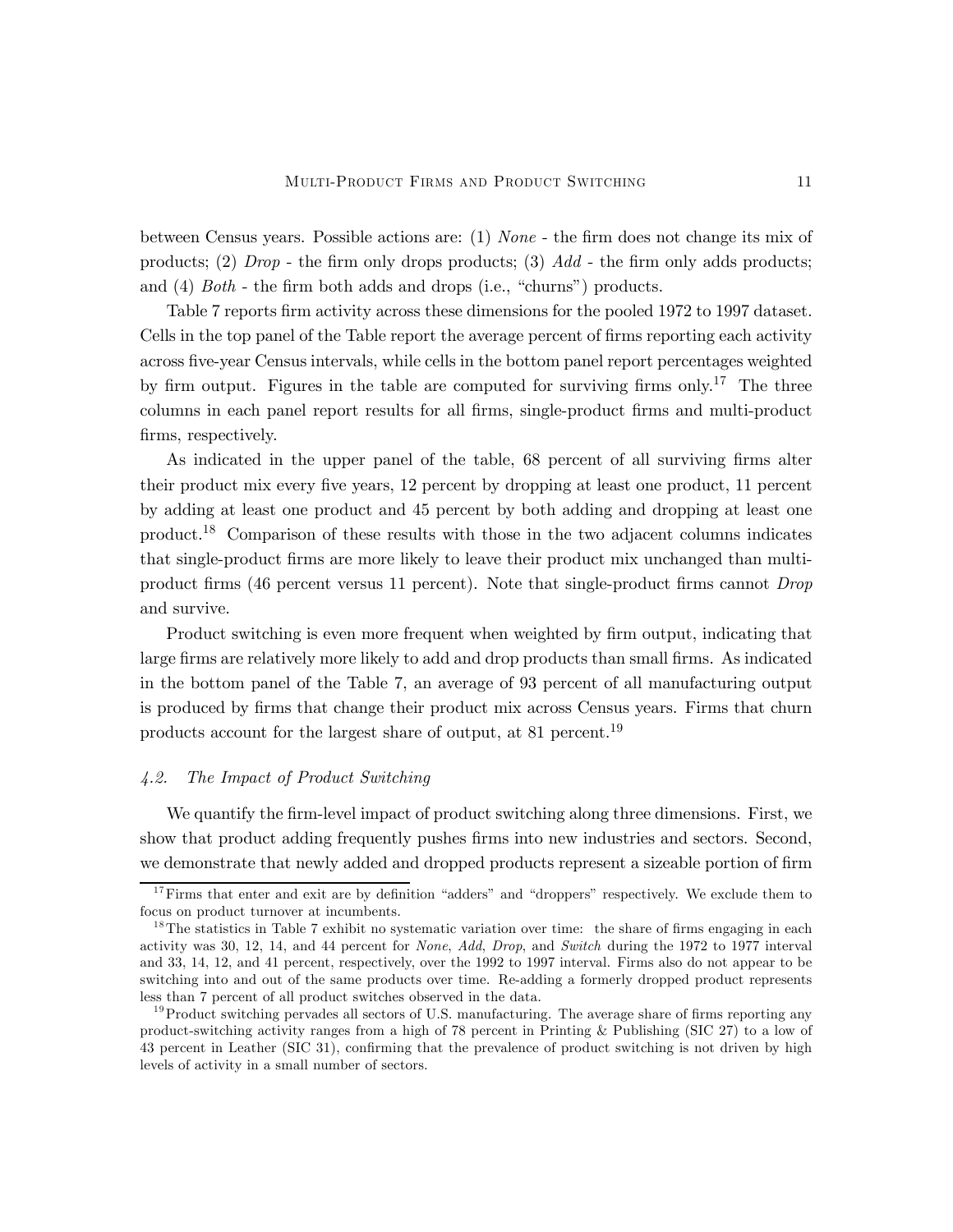activity. Finally, we report significant relationships between product switching and changes in firm performance.

Product switching frequently induces firms to extend or contract the range of industries and sectors they produce. Table 8 compares extensive-margin adjustments across three levels of aggregation — products (column 2; reproduced from Table 7), industries (column three) and sectors (column four) — using the same typology of activities introduced above. Industry or sector adding refers to firms adding at least one product outside its existing set of industries or sectors. Likewise, industry or sector dropping indicates that firms have dropped all products in a given industry or sector.

The first row of the Table records the average share of firms making no adjustments between Census years. As indicated, firms generally switch products within industries: product switching (68 percent) is more prevalent than industry switching (47 percent), while industry switching is more frequent than sector switching  $(21$  percent). This relative ordering is intuitive given that jumps between two-digit sectors are likely to be more extreme than shifts within four-digit industries. Nevertheless, product adding does induce an average of 34 percent of firms to enter at least one new industry between Census years, and 14 percent of firms to break into at least one new sector. To the extent that adding industries and sectors requires adopting unfamiliar production and distribution technologies, these percentages suggest that product switching often involve substantial changes in the nature and scope of the firm.

Table 9 reveals that a substantial fraction of multi-product firm output is accounted for by recently added or about-to-be dropped products. The first row of the table reports the average share of output in year t comprised by products added between Census years  $t - 5$ and t among firms that do any adding. The second row of the table reports a similar share with respect to products dropped between Census years  $t$  and  $t + 5$ . Column two reports averages across all added and dropped products, while columns three and four are restricted to adds and drops that extend or contract the set of industries and sectors firms produce, respectively. As indicated in the second column of the table, recently added products represent an average of 49 percent of output across multi-product firms, while about-to-be dropped products account for an average of 46 percent of output. The remaining columns demonstrate that 26 percent (8 percent) of current period output is due to industries (sectors) that are new to the firm, while 23 percent (9 percent) percent of current period output is in industries (sectors) that the firm will have abandoned by the next Census year. These results reinforce the message of Table 8, which is that extensive-margin adjustments entail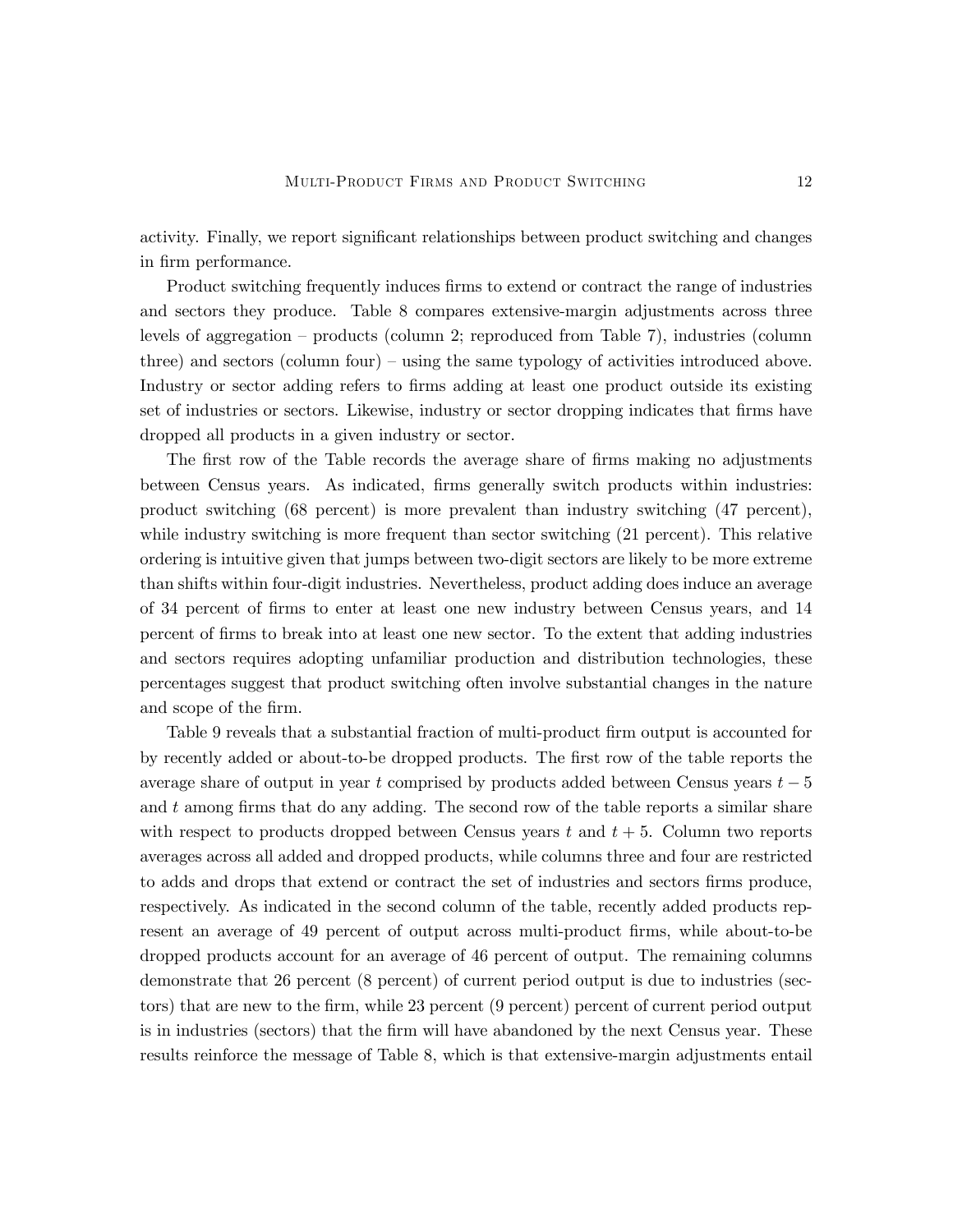relatively large changes in firm activity.

To provide some descriptive statistics on the relationship between product switching and firm outcomes we consider simple OLS regressions of changes in firm characteristics between Census years on dummy variables capturing contemporaneous product switching behavior,

$$
\Delta Z_{jt} = \alpha_t + \alpha_n + \beta_1 Drop_{jt} + \beta_2 Add_{jt} + \beta_2 Both_{jt} + \varepsilon_{jt}.
$$
\n(5)

where  $\Delta Z_{jt}$  represents the annualized log difference in a firm outcome between Census years  $t-5$  and  $t$ ,  $\alpha_t$  and  $\alpha_n$  represent year t and industry n fixed effects and Drop, Add and Both are defined as above.<sup>20</sup> The firm characteristics we consider are output, employment, average wage per worker, labor productivity and total factor productivity.<sup>21</sup>

Regression results, reported in Table 10, include all firms over the pooled 1972 to 1997 sample period. Each row of the table reports results for a different firm-outcome regression. Standard errors adjusted for clustering at the industry level are reported in parentheses below coefficients. The number of firm-year observations included in each regression as well as each regression's  $R^2$  are reported in the final two columns of the table.

As indicated in the table, firm performance as well as input use are significantly correlated with firms' extensive-margin adjustments. Predictably, output and employment growth increases with product adding and declines with product dropping. Firms that both add and drop products across Census years exhibit both increasing employment and output. Wages, on the other hand, rise with all extensive-margin adjustments.

The last two rows of the table report results for two measures of productivity. Labor productivity is positively correlated with all extensive-margin adjustments, which is understandable given the coefficients reported separately for output and employment. Total factor productivity, in contrast, rises with product adding as well as with product switching, but declines with product dropping. The decline in TFP at firms that drop products is consistent with a decline in capital productivity that is more precipitous than the rise in labor productivity, i.e. output falls following product dropping and it takes time for the capital stock to adjust.

 $^{20}$ Firms are assigned to the industry which represents the largest share of their output. The results are not sensitive to this assignment.

 $^{21}$ As noted in footnote 14 above, we use the multi-factor superlative index number of Caves et al. (1982) to construct the percentage difference in firm productivity from the mean of all firms in the same primary four-digit SIC industry in each Census year t. Computing TFP for multiple-product firms is problematic because the grouping of firms into appropriate industries is imprecise. See, for example, Bernard, Redding and Schott (2005) and De Loecker (2005). We include here for comparison purposes.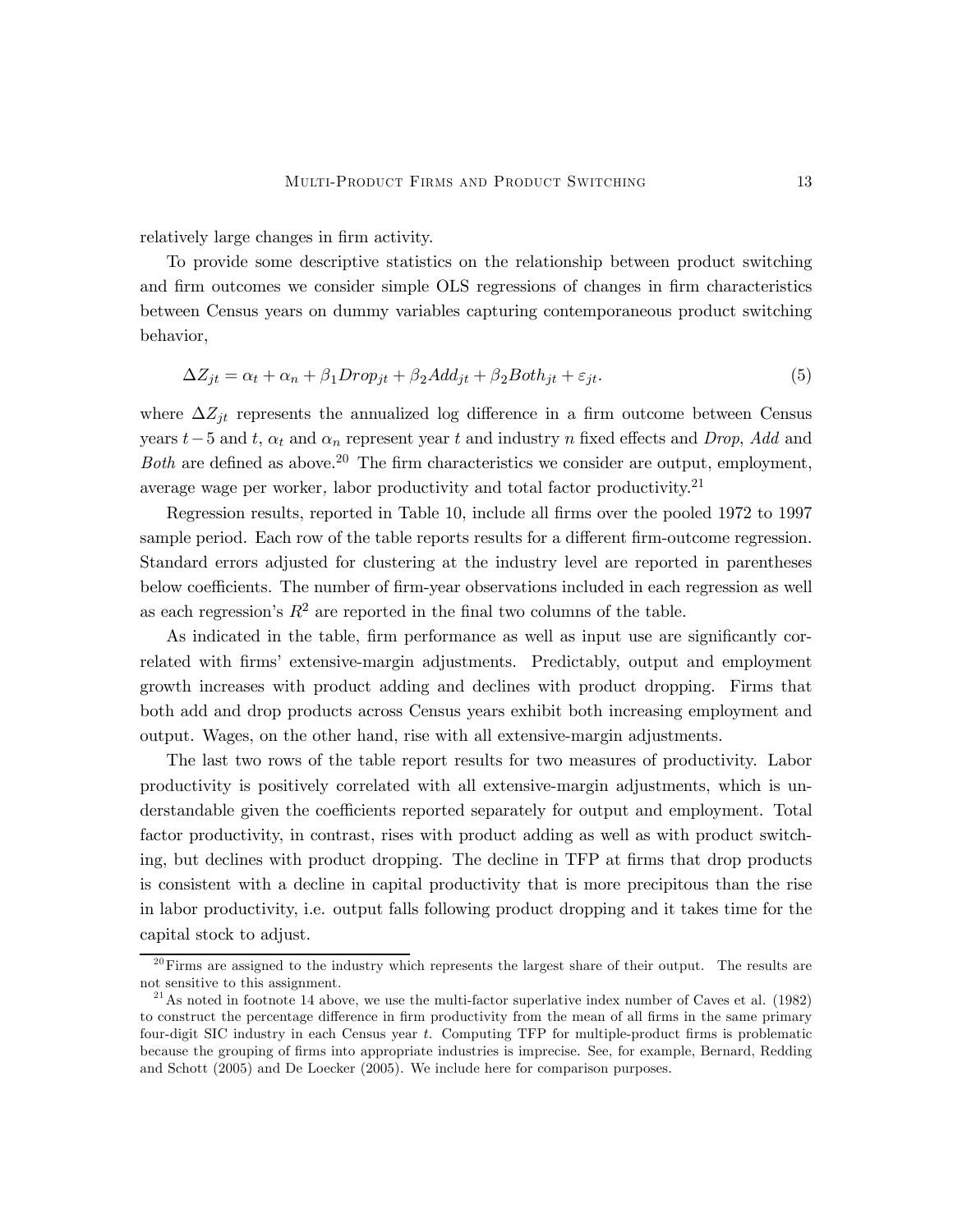We caution that these results are merely intended to provide descriptive statistics on the correlation between firm outcomes and the decision to add and drop products. They show that adjustments to product mix are associated with changes in observed firm characteristics. Because the determination of product mix is itself endogenous, the regression coefficients capture both the correlation between changes in firm outcomes and the nonrandom decision to add or drop products, as well as the impact of product-mix adjustments on firm outcomes conditional on the decision to add or drop products.

We now examine the method by which firms switch products over time before moving on in Section 5 to concentrate on the issue of how extensive-margin adjustments themselves can be modeled.

### 4.3. How Product Switching Occurs

There are a variety of ways in which firms change products. They can add goods at existing plants, at newly constructed facilities, or by acquiring an existing plant from another firm. Similarly firms can drop products at continuing plants, by closing plants or by selling plants to another firm. Surprisingly, we find that very few product-mix changes occur because of mergers and acquisitions; the vast majority take place within firms' existing facilities.

Table 11 reports the distribution of product adds (top panel) and drops (bottom panel) according to how they are accomplished. As indicated in the first columns of each panel, 94 percent of added and dropped products, respectively, are added and dropped by existing plants. The role of mergers and acquisitions (M&A), in particular, is exceedingly small: less than 1 percent of both adds and drops are the result of plant acquisitions or divestitures. M&A activity possesses a relatively more pronounced — though still small — association with sector switching. On average, 1.9 and 1.4 percent of firms add and drop sectors via M&A, respectively.

Though product switching is not synonymous with M&A, M&A is tightly linked with product switching. Table 12 compares product- and sector-switching activity according to whether or not firms concomitantly acquire or divest a plant. As indicated in the table, firms involved in an ownership change are relatively more likely to change their product mix. An average of 95 percent of firms that engage in M&A also alter their product mix, compared with an average of 68 percent for firms that do not participate in an acquisition or divestiture. For sector switching the importance of M&A is even more stark: the analogous percentages are 60 and 21 percent.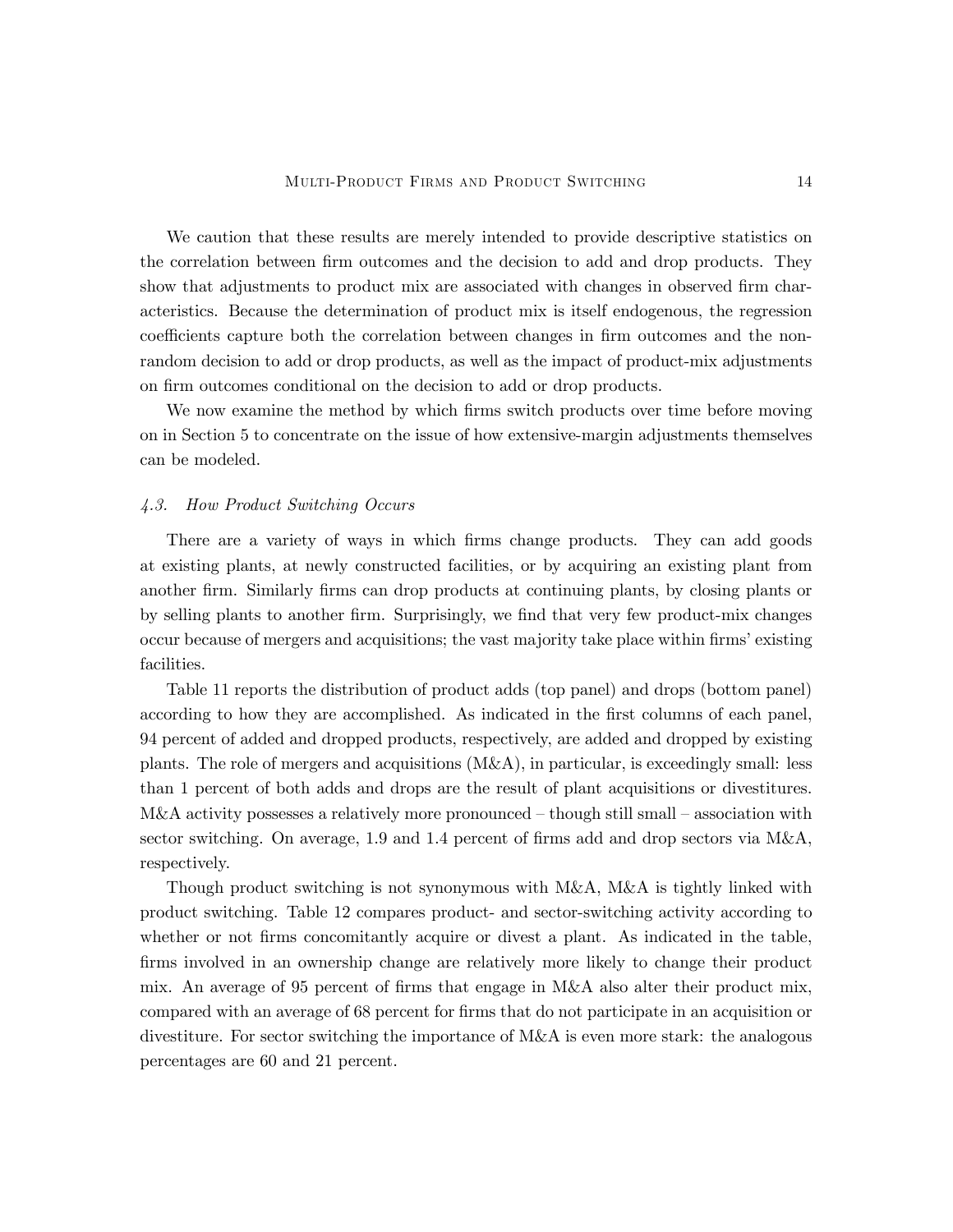Taken together, the results in this section establish that virtually all product switching is done at firms' existing plants while very little of it is the result of M&A. However, firms that undergo ownership changes are much more likely to alter their mix of products and industries than firms with no ownership changes.

# 5. Why Do Firms Switch Products?

In the preceding sections we have shown that product switching by U.S. manufacturing firms is frequent, often occurs within firms' existing plants, may span diverse activities, involves a substantial proportion of firm output, and makes a notable contribution to firm and aggregate growth. In this section we examine alternative explanations for this behavior, distinguishing between those that are product-specific, firm-specific, and firm-productspecific. Our empirical results suggest that firm-product-specific explanations are the most compelling, and we provide evidence that a natural extension of existing models of industry dynamics is able to explain a number of aspects of product switching.

## 5.1. Product- or Firm-Specific Explanations

One class of explanations for product switching emphasizes forces that are productspecific but common to all firms, for example shocks to products' relative demand or supply. While demand shocks might be driven by consumers' jumping from unfashionable to fashionable products over time, supply shocks might result from changes in production technologies or trade liberalization. Because both of these explanations emphasize a net reallocation of economic activity between groups of products, they imply a negative correlation between products' add and drop rates: "hot" products should be added but not dropped while the reverse should be true of "cold" products.

Figure 1 displays the mean rate at which five-digit SIC manufacturing products are added and dropped by U.S. manufacturing firms over the 1972 to 1997 sample period. A product's add and drop rates in year t are computed as the number of firms adding and dropping the product, respectively, between Census years  $t-5$  and t divided by the average number of firms producing the product in both years.

As shown in the figure, there is a clear positive correlation between the rates at which U.S. manufacturing products are added and dropped. This correlation, which is statistically significant at conventional levels, indicates that the extensive-margin adjustments we observe in the data cannot be explained solely in terms of a net reallocation of economic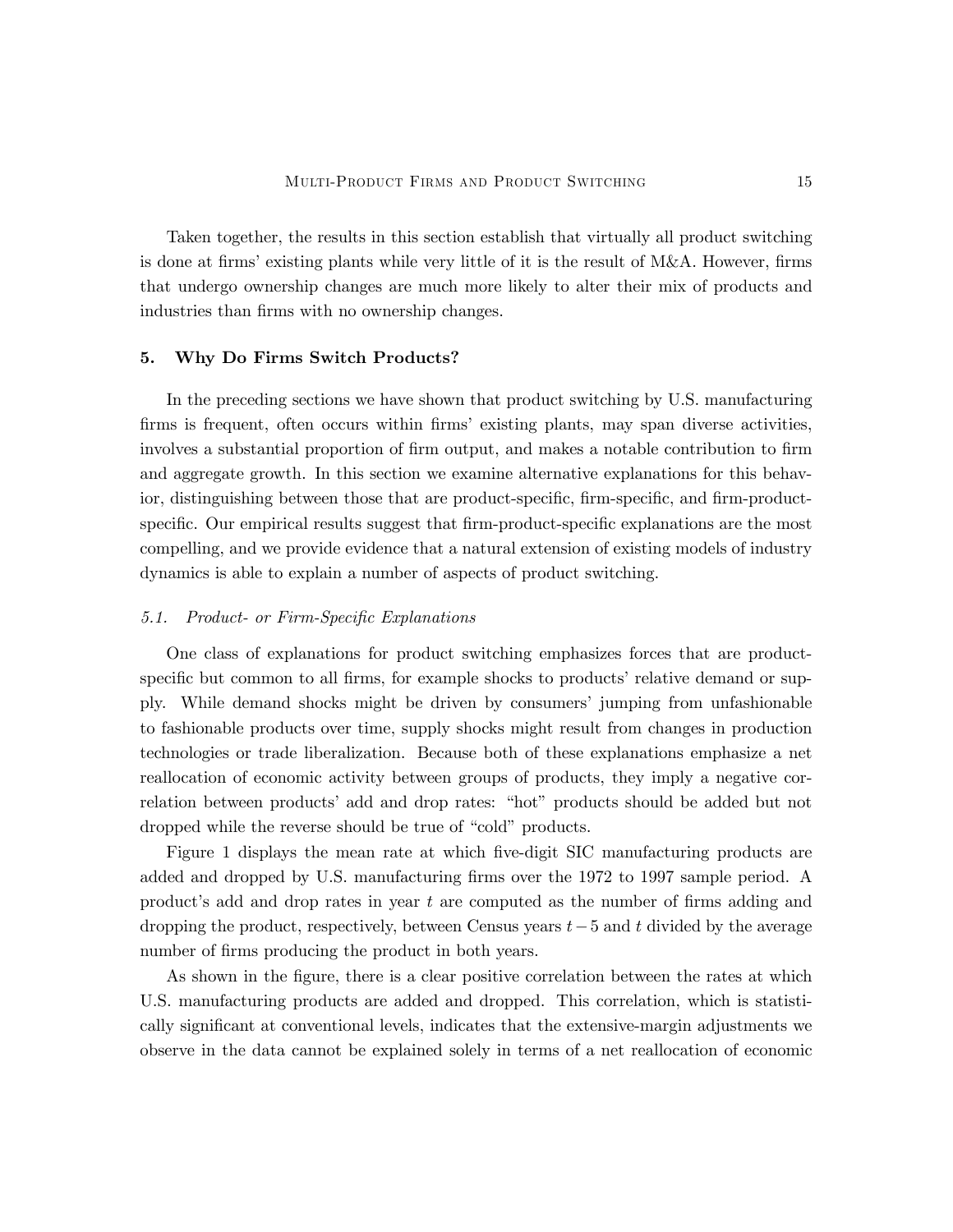activity from one group of products to another. Although the fact that add and drop rates do not lie perfectly along a 45 degree line indicates that there is some net transfer of output across products in the data, other forces are also clearly at work.

A second class of explanations for product switching focuses on factors that are specific to firms but common to all products. A positive productivity shock to all of a particular firm's manufacturing facilities, for example, might increase the profitability of all of the firm's products and thereby induce the firm to add a marginal product that it previously did not find it profitable to produce.<sup>22</sup> Such explanations, however, are hard to reconcile with the fact, reported in Table 7, that firms frequently add and drop products simultaneously across Census years. That stylized fact suggests that firm-specific shocks differentially affect products; we refer to such explanations as firm-product-specific in the next section.<sup>23</sup>

A more fundamental difficulty for both firm- and product-specific explanations of product switching is that firm-product characteristics are found to be influential determinants of product switching even after controlling for the characteristics of both firms and products. In Section 6, below, we show that firms are more likely to drop products when firm-product output is relatively small and when firm-product tenure is relatively short.

One remaining possibility is to think of firm- and product-specific explanations working in tandem. Suppose, for example, that there is both a positive shock to a firm's productivity that is symmetric to all of its products and, at the same time, a negative, economy-wide shock to the profitability of just one the firm's products. In this case, the positive firmspecific shock may induce the firm to add one or more new products while the negative product-specific shock may drive the firm to drop that particular product. This explanation is consistent with simultaneous product adding and dropping across Census years noted above, but it imposes the strong assumption that there are no idiosyncratic factors that affect the profitability of a firm-product pair.

A simple empirical inquiry indicates that this assumption is both implausible and rejected by the data. Regressing a dummy for whether firms drop products between Census years on a full set of firm fixed effects in addition to a full set of product fixed effects, we find

 $^{22}$ See Chandler (1920) for one of the classic early discussions of a firm's trade-off between scale and scope.

<sup>&</sup>lt;sup>23</sup> One way of reconciling simultaneous adding and dropping with a firm-specific model of product switching is to argue that the "simultaneity" observed in Table 7 is entirely due to time aggregation, i.e., the fact that we observe firms across five-year intervals rather than annually. Concurrent adding and dropping observed across five-year intervals could be driven by annual productivity shocks that are exclusively firm specific and either uncorrelated or negatively correlated over time. One or two years of positive shocks followed by one or two years of negative shocks, for example, could push the firm to add one set of goods and drop another.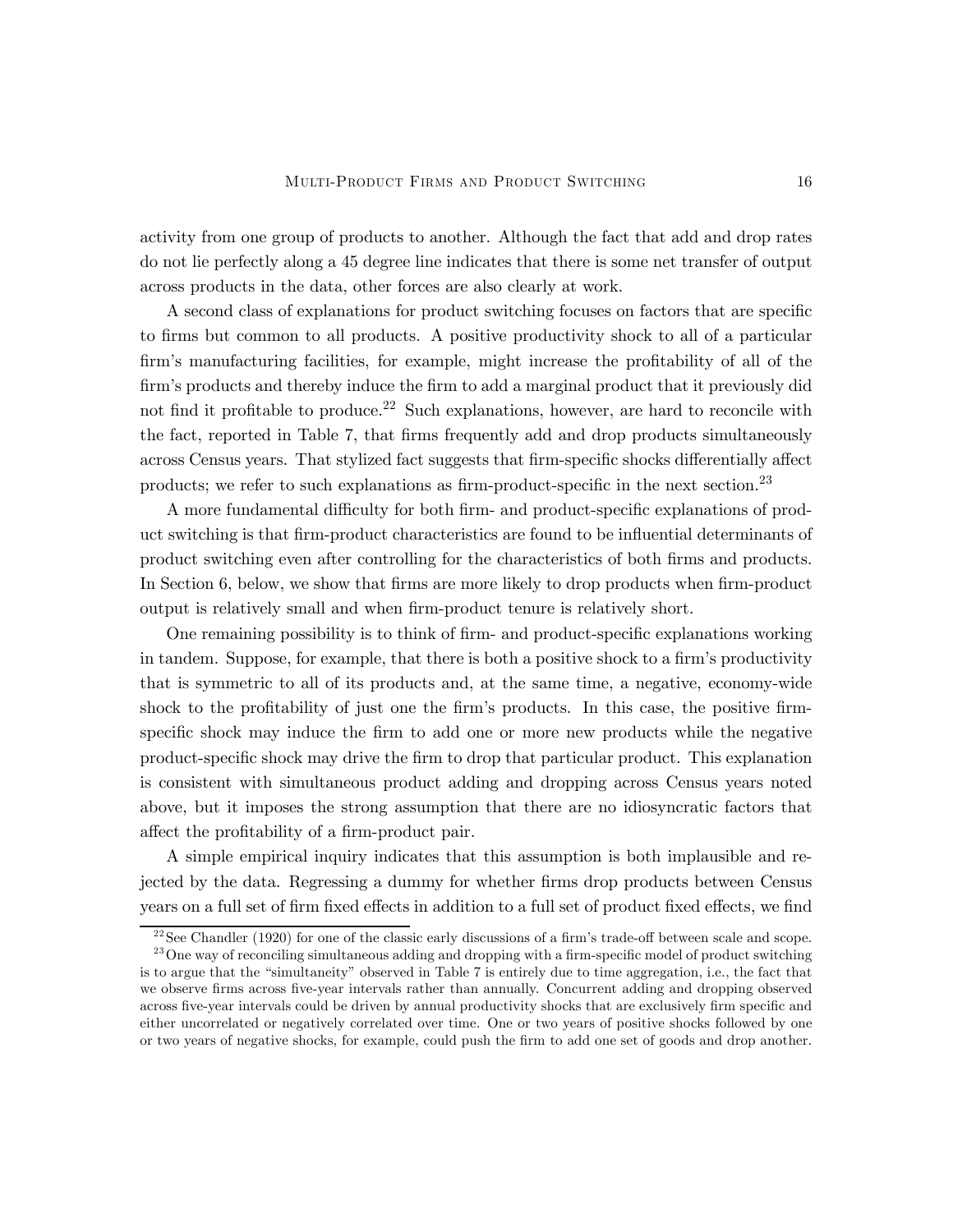$R^2s$  of just roughly 50 percent.<sup>24</sup> These results imply an important role for idiosyncratic factors that are specific to individual firm-product pairs.

# 5.2. The Interactions of Firms and Products

An alternative class of explanations for the product switching we observe among U.S. manufacturing firms emphasizes the interactions of firm and product attributes. Firm shocks, such as the accumulation of R&D knowledge or the substitution of one management team for another, may have uneven effects across products. As a result, the profitability of products not currently manufactured by the firm may rise relative to those that are. If some factors of production (e.g. managerial time) are in limited supply, the firm may find it profitable to add a new product whose relative profitability has risen and drop an existing product whose relative profitability has fallen. Lucas (1978), for example, emphasizes the inelastic supply of managerial talent in a model explaining relative firm size. Klette and Kortum (2004), on the other hand, explore the role of innovation in determining a firm's scope across product markets.

Firm-product-specific explanations of product switching also encompass the existence of product shocks that have asymmetric effects across firms. Rossi-Hansberg and Wright (2005), for example, emphasize product-specific shocks to human capital accumulation in influencing the distribution of firm size. Alternatively, skill-biased technological change that raises the skill intensity of a good's production may induce skill-abundant firms to add the product while driving skill-scarce firms to drop it.25

More generally, firm-product-specific accounts of product switching emphasize factors that are idiosyncratic to individual firm-product pairs. One set of such explanations focuses on product sunk costs of entry and producer heterogeneity within and across product markets. As noted above, theoretical models incorporating these elements already are employed to explain firm creation and destruction. Our empirical analysis of product switching, however, indicates that the insights of these models possess much wider relevance as they can be applied to surviving firms' adjustments to their extensive margins.

In existing models, firms generally pay an up-front sunk cost to create the firm, after which ex ante uncertainty concerning firm productivity is resolved. This uncertainty either takes the form of stochastic shocks to firm productivity (as in Hopenhayn 1992, Ericson

<sup>&</sup>lt;sup>24</sup>These OLS regressions take the form described in equation (6) of Section 6. below.

 $25$ The substitution of products that are skill-intensive for those that are less intensive within firms and industries may help explain the within-firm and within-industry skill-upgrading observed in U.S. manufacturing since the early 1980s (see Riggs and Zarotiadis 2005).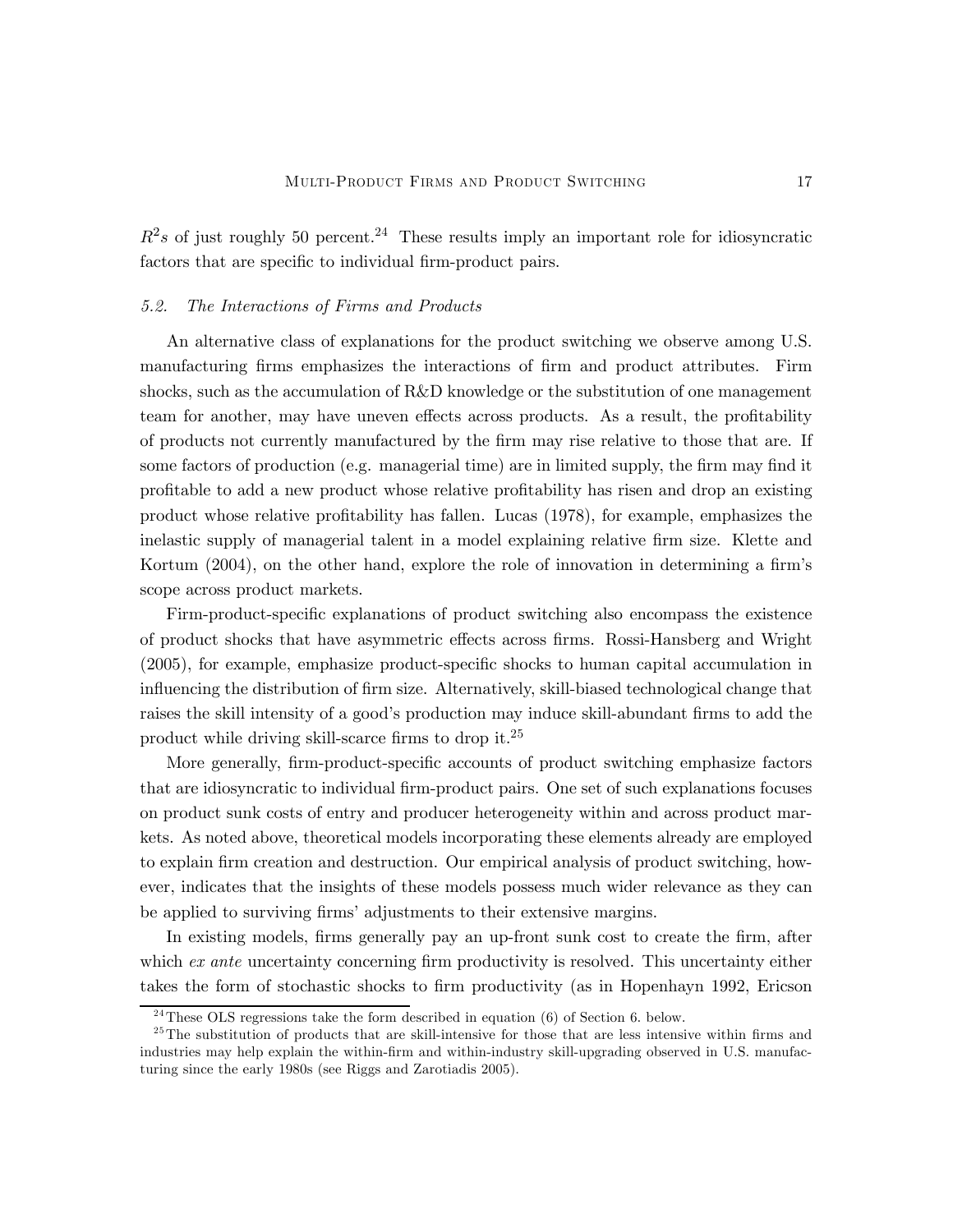and Pakes 1995, Melitz 2003 and Bernard, Redding and Schott 2006) or learning about an uncertain value of true firm productivity (as in Jovanovic  $1982$ ).<sup>26</sup> In both classes of models, if productivity falls below some threshold value, firms endogenously exit. Steadystate equilibria feature a constant mass of active firms, with the result that the flow of new firms incurring the sunk cost and starting production must equal the flow of existing firms choosing to exit. High rates of firm entry and exit are associated with high sunk costs, while low rates are associated with low sunk  $\cos^{-27}$ 

In a similar way, a compelling explanation of product switching has surviving firms facing ex ante uncertainty about their productivity in new (to the firm) product markets. To enter a new product market, the firm must incur a product-market-specific sunk cost of entry. The firm begins production after paying the sunk entry cost for the new market (i.e., adds the new product) if the productivity draw for the new product is above the threshold at which production is profitable. Firm-product productivity evolves over time as stochastic shocks to productivity occur or learning takes place. The firm exits a product market (i.e., drops a product) if actual or revealed firm-product productivity falls below the zero profitability threshold. In equilibrium, the flow of firms adding the product equals the flow of existing firms that drop it, yielding a positive correlation between products' add and drop rates.

Several of the stylized facts we document are consistent with this framework. In particular, the frequency and pervasiveness of product adding and dropping by U.S. manufacturing firms in our sample are highly suggestive of product switching occurring in equilibrium. This feature of the data accords with sunk entry cost models, where the steady-state flow of firms that add a new product would equal the steady-state flow of firms that drop the product.

### 6. Empirical Implications of Firm-Product Explanations

In this section we examine additional implications of models featuring product sunk costs of entry and stochastic firm-product productivity.

# 6.1. Covariation Between Product Adding and Dropping

Product sunk cost of entry models imply a positive correlation between the rate at which surviving firms add and drop products. This correlation further implies that gross product

 $^{26}$  For models of endogenous sunk costs, see Sutton (1991).

<sup>&</sup>lt;sup>27</sup>Plant entry and exit rates are strongly positively correlated across industries in many countries. See for example Dunne et al. (1988) for the United States and Disney et al. (2003) for the U.K..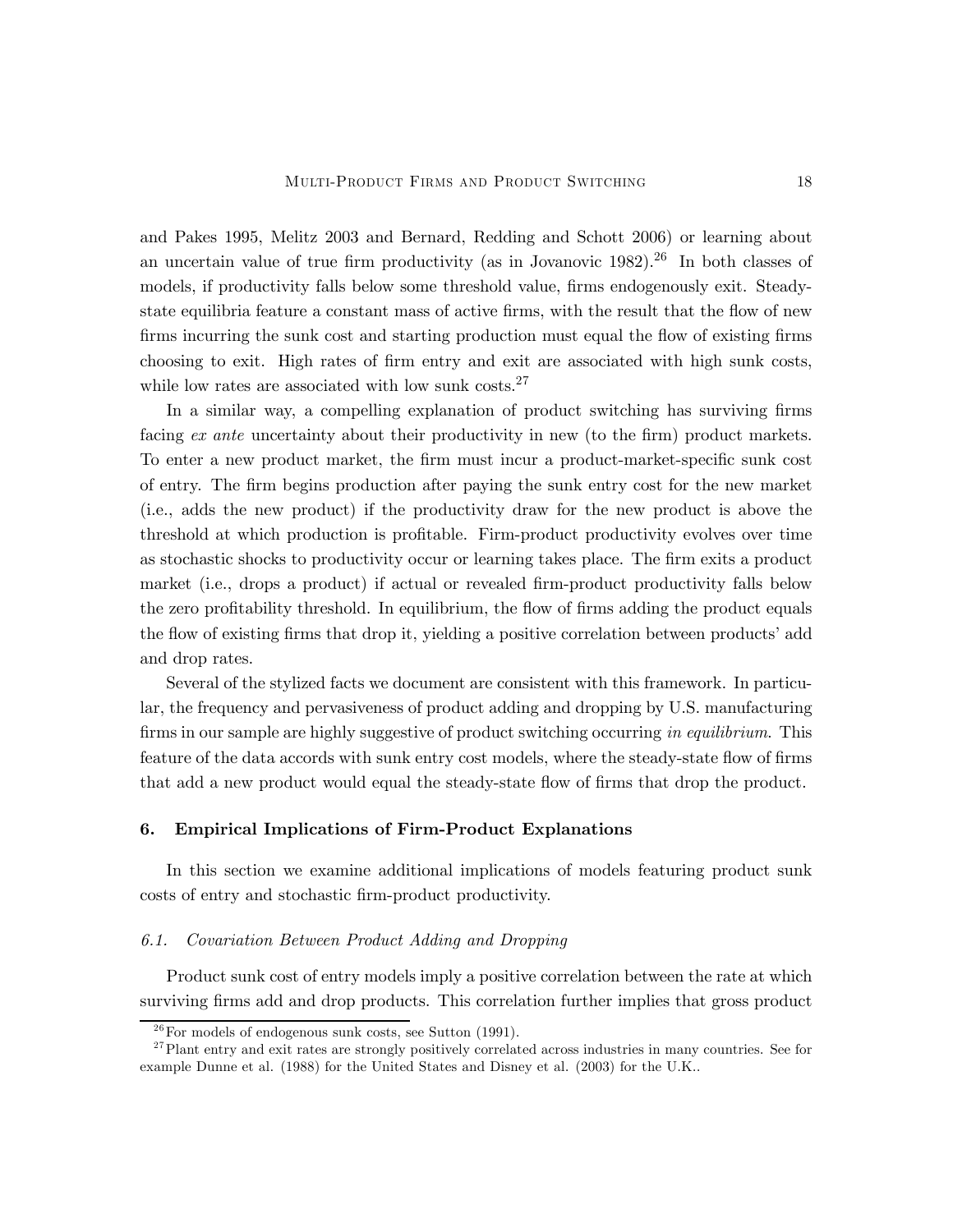adding and dropping in each product be large relative to their net effect: at the limit, if product add and drop rates lined up along the 45 degree line, the net contribution of adds and drops would be zero while absolute value of each gross contribution would exceed zero for all products. As noted above we find a positive correlation between products' add and drop rates in Figure 1. This finding accords with the results of the decomposition of aggregate manufacturing growth reported in Table 6, where the gross contributions of firms' extensive-margin adjustments to output growth are large relative to their net contribution in every year of the sample.

#### 6.2. Selection Within Firms and Product Markets

Another implication of product sunk costs of entry models is that firms retaining production of a particular product should be systematically more productive in manufacturing that product than firms choosing to drop it. In the models of Hopenhayn (1992) and Jovanovic (1982), firm productivity is positively correlated with firm output as well as the age of the firm. Application of this relationship to product market entry suggests that firms opting to drop a product should have relatively low output of the product and should have produced the product for a relatively short period of time compared with other firms electing to continue manufacturing the product.<sup>28</sup>

Both of these implications are consistent with the data. Table 13 reports  $OLS^{29}$  regression results of a dummy indicating that a firm drops a product between Census years 1992 and 1997 on firms' 1992 relative product size  $(Size_{ijt})$  and tenure in the product market (Tenure<sub>jit</sub>) as well as relative firm size (Size<sub>jt</sub>) and firm age (Age<sub>jt</sub>) and the number of products the firm produces  $(Products_{it}),$ 

$$
Drop_{jit} = \alpha_i + \beta_1 Size_{jit} + \beta_2 Tenure_{jit} + \beta_3 Size_{jt} + \beta_4 Age_{jt} + \beta_5 Products_{jt} + \varepsilon_{jit}, (6)
$$

where, as above, j and i index firms and products, respectively.<sup>30</sup> Very similar results hold for other years in the data.

Firm-product size and firm-product tenure are measured relative to their averages for the product via log differencing in each Census year. As a result, they control for differences

 $^{28}$ It is not possible to directly measure productivity of a product within a firm in the data.

 $^{29}$ We use an OLS linear probability model here in order to include firm and product fixed effects. Inclusion of these fixed effects in a logistic regression is impractical given the size of our sample.

<sup>&</sup>lt;sup>30</sup>We examine these implications in the context of product dropping because construction of an analogous product-adding sample is impractical given the size of our dataset. In each year, there are on average 140,000 firms, each of whom can add one or more of over 1848 products.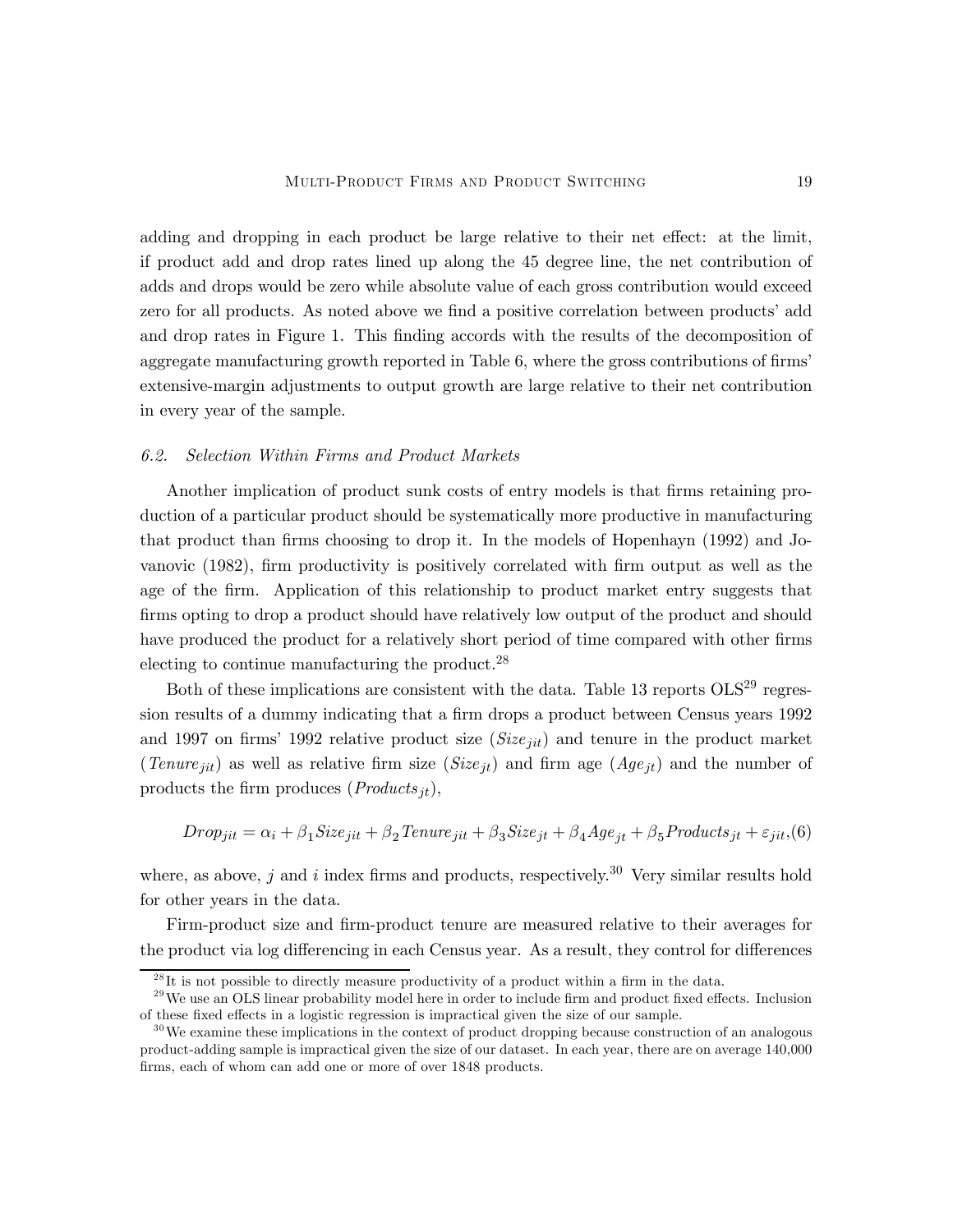across products in output and tenure, both at a point in time and over time. Similarly, firm size and age are measured relative to the average of firms producing the same mix of products, by year.<sup>31</sup> Additional specifications include firm fixed effects, product fixed effects, and both sets of fixed effects together.

The first column of Table 13 reports regression results when fixed effects are excluded. As shown in the first two rows, firms are less likely to drop a product if their shipments and tenure are larger than other firms producing the same product. In contrast, results in the third and fourth rows of the column reveal that firms are more likely to drop a product if their total shipments across all products are larger and if they are older than other firms producing the same product mix.<sup>32</sup>

The statistical significance of the firm-product variables, after controlling for the analogous characteristics of the firm, provides support for firm-product-based explanations that emphasize factors idiosyncratic to firm-product pairs. In particular, the negative coefficients on firm-product relative size and age directly support the predictions of product sunk cost models and suggest that purely firm-based explanations for product switching that neglect factors idiosyncratic to the firm-product are incomplete. Since the firm-product variables are measured relative to the average of all firms in the product market, the results also cast doubt on exclusively product-specific explanations of product switching.

The remaining columns of Table 13 bolster this conclusion by demonstrating that the regression results are robust to the inclusion of a full set of firm fixed effects, a full set of product fixed effects, as well as full sets of both firm and product fixed effects. These fixed effects control for all unobserved firm- or product-specific considerations that may influence the probability with which a product is dropped. We note that firm-specific covariates are dropped in the last two columns of the table due to the inclusion of firm fixed effects.

The finding that firm relative size and age are positively correlated with product dropping is at first surprising given that the literature on firm entry and exit finds these variables to be negatively correlated with the probability of firm death. However, the distinction between a firm's exit from individual product markets and the destruction of the firm is important in resolving this tension. Our finding that firm-product relative size and tenure are negatively correlated with product dropping exactly parallels the finding for firm death.

<sup>&</sup>lt;sup>31</sup>The correlation of  $Size_{ijt}$  and  $Size_{it}$  is 0.12 while the correlation of Age<sub>it</sub> and Age<sub>it</sub> is 0.26. Both correlations are statistically significant at the 1 percent level.

 $32\,\mathrm{While}$  measuring productivity for multi-product firms is problematic (see Bernard et al. 2005 and De Loecker 2005), a similar pattern of results (available upon request) is found in analogous regressions that also control for firm labor productivity or TFP.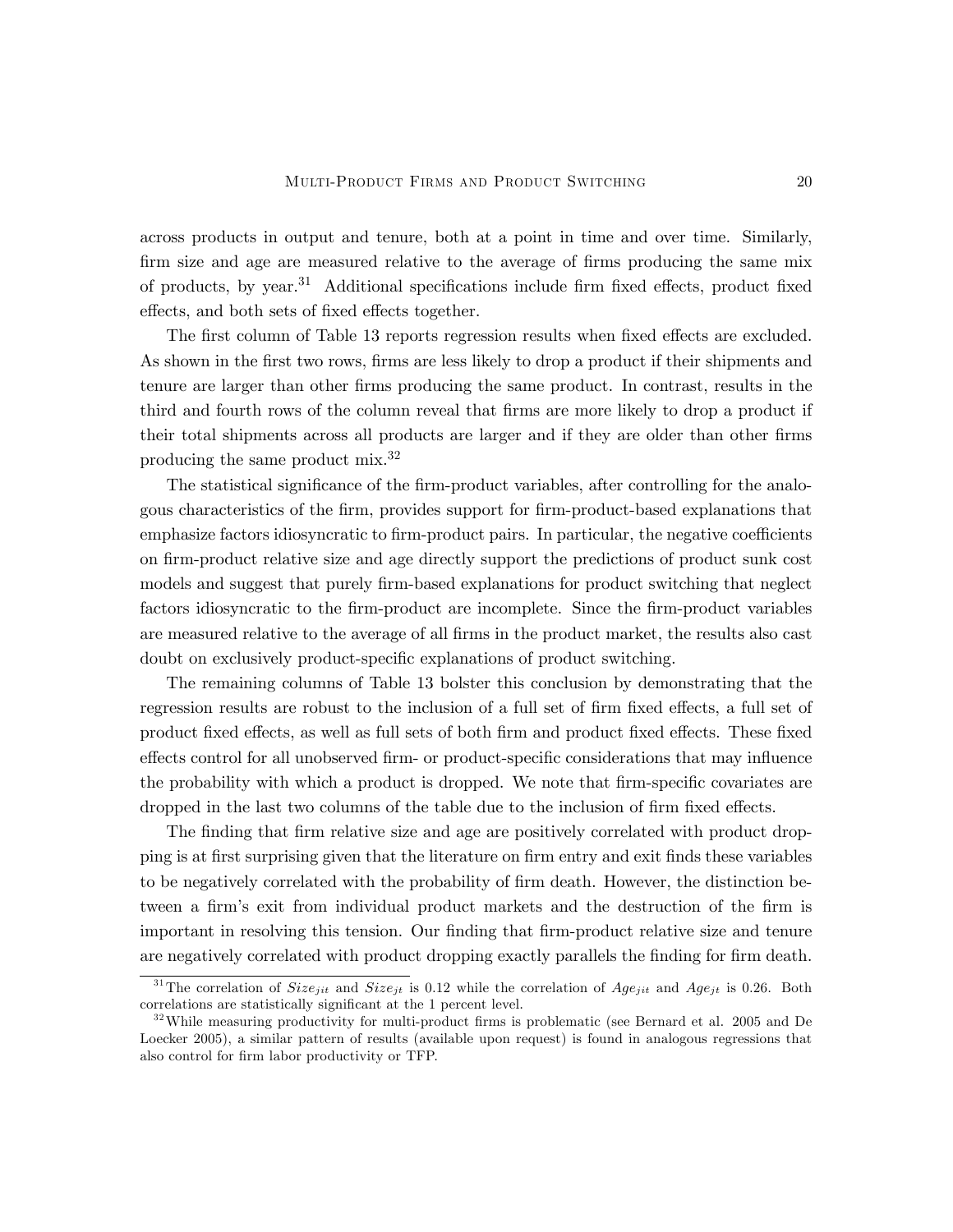Interestingly, our results suggest that large and old firms may be more likely to survive precisely because they of their ability to move in and out of individual product markets.<sup>33</sup>

The results in Table 13 have broader implications as well. Above, we find that firms' extensive-margin adjustments are an important component of aggregate U.S. manufacturing growth. Here, we demonstrate that firm-product drops exhibit systematically lower relative size and tenure than surviving firm-product pairs. To the extent that relative size and tenure are positively correlated with firm-product productivity, our findings provide evidence of systematic reallocation of economic activity towards higher productivity output both across products within firms as well as across firms within manufacturing. These findings suggest that existing studies of industry dynamics likely underestimate the role of reallocation in overall economic growth: by focusing almost exclusively on the birth-death margin, they neglect surviving firms' extensive margin.

## 6.3. Firm Productivity and Product Switching

Models with product sunk costs of entry allow for the possibility that a firm's productivity in one product market is correlated with its productivity in other markets. If this correlation is positive, another implication of the product sunk cost models is that, among firms with the same product mix, the firms with the higher productivity should be more likely to add a new product. The intuition for this implication is straightforward: with productivity positively correlated across product markets, high productivity firms are more likely to draw a productivity above the threshold needed to sustain entry.

This implication is also consistent with the data. To examine it, we focus on singleproduct firms because this restriction enables us to abstract from problems of measuring productivity in multi-product firms (see Bernard et al. 2005 and De Loecker 2005). Table 14 reports OLS<sup>34</sup> regression results of a dummy indicating product adding by a single-product firm between Census years t and  $t + 5$  on firm productivity in year t,

$$
Add_{jt} = \alpha_t + \alpha_i + \beta_1 Productivity_{jt} + \varepsilon_{jt},\tag{7}
$$

where  $\alpha_t$  and  $\alpha_i$  are year and product fixed effects, respectively, and the productivity of

<sup>&</sup>lt;sup>33</sup>Indeed, the ability to enter and exit individual product markets flexibly may be itself a capability of firms, as discussed for example by Helfat and Raubitschek (2000), Sutton (2005) and Teece at al. (1997). Our results are also consistent with Bernard and Jensen (2007), who find that the production of multiple products is associated with a significantly lower probability of plant death.

<sup>&</sup>lt;sup>34</sup> Here, as above, we use an OLS linear probability model so that product fixed effects can be included. Inclusion of these fixed effects in a logistic regression is impractical given the size of our sample.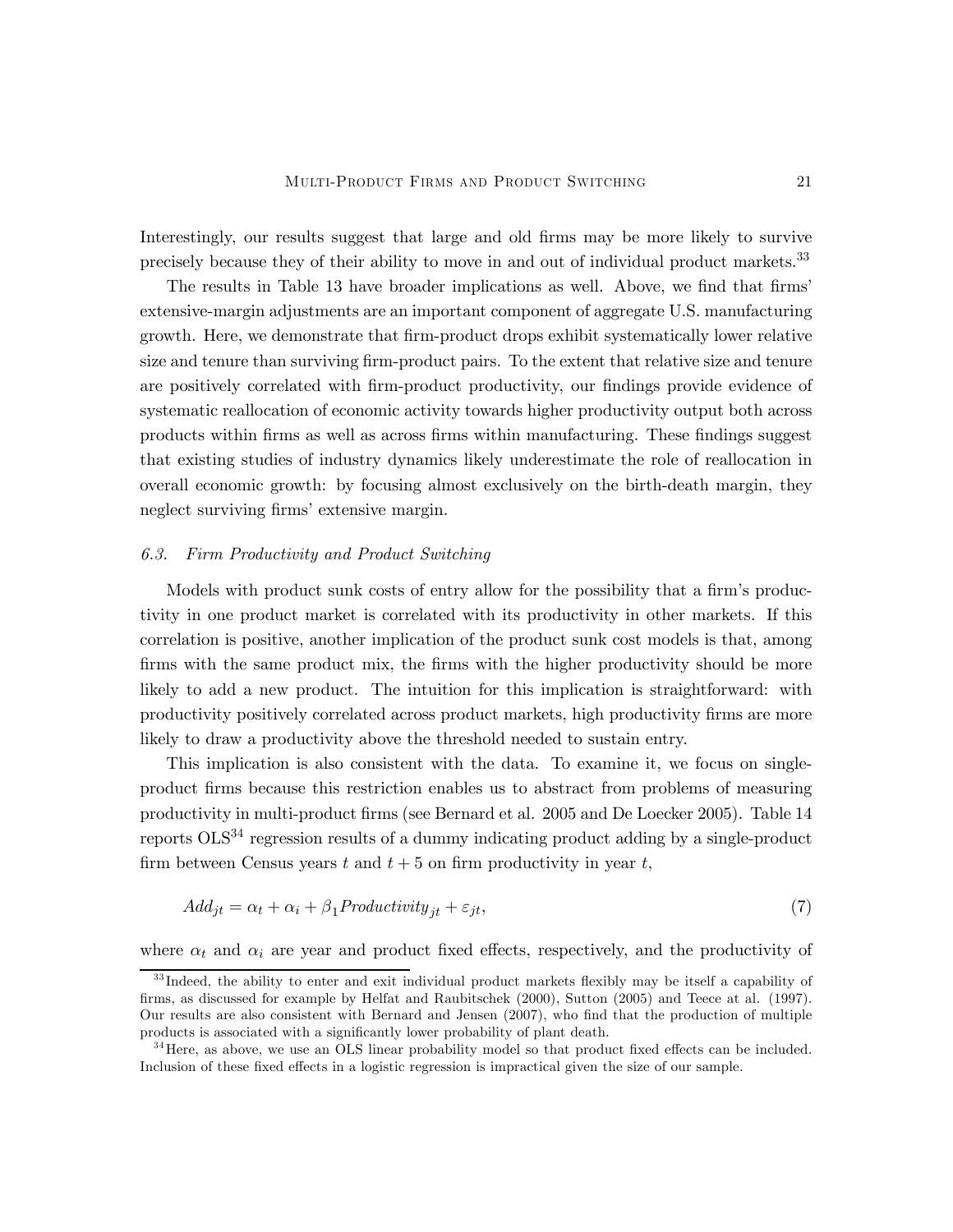firm  $j$  is measured in terms of either labor productivity or total factor productivity (TFP). We include product fixed effects to compare the actions of firms producing the same initial product. Productivity is compared before a product is added and hence before the firm becomes multi-product.

As shown in Table 14, product adding by single-product firms is positively and statistically significantly correlated with both TFP and labor productivity. This positive correlation remains even when controlling for firm size (i.e., employment) and age. These findings are consistent with the predictions of product sunk entry costs models with stochastic productivity if, as seems plausible, firm productivity is positively correlated across products.

The results in Table 14 are also consistent with the idea that the productivity advantage of multi-product firms noted in Table 5 is not simply caused by their production of a larger number of products. In part, it appears to capture a selection effect: single-product firms who subsequently become multi-product firms are on average more productive than other single-product firms even before they become multi-product.

### 7. Discussion

In the preceding two sections, we showed that a natural extension of existing models of industry dynamics is consistent with many aspects of product switching, and that several of its theoretical predictions receive direct empirical support. There are other features of the firm-product data, however, that are not well explained by the extended model and that raise broader questions about the boundaries of multiple-product firms and the determinants of firm dynamics. These features, interesting in their own right, also provide guidance for future theories of the firm.

The first set of questions relates to the breadth of firms' product mix. In existing models of industry dynamics, the firm is implicitly identified with a single product. In the extended model we describe above, firms are allowed to produce multiple products. Factors governing the equilibrium number and types of products co-produced by the firm, however, are not specified. In Table 15, we report the frequency with which firms co-produce products within and across two-digit SIC sectors from 1972 to 1997. The dark (light) shading indicates coproduction that is significantly more (less) frequent than expected based on the individual probabilities of producing each product.<sup>35</sup> As shown in the table, the probability that a firm

<sup>&</sup>lt;sup>35</sup>We assess statistical significance by comparing the observed co-production frequencies to those that would be expected under a null hypothesis that the decisions to produce row and column products are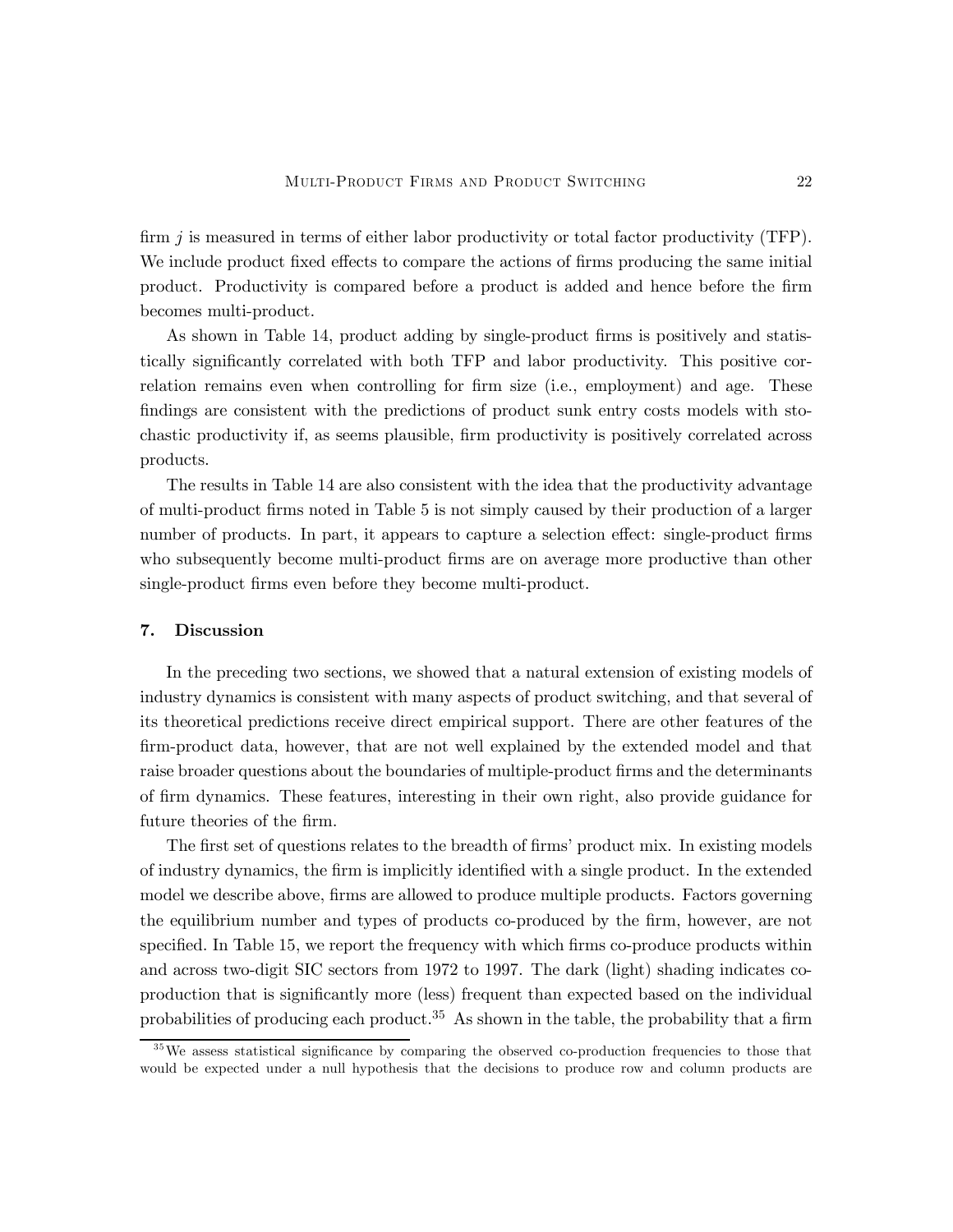produces a product in the row sector conditional on production of a product in the column sector is relatively high within two-digit sectors as well as between two-digit sectors that appear related (e.g. Electronics and Instruments or Lumber and Furniture). Furthermore, the matrix of data as a whole rejects the null hypothesis that the probability a firm produces a product is independent of the firm's existing product mix (p-value  $= 0.000$ ).

The results in Table 15 pose a variety of questions for further theoretical research. Why are some pairs of products produced within firms and others across firms? Does coproduction reflect complementarities between products or common firm capabilities that are shared across the products? If there are complementarities or shared capabilities, what constrains equilibrium firm scope? Why do some firms become multi-product while others remain single-product? How is the decision to become a multi-product firm related to the systematic differences in performance observed between single and multi-product firms?<sup>36</sup>

A second set of questions concerns how firms grow. Existing empirical research on this issue examines whether firm growth is independent of firm size (i.e., Gibrat's Law) or whether it exhibits age or scale dependence (see for example Sutton 1997, Cooley and Quadini 2001, Albuquerque and Hopenhayn 2002 and Rossi-Hansberg and Wright 2005). One of the key findings of our paper is that, just as industry dynamics are shaped by the endogenous selection of firms, so firm dynamics are influenced by the endogenous selection of products. In particular, product adding and dropping are systematically correlated with changes in firm size and productivity, and multi-product firms are larger and more productive than single-product firms. Further research is needed into the respective roles of firms' intensive (how much of each product is produced) and extensive (how many products are produced) margins in firm growth.

A third and related set of questions focuses on the distribution of product sizes within firms. An active research agenda currently seeks to explain the observed distribution of firm sizes within industries and to determine whether it is well-approximated by a Pareto distribution (see for example Axtell 2001, Cabral and Mata 2003, Luttmer 2004 and Rossi-Hansberg and Wright 2005). Here, we find skewness in the distribution of output across

independent. Under this null, the expected frequency with which a particular pair of sectors is co-produced follows an independent Poisson distribution. An individual cell's deviation from random co-production therefore follows a standard normal distribution,  $\frac{p_{rc} - e_{rc}}{\sqrt{e_{rc}}} \sim N(0, 1)$ , where  $o_{rc}$  and  $e_{rc}$  are the observed and expected frequencies in row  $r$  and column  $c$ , respectively. Summing across cells, the statistic for testing whether the entire matrix of frequencies is generated by random co-production,  $\sum_{r,c} \frac{(o_{rc}-e_{rc})^2}{e_{rc}}$ , is distributed chi-squared (Cochran 1952).

 $36$ See Sutton (2005) for further discussion of firm capabilities and Gibbons (2004) for a survey of recent research on the boundaries of the firm.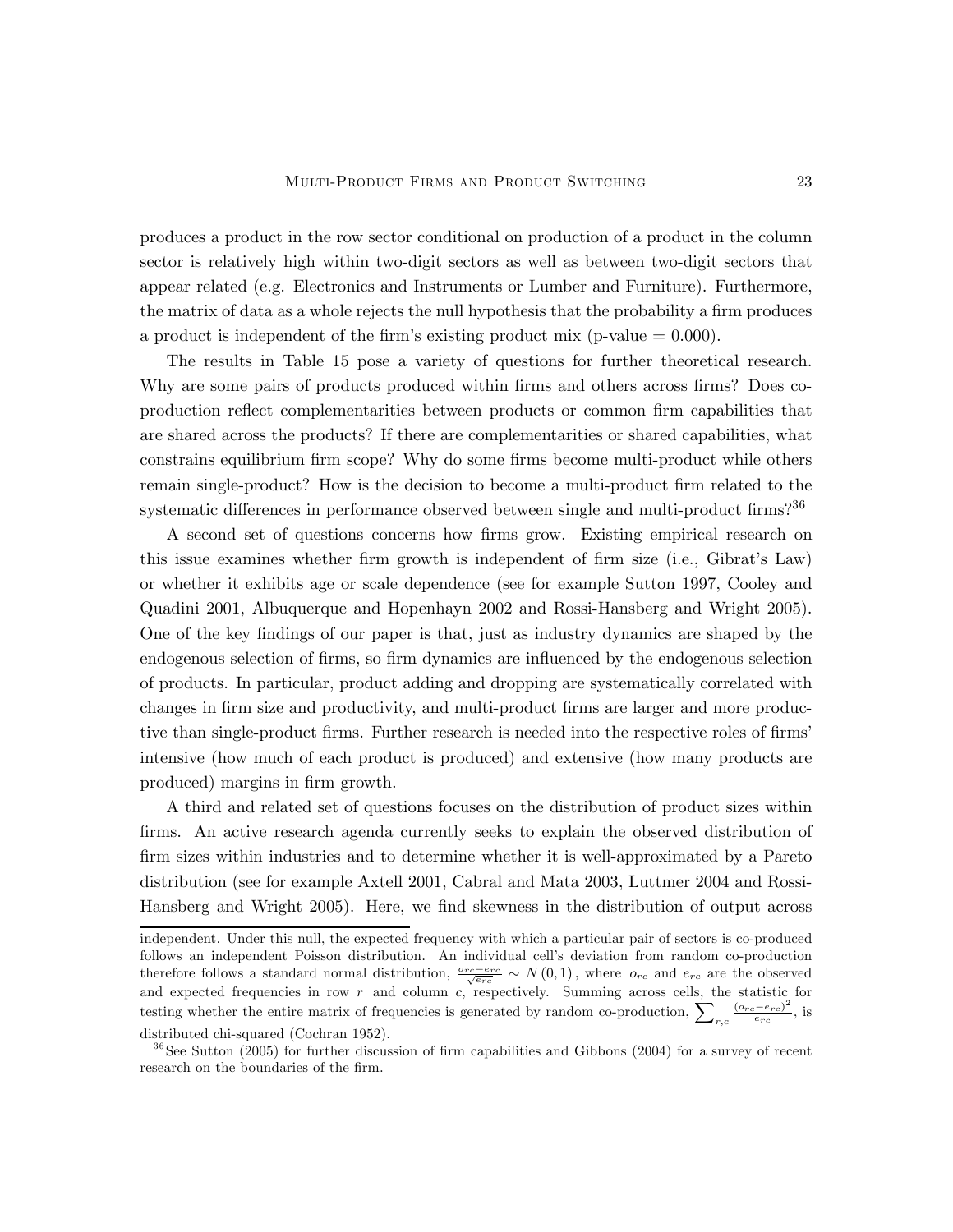firms as well as in the distribution of products within firms. A commonly used benchmark for size distributions is Zipf's law, which would predict a constant ratio of output shares between the top two products regardless of the number of products produced.<sup>37</sup> Instead, in Table 4, we find that the ratio of output shares between the top two products is falling from 3.2 to 2.2 as the number of products at the firm increases from 2 to 10, i.e. that the distribution of output shares is shifting more than proportionately towards the smaller products as the number of products increases at the firm.

A final group of questions relates to how product switching is accomplished. We find that firms frequently decide to both add and drop products between Census periods and that the vast majority of product switching occurs within firms' existing production facilities rather than via mergers and acquisitions. It is not directly apparent from an extended model of industry dynamics why firms would add and drop products "simultaneously". One potential explanation is an inelastic supply of factors of production such as managerial time, but this explanation provides little insight into why product switching often occurs within firms' surviving plants. Indeed, managerial time is arguably a firm rather than a plant-specific factor of production. Future models of firm dynamics must explain both firm scope at a point in time and provide insight into the factors governing reallocation between firms, within firms and within plants.

It is perhaps not surprising that a natural extension of existing models of industry dynamics offers an incomplete explanation of product switching. The questions of the boundaries of the firm and firm dynamics are areas of active research. One of the key contributions of our paper is to identify a new dimension of firm behavior for emerging theories of the firm to explain. The explanation of product switching is not only of interest in itself, but also because of the potential for this new dimension of firm behavior to discriminate between competing theories of the firm, and because we find product switching to have important microeconomic implications for firms and macroeconomic consequences for broader economic aggregates.

### 8. Conclusions

Of primary concern in economics is the extent to which resources are allocated to their most efficient use. Virtually all empirical research on reallocation as a source of output growth and productivity advancement has focused on the entry and exit of firms and plants

 $37$ See, for example, Zipf  $(1949)$ .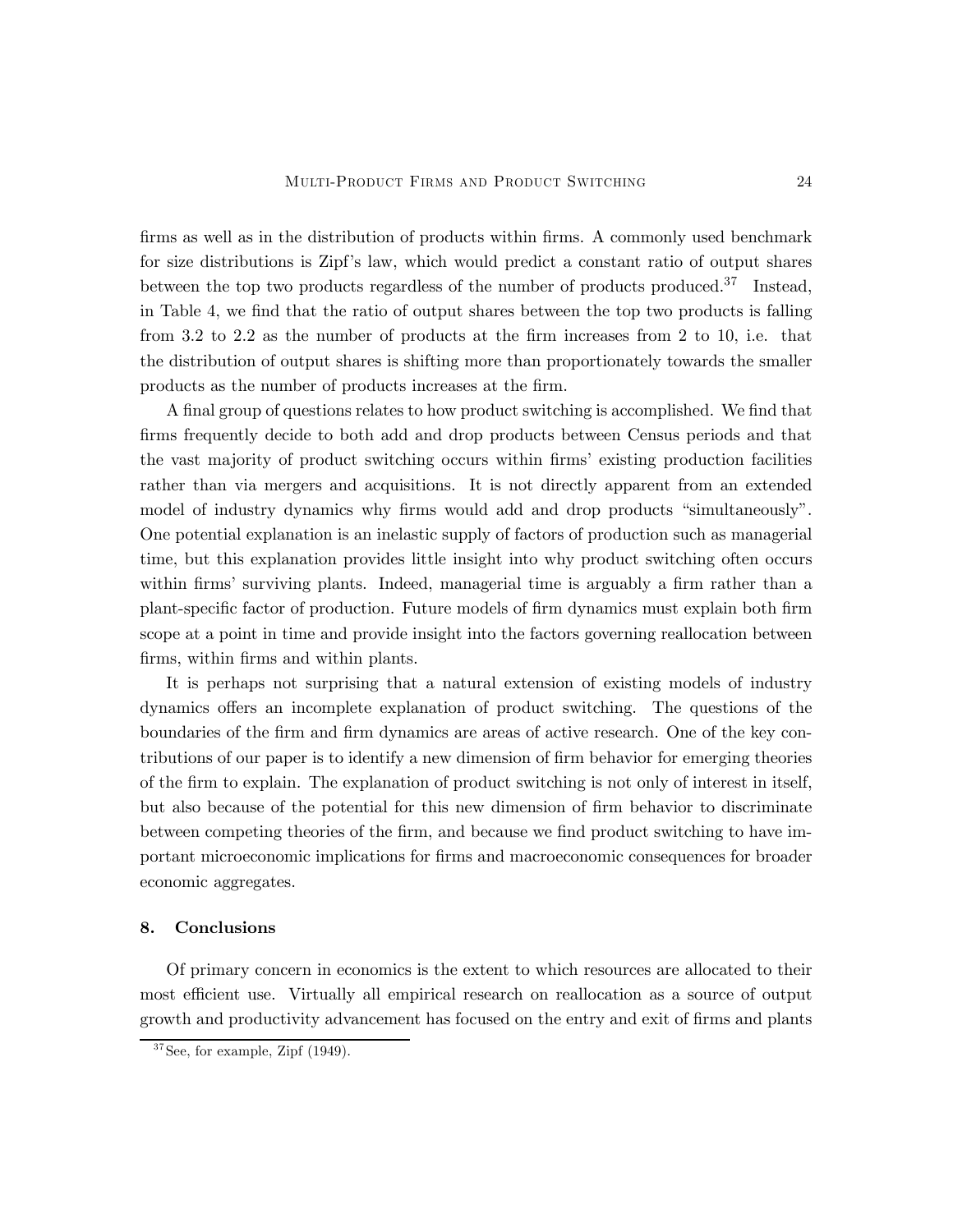or on changes in the composition of output across firms and plants. Here, we demonstrate the relative importance of looking within firms to the products added and dropped over time. Using a dataset that tracks U.S. manufacturing output at the firm-product level from 1972 to 1997, we find that firms add and drop five-digit SIC products with surprising intensity and frequency. On average, 68 percent of U.S. manufacturing firms alter their mix of products every five years, with 45 percent of firms both adding and dropping at least one product. These adjustments drive an average of 47 percent of firms to enter new or exit existing four-digit SIC industries, and 21 percent of firms to extend or contract their set of two-digit SIC sectors. Overall, we find that product switching accounts for a substantially larger share of aggregate U.S. manufacturing growth than net firm births and deaths.

Observed patterns of product switching do not match explanations that focus solely on the characteristics of products or solely on the attributes of firms. In particular, rationales for product switching based on a net reallocation of economic activity away from "cold" products to "hot" products are difficult to square with the positive correlation observed between the rate at which a product is added and dropped. Another feature of the data at odds with these exclusively firm- or product-specific explanations of product switching is that firm-product pairs that dissolve differ systematically within product markets from firm-product combinations that survive.

In contrast, many aspects of product switching are consistent with a natural extension of existing models of industry dynamics that have been used to explain firm creation and firm destruction following Jovanovic (1982) and Hopenhayn (1992). This natural extension allows firms to produce multiple products and features sunk entry costs and producer heterogeneity that are specific to individual products. Variation in sunk entry costs across product markets generates the observed positive correlation between the rate of product adding and dropping. It also suggests firms self-select into product markets on the basis of productivity, an implication that is consistent with our observation that more productive firms are more likely to add products.

More generally, our findings raise broader questions of the boundaries of the firm and the determinants of firm dynamics, areas where theoretical research is nascent and ongoing. A key contribution of our paper is the empirical evidence on a new dimension of firm behavior that can help guide future theoretical research. Our examination of surviving firms' extensive margin adjustments highlights the fact that even basic concepts, such as a firm's industry, become far more nuanced when firms produce sets of products that change over time. More generally, our analysis raises a host of questions about the scope of the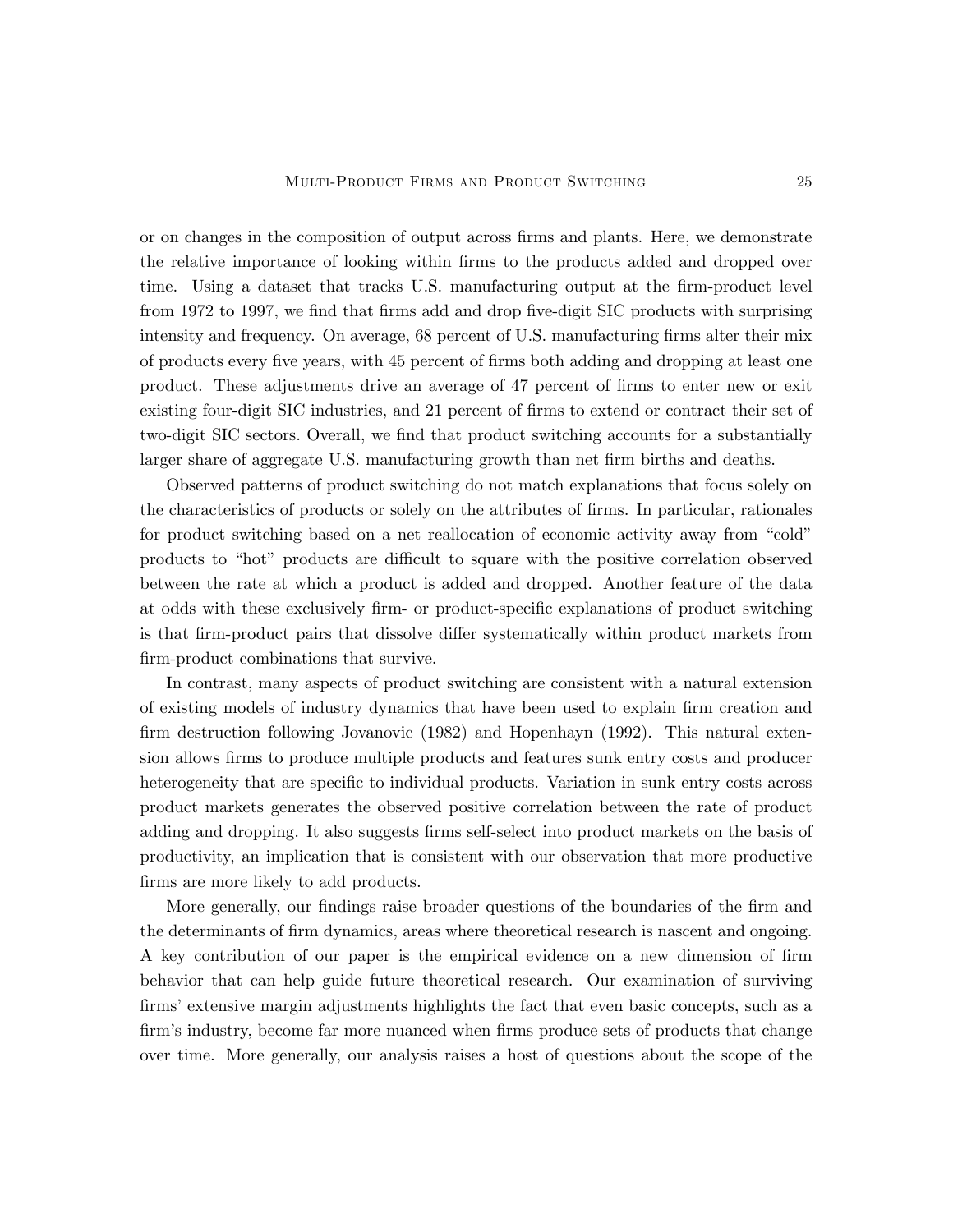firm and the influence of product, firm and market characteristics on this scope over time. To what extent do firms add and drop products in response to trade liberalization and other forms of deregulation? How does the recognition of multi-product firms and product switching change our understanding of the determinants of firm growth and the firm-size distribution? How is product switching related to the specialization of firms across products? Does product switching influence job creation and destruction? To what degree does product switching depend on national policies and institutions, such as barriers to entry and labor market regulation?

Not all of these questions can be answered with the data used in this paper and we have only scratched the surface of other possible topics for further research. The striking importance of firms' extensive margins in our data calls out for more empirical work creating even more finely detailed datasets, tracking firms' product mix across more disaggregate categories and at higher frequencies. The empirical findings that we report also suggest the need for more theoretical modelling of firm-product dynamics and their aggregate implications. Additional theoretical research will not only shed further light on the empirical findings in this paper, but also yield new predictions to serve as a guide for future empirical research.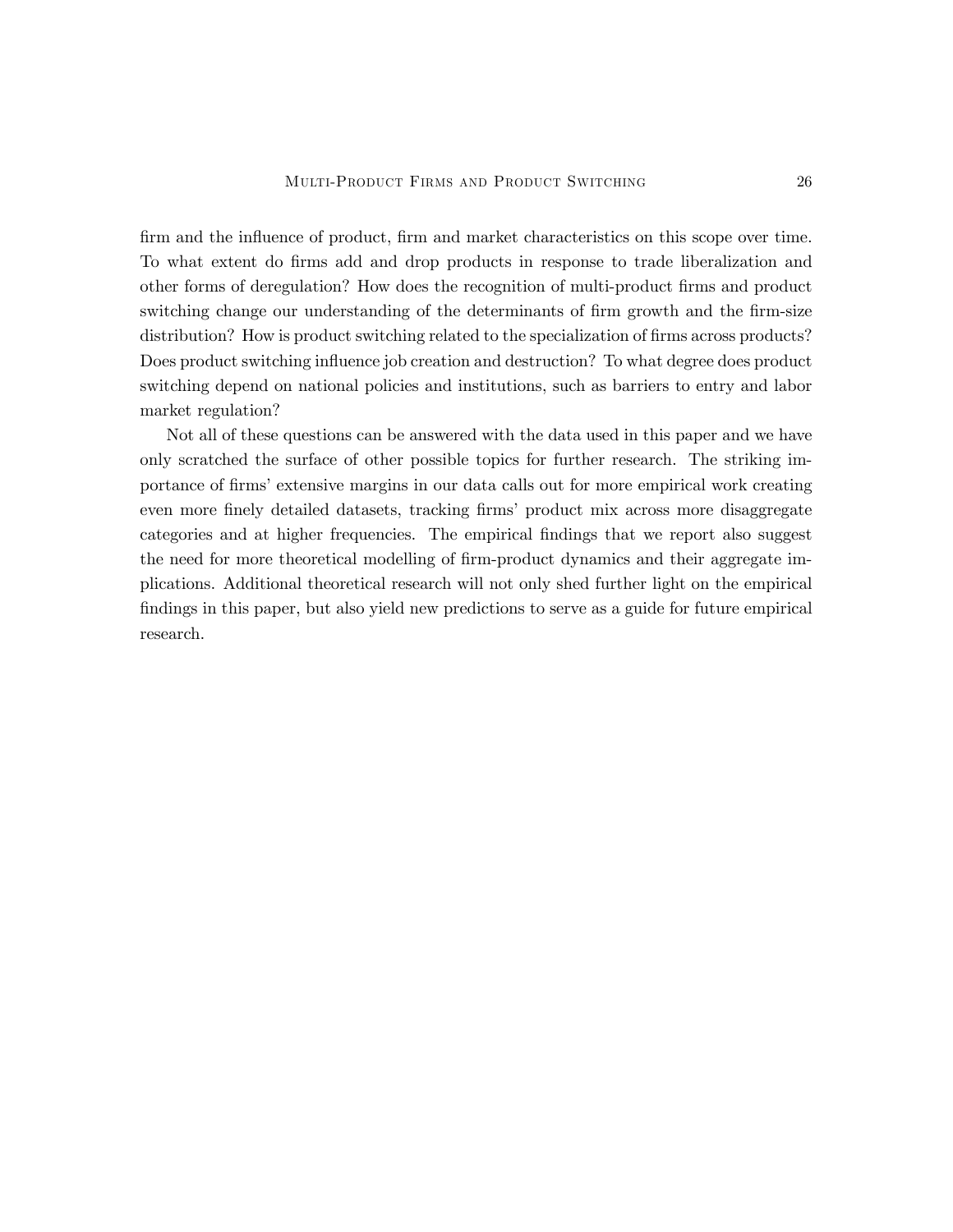## References

- Albuquerque, R. and Hopenhayn, H. (2002) "Optimal Lending Contracts and Firm Dynamics", Center for Economic Research Working Paper, 493, University of Rochester.
- Axtell, R. L. (2001) "Zipf distribution of US Firm sizes", Science, 293, 1818-1820.
- Baily, N., Hulten, C. and Campbell, D. (1992) "Productivity Dynamics in Manufacturing Plants", Brookings Papers on Economic Activity, Microeconomics, 187-267.
- Baldwin, J. and Gu, W. (2005) "The Impact of Trade on Plant Scale, Production-Run Length and Diversification", Statistics Canada, mimeograph.
- Baumol, W. (1977) "On the Proper Cost Tests for Natural Monopoly in a Multiproduct Industry", American Economic Review, 67(5), 809-22.
- Bernard, A. B., and J. B. Jensen. (2007). "Firm Structure, Multinationals and Manufacturing Plant Deaths", Review of Economics and Statistics, forthcoming.
- Bernard, A. B , J. B. Jensen and P. K. Schott. (2006). "Survival of the Best Fit: Exposure to Low-Wage Countries and the (Uneven) Growth of U.S. Manufacturing Plants", Journal of International Economics, forthcoming.
- Bernard, A. B., S. Redding, and P. K. Schott (2005) "Products and Productivity", *NBER* Working Paper #11575.
- Bernard, A. B., S. Redding, and P. K. Schott (2006) "Comparative Advantage and Heterogeneous Firms", Review of Economic Studies, forthcoming.
- Brander, J and Eaton, J (1984) "Product Line Rivalry", American Economic Review, 74(3), 323-34.
- Cabral, L and Mata, J (2003) "On the Evolution of the Firm Size Distribution: Facts and Theory", American Economic Review, 93(4), 1075-1090.
- Caves, D., Christensen, L. and Diewert, E. (1982) "The Economic Theory of Index Numbers and the Measurement of Input, Output and Productivity", Econometrica, 50, 6, 1393- 1414.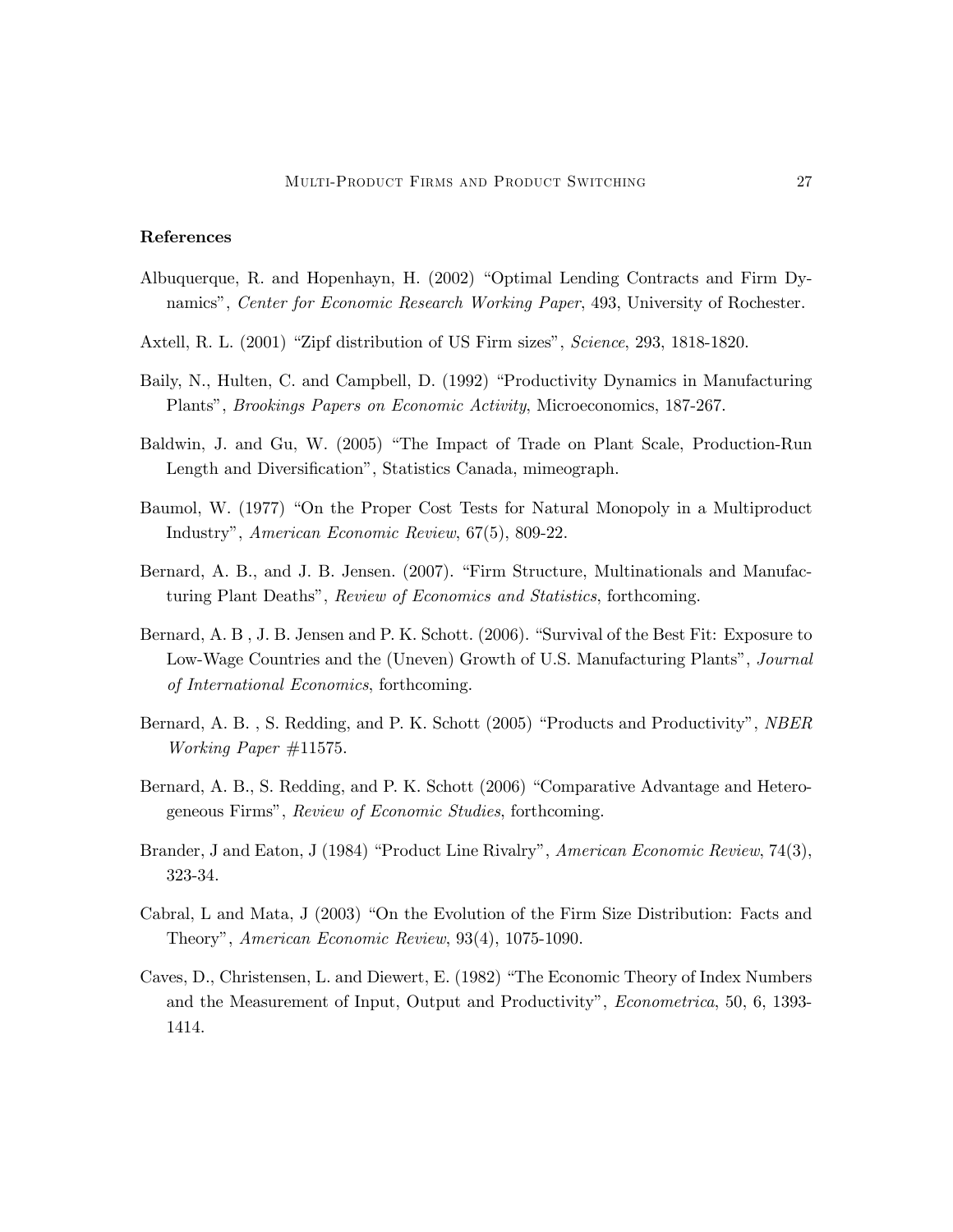- Chandler, A. D. (1920) Scale and Scope: the Dynamics of Insustrial Capitalism, Cambridge: The Belknap Press.
- Cochran, W. G. (1952) "The Chi-Squared Test of Goodness and Fit", Annals of Mathematical Statistics, 23, 315-45.
- Cooley, T and Quadini, V (2001) "Financial Markets and Firm Dynamics", American Economic Review, 91(5), 1286-1310.
- Davis, S. J. and Haltiwanger, J. (1992) 'Gross Job Creation, Gross Job Destruction, and Employment Reallocation', Quarterly Journal of Economics, August, 819-63.
- De Loecker, J. (2005) 'Product Differentiation, Multi-Product Firms and Structural Estimation of Productivity', K.U. Leuven, mimeograph.
- Disney, R., Haskel, J., and Heden, Y. (2003) 'Restructuring and Productivity Growth in UK Manufacturing', Economic Journal, 113(489), 666-694.
- Dunne, T., S. Klimek, and M. J. Roberts. (2005) "Exit from Regional Manufacturing Markets: The Role of Entrant Experience" International Journal of Industrial Organization,vol. 23, no. 5-6, June, 399-421.
- Dunne, T. , M. J. Roberts, and L. Samuelson. (1988) "Patterns of firm entry and exit in U.S. manufacturing industries." Rand Journal of Economics, vol. 19 No.4 Winter, 495-515.
- Dunne, T. , M. J. Roberts, and L. Samuelson. (1989a) "The Growth and Failure of U.S. Manufacturing Plants", *Quarterly Journal of Economics*, Vol. 104, No. 4, pp. 671-698.
- Dunne, T., M. J. Roberts, and L. Samuelson. (1989b) "Plant Turnover and Gross Employment Flows in the U.S. Manufacturing Sector" Journal of Labor Economics, Vol. 7, No. 1. , pp. 48-71.
- Eaton, C. and Schmidt, N. (1994) "Flexible Manufacturing and Market Structure", American Economic Review, 84(4), 875-88.
- Ericson, R. and Pakes, A. (1995) "Markov-Perfect Industry Dynamics: A Framework for Empirical Work", Review of Economic Studies, 62, 53-82.
- Foster, L., J. Haltiwanger, and C. Krizan, (2001) "Aggregate Productivity Growth: Lessons from Microeconomic Evidence." in New Developments in Productivity Analysis, Hulten,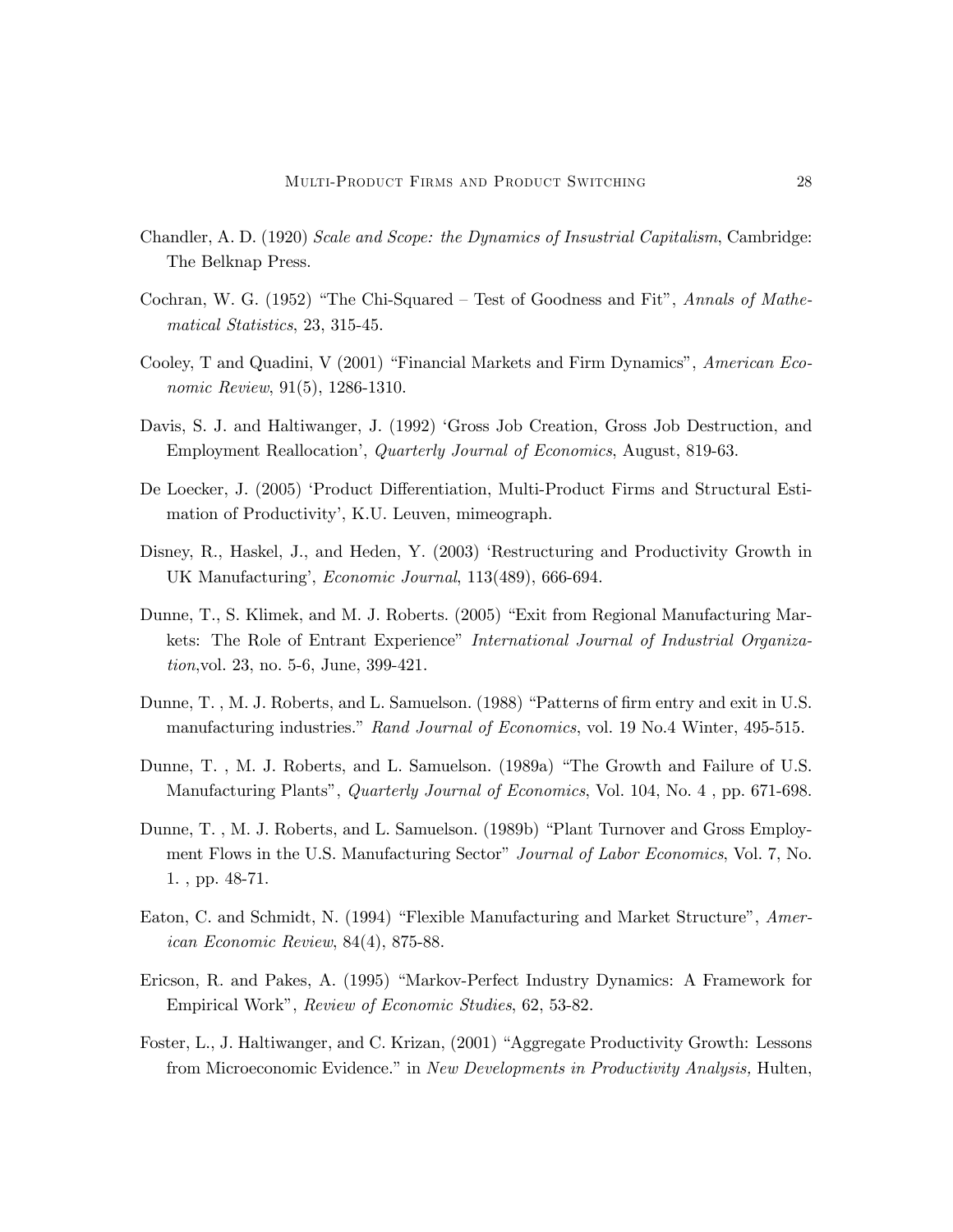Charles R; Dean, Edwin R; Harper, Michael J, eds, NBER Studies in Income and Wealth, vol. 63. Chicago and London: University of Chicago Press.

- Foster, L., J. Haltiwanger, and C. Krizan, (2006) "Market Selection, Reallocation, and Restructuring in the U.S. Retail Trade Sector in the 1990s." Review of Economics and Statistics, forthcoming.
- Gibbons, R. (2004) "Four Formal (izable) Theories of the Firm?", MIT Department of Economics Working Paper, 04-34.
- Gollop, F. M. and J. L. Monahan (1991), "A Generalized Index of Diversification: Trends in U.S. Manufacturing." Review of Economics and Statistics, Vol. 73(2), 318-330.
- Helfat, C. E. and R. S. Raubitschek. (2000) "Product Sequencing: Co-evolution of Knowledge, Capabilities and Products." Strategic Management Journal, Vol 21: 961-979.
- Hopenhayn, H. (1992) "Entry, Exit, and Firm Dynamics in Long Run Equilibrium", Econometrica,  $60(5)$ , 1127-1150.
- Jovanovic, B. (1982) "Selection and the Evolution of Industry", *Econometrica*, 50(3), 649-70.
- Klette, T. and Kortum, S. (2004) 'Innovating Firms and Aggregate Innovation', Journal of Political Economy, 112(5), 986-1018.
- Lucas, R. E. (1978) "On the Size Distribution of Business Firms", The Bell Journal of Economics, 9(2), 508-23.
- Luttmer, E. G. J. (2004) "The Size Distribution of Firms in an Economy with Fixed and Entry Costs", Working Paper 633, Federal Reserve Bank of Minneapolis.
- Melitz, M. J. (2003) "The Impact of Trade on Intra-Industry Reallocations and Aggregate Industry Productivity", Econometrica, 71, 1695-1725.
- Panzar, J. and Willig, R. (1977) "Economies of Scale in Multi-output Production", Quarterly Journal of Economics, 91(3), 431-93.
- Riggs, T. L. and G. Zarotiadis (2005) "Soft and Hard Within- and Between-Industry Changes of US Skill Intensity: Shedding Light on Worker's Inequality", U.S. Census Bureau, mimeograph.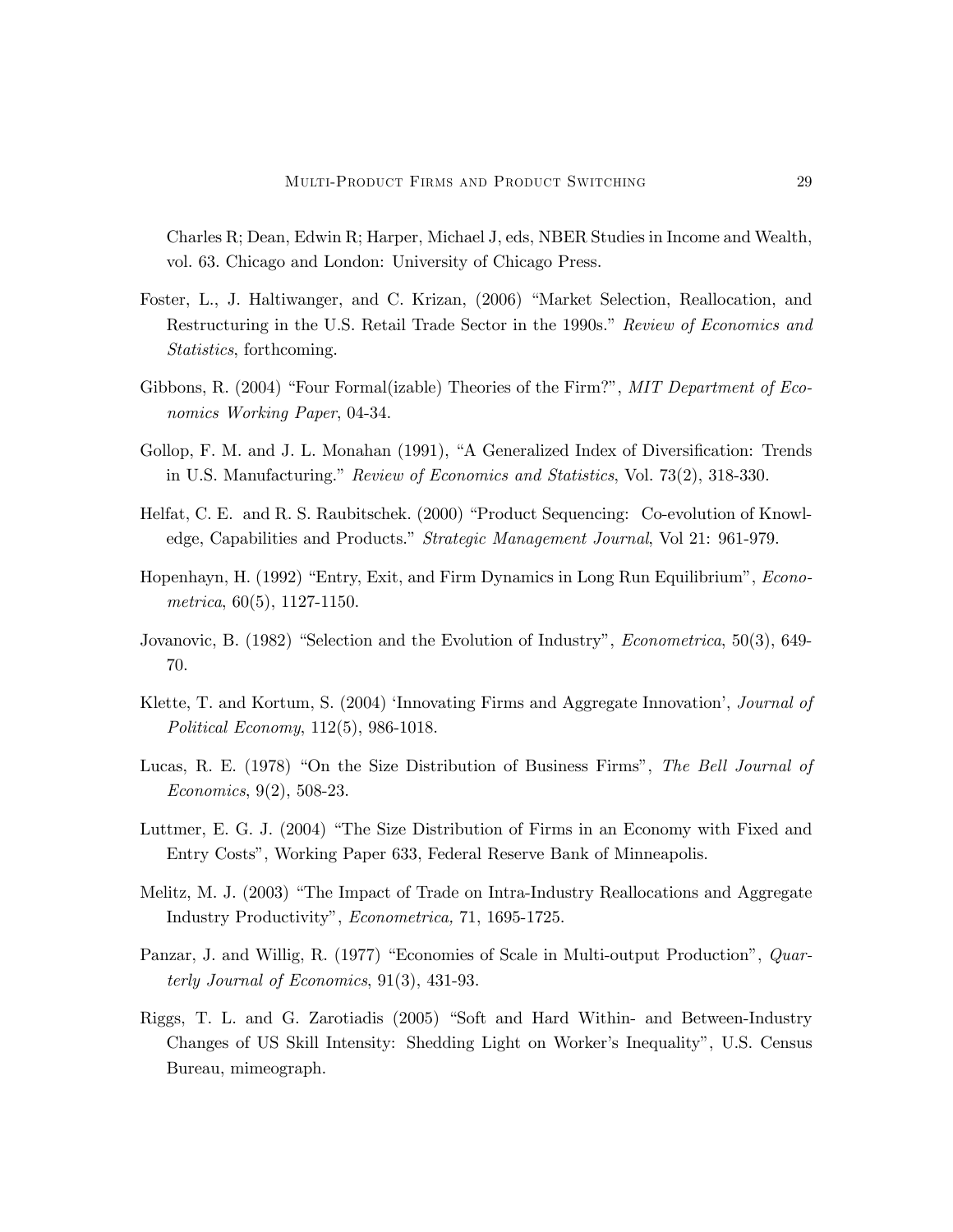- Rossi-Hansberg, E. and Wright, M. (2005) "Establishment Size Dynamics in the Aggregate Economy", Princeton University, mimeograph.
- Shaked, A. and Sutton, J. (1990) "Multi-product Firms and Market Structure", Rand Journal of Economics, 21(1), 45-62.
- Sutton, J. (1991) Sunk Costs and Market Structure, MIT Press: Cambirdge MA.
- Sutton, J. (1997) "Gibrat's Legacy", *Journal of Economic Literature*, 35(1), 40-59.
- Sutton, J. (2005) Competing in Capabilities, Clarendon Lectures, Oxford University Press: Oxford.
- Teece, D., G. Pisano, and A. Shuen, (1997) "Dynamic Capabilities and Strategic Management", Strategic Management Journal, 18(7), 509-34.
- United States Census (1996) "1992 Census of Manufactures and Census of Mineral Industries: Numerical List of Manufactured and Mineral Products", U.S. Government Printing Office, Washington DC 20402.
- Zipf, G. K. (1949) Human Behavior and the Principle of Least Effort, Cambridge, MA: Addison-Wesley Press.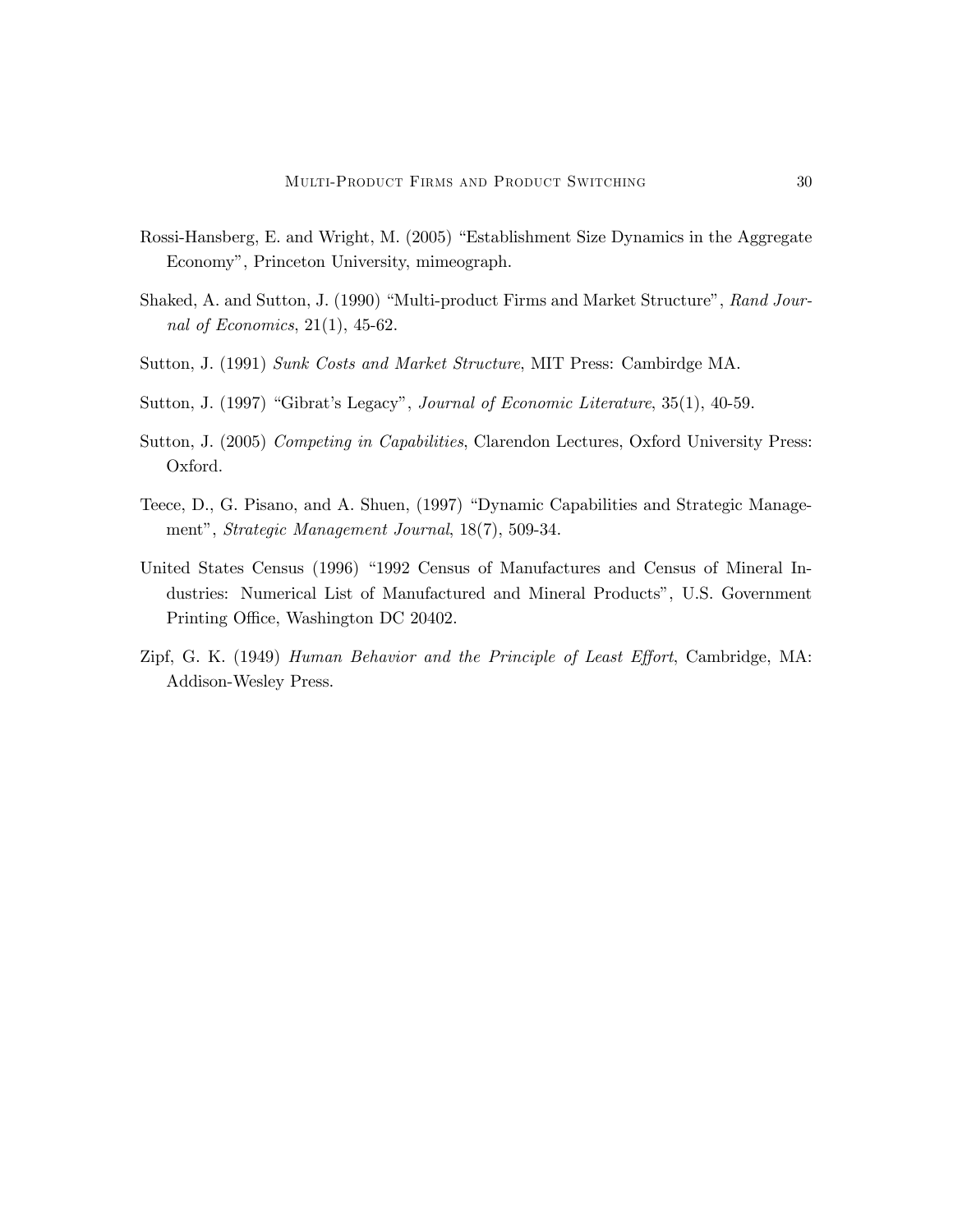# A Appendix: Collection of Product-Level Production Data in the Census of Manufactures

Information on the products that firms produce is collected at the plant level. In each of the Census years we analyze, plants received a form noting all of the seven-digit SIC categories contained within the industries in which they previously noted participation. (See http://www.census.gov/epcd/www/pdf/97mc/ for the forms used in the 1997 Census.) Firms use these forms to record the quantity and value of each seven-digit category in which they have positive production, adding new product codes and deleting outdated ones as necessary. Roughly 7,000 of the 15,000 seven-digit SIC categories are recorded directly in the LRD; the rest are recorded at the more aggregate five-digit SIC level. Thus, to obtain a complete and consistent set of five-digit SIC products for all manufacturing firms, we aggregate any seven-digit categories in the LRD up to the roughly 1,800 five-digit SIC products that are recorded for all firms. A complete list of the two-, four- and five-digit SIC categories are available from U.S. Census (1996) available online at www.census.gov.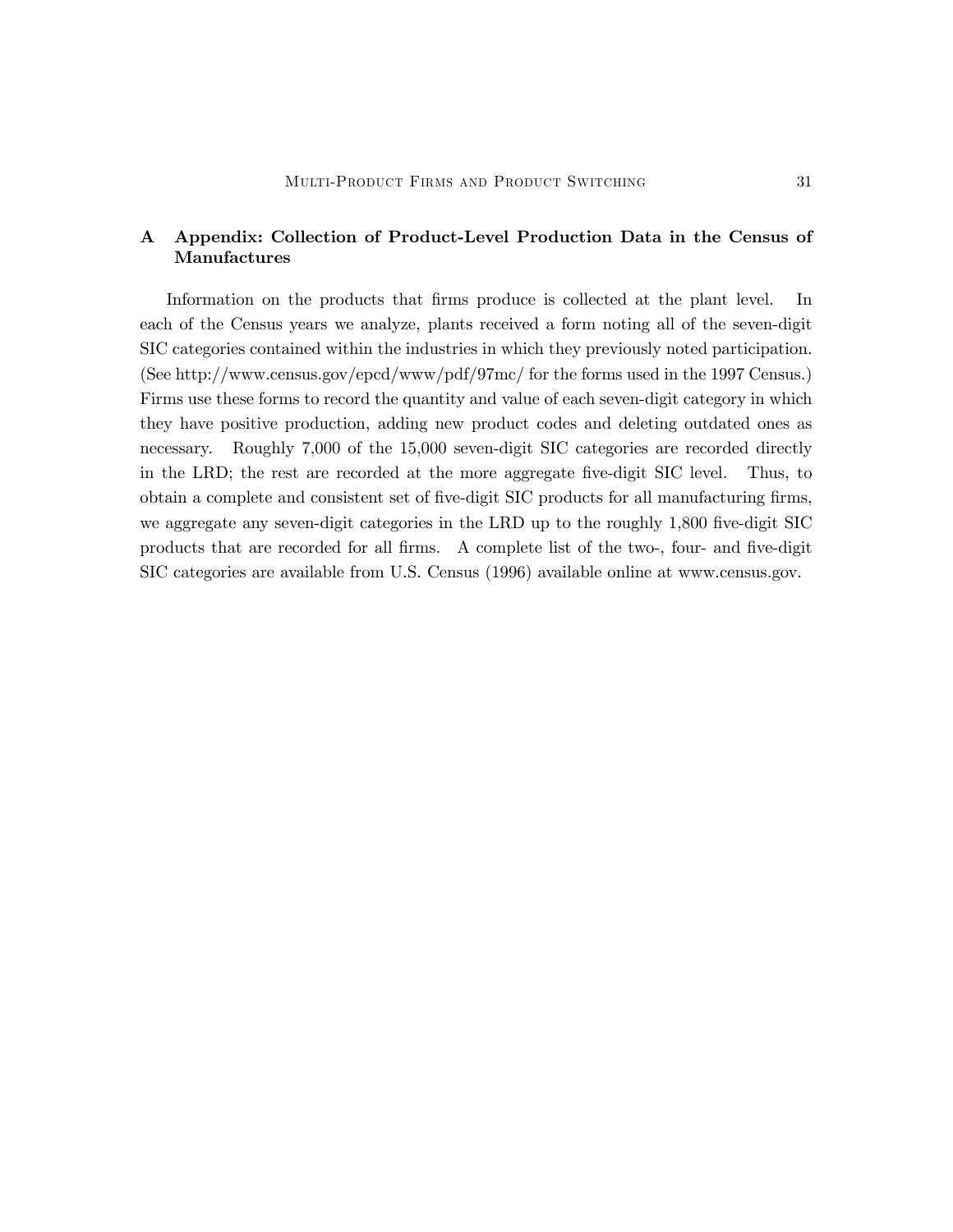Table 1: Five-Digit SIC Products in Four-Digit SIC Industry 3357

| SIC    | Description |                                       |  |  |  |  |
|--------|-------------|---------------------------------------|--|--|--|--|
| 33     |             | <b>Primary Metal Industries</b>       |  |  |  |  |
| 3357   |             | Nonferrous Wiredrawing and Insulating |  |  |  |  |
| 33571  |             | Aluminum Wire                         |  |  |  |  |
| 33572  |             | Copper Wire                           |  |  |  |  |
| 33573  | P           | <b>Other Nonferrous Metal Wire</b>    |  |  |  |  |
| 33575  | r           | Nonferrous Wire Cloth                 |  |  |  |  |
| 33576  |             | Apparatus Wire and Cord Sets          |  |  |  |  |
| 33577  | о<br>d      | <b>Magnet Wire</b>                    |  |  |  |  |
| 33578  |             | Power Wire                            |  |  |  |  |
| 3357A  | u           | <b>Electronic Wire</b>                |  |  |  |  |
| 3357B  | с           | <b>Telephone Wire</b>                 |  |  |  |  |
| 3357C  | s           | <b>Control Wire</b>                   |  |  |  |  |
| 3357D  |             | <b>Building Wire</b>                  |  |  |  |  |
| 3357E  |             | Other Wire NES                        |  |  |  |  |
| 33579  |             | <b>Fiber Optic Cable</b>              |  |  |  |  |
| $\sim$ | $\cdots$    | $\sim$ $\sim$ $(100)$                 |  |  |  |  |

Source: U.S. Census Bureau (1996).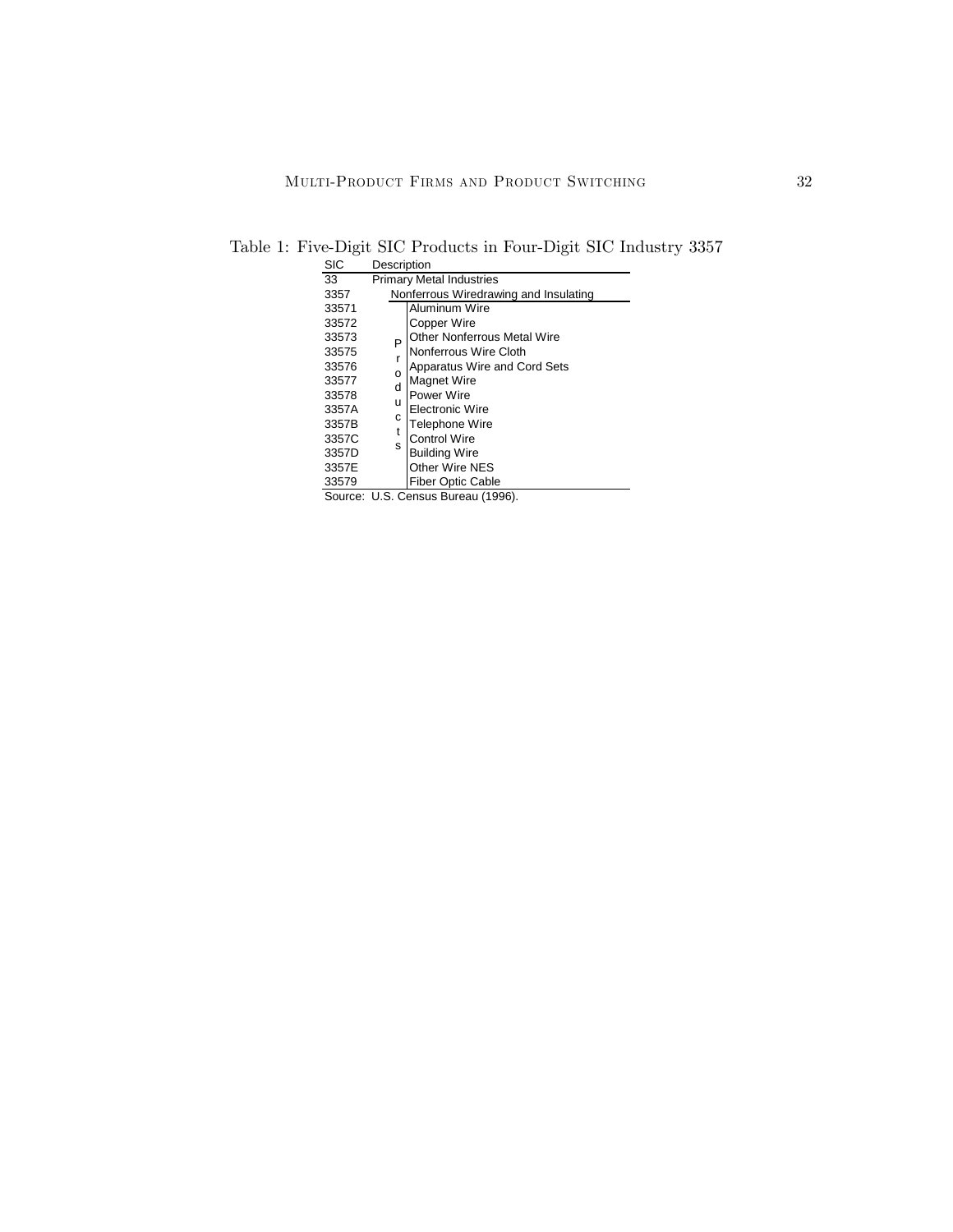|                             |            |          | Products/ |      | Capital Intensity |      | Skill Intensity |
|-----------------------------|------------|----------|-----------|------|-------------------|------|-----------------|
| <b>Two-Digit SIC Sector</b> | Industries | Products | Industry  | Mean | Std Dev           | Mean | Std Dev         |
| 20 Food                     | 49         | 157      | 3.2       | 106  | 103               | 0.26 | 0.10            |
| 22 Textile                  | 23         | 79       | 3.4       | 44   | 25                | 0.17 | 0.06            |
| 23 Apparel                  | 31         | 75       | 2.4       | 16   | 36                | 0.22 | 0.10            |
| 24 Lumber                   | 17         | 59       | 3.5       | 85   | 627               | 0.18 | 0.06            |
| 25 Furniture                | 13         | 36       | 2.8       | 23   | 10                | 0.23 | 0.06            |
| 26 Paper                    | 17         | 55       | 3.2       | 147  | 154               | 0.23 | 0.06            |
| 27 Printing & Publishing    | 14         | 72       | 5.1       | 35   | 23                | 0.44 | 0.26            |
| 28 Chemicals                | 29         | 102      | 3.5       | 231  | 256               | 0.37 | 0.08            |
| 29 Petroleum                | 5          | 15       | 3.0       | 494  | 363               | 0.31 | 0.06            |
| 30 Rubber & Plastics        | 15         | 63       | 4.2       | 58   | 30                | 0.24 | 0.05            |
| 31 Leather                  | 11         | 12       | 1.1       | 15   | 11                | 0.17 | 0.06            |
| 32 Stone & Concrete         | 26         | 47       | 1.8       | 84   | 73                | 0.22 | 0.05            |
| 33 Primary Metal            | 26         | 89       | 3.4       | 115  | 87                | 0.24 | 0.05            |
| 34 Fabricated Metal         | 38         | 135      | 3.6       | 45   | 27                | 0.27 | 0.07            |
| 35 Industrial Machinery     | 51         | 187      | 3.7       | 42   | 26                | 0.36 | 0.10            |
| 36 Electronic               | 37         | 111      | 3.0       | 39   | 26                | 0.29 | 0.10            |
| 37 Transportation           | 18         | 65       | 3.6       | 38   | 27                | 0.33 | 0.17            |
| 38 Instruments              | 17         | 44       | 2.6       | 39   | 36                | 0.39 | 0.10            |
| 39 Miscellaneous            | 18         | 53       | 2.9       | 26   | 20                | 0.26 | 0.08            |

Table 2: Products per Industry and Product Characteristics, by Sector

Notes: Table reports the number of four-digit SIC industries and five-digit SIC products within the noted two-digit SIC sector, respectively. Capital and skill intensity are the real book value (\$000) of buildings and equipment per worker, and non-production workers per total employment, respectively. Mean and standard deviation input intensities are computed across all plants producing a product within the relevant sector. Means are weighted by plant-product output. Results for Tobacco (SIC 21) are excluded due to Census disclosure guidelines.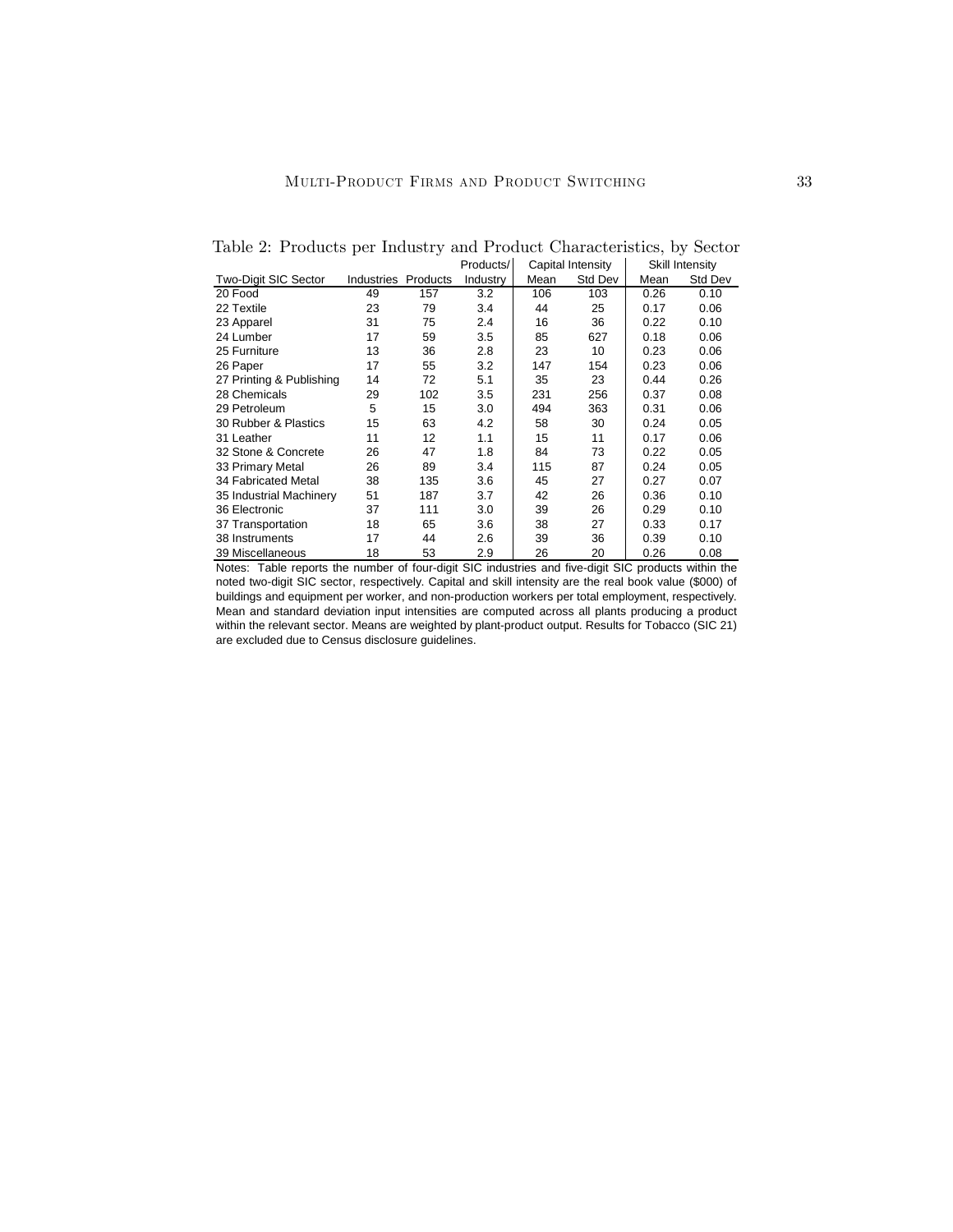Table 3: Prevalence of Firms Producing Multiple Products, Industries and Sectors Mean Products,

|                   |                  |                          | <b>Industries or Sectors</b> |
|-------------------|------------------|--------------------------|------------------------------|
| Type of Firm      | Percent of Firms | <b>Percent of Output</b> | per Firm                     |
| Single-Product    | 59               | 9                        |                              |
| Multiple-Product  |                  | 91                       | 4.0                          |
| Multiple-Industry | 29               | 87                       | 3.1                          |
| Multiple-Sector   | 13               | 76                       | 2.5                          |

Notes: Table displays a breakdown of firms according to whether they produce multiple products (five-digit SIC categories), multiple industries (four-digit SIC categories) and multiple sectors (two-digit SIC categories). Columns two and three summarize the distribution of firms and output, respectively. Column four reports the mean number of products for multiple-product firms, the mean number of industries for multiple-industry firms and the mean number sectors for multiple-sector firms. Results are based on the pooled 1972 to 1997 sample.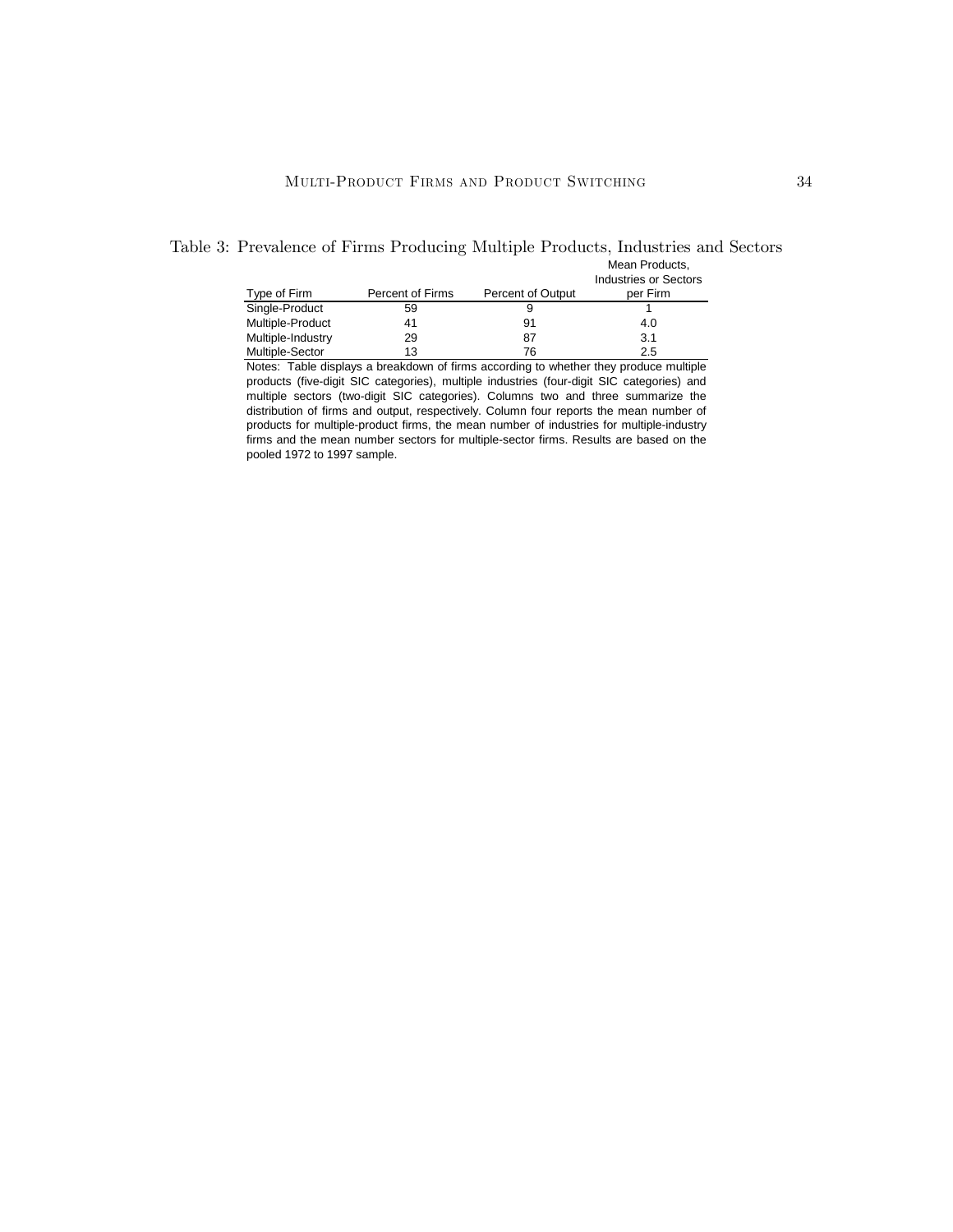|                                             |                | 1   | $\overline{2}$ | 3  | 4  | 5              | 6              | 7              | 8              | 9  | 10 |
|---------------------------------------------|----------------|-----|----------------|----|----|----------------|----------------|----------------|----------------|----|----|
|                                             | 1              | 100 | 81             | 71 | 64 | 59             | 55             | 52             | 50             | 48 | 45 |
| Output                                      | $\overline{2}$ |     | 19             | 22 | 23 | 22             | 22             | 21             | 21             | 21 | 20 |
|                                             | 3              |     |                | 7  | 10 | 11             | 11             | 12             | 12             | 12 | 12 |
|                                             | 4              |     |                |    | 4  | 6              | 6              | 7              | 7              | 8  | 8  |
|                                             | 5              |     |                |    |    | $\overline{2}$ | 4              | $\overline{4}$ | 5              | 5  | 5  |
| Share of Prodcut in Firm's<br>(High to Low) | 6              |     |                |    |    |                | $\overline{2}$ | $\overline{2}$ | 3              | 3  | 4  |
|                                             | $\overline{7}$ |     |                |    |    |                |                | 1              | $\overline{2}$ | 2  | 2  |
|                                             | 8              |     |                |    |    |                |                |                | 1              | 1  | 2  |
| Average                                     | 9              |     |                |    |    |                |                |                |                | 1  | 1  |
|                                             | 10             |     |                |    |    |                |                |                |                |    | 1  |

Table 4: Distribution of Within-Firm Output Shares, by Product Number of Products Produced by the Firm

Notes: Columns indicate the number of products produced by the firm. Rows indicate the share of the produce, in descending order of size. Each cell is the average across the relevant set of firm-products in the sample. Sample includes all firms producing at least ten products in the 1972 to 1997 Censuses.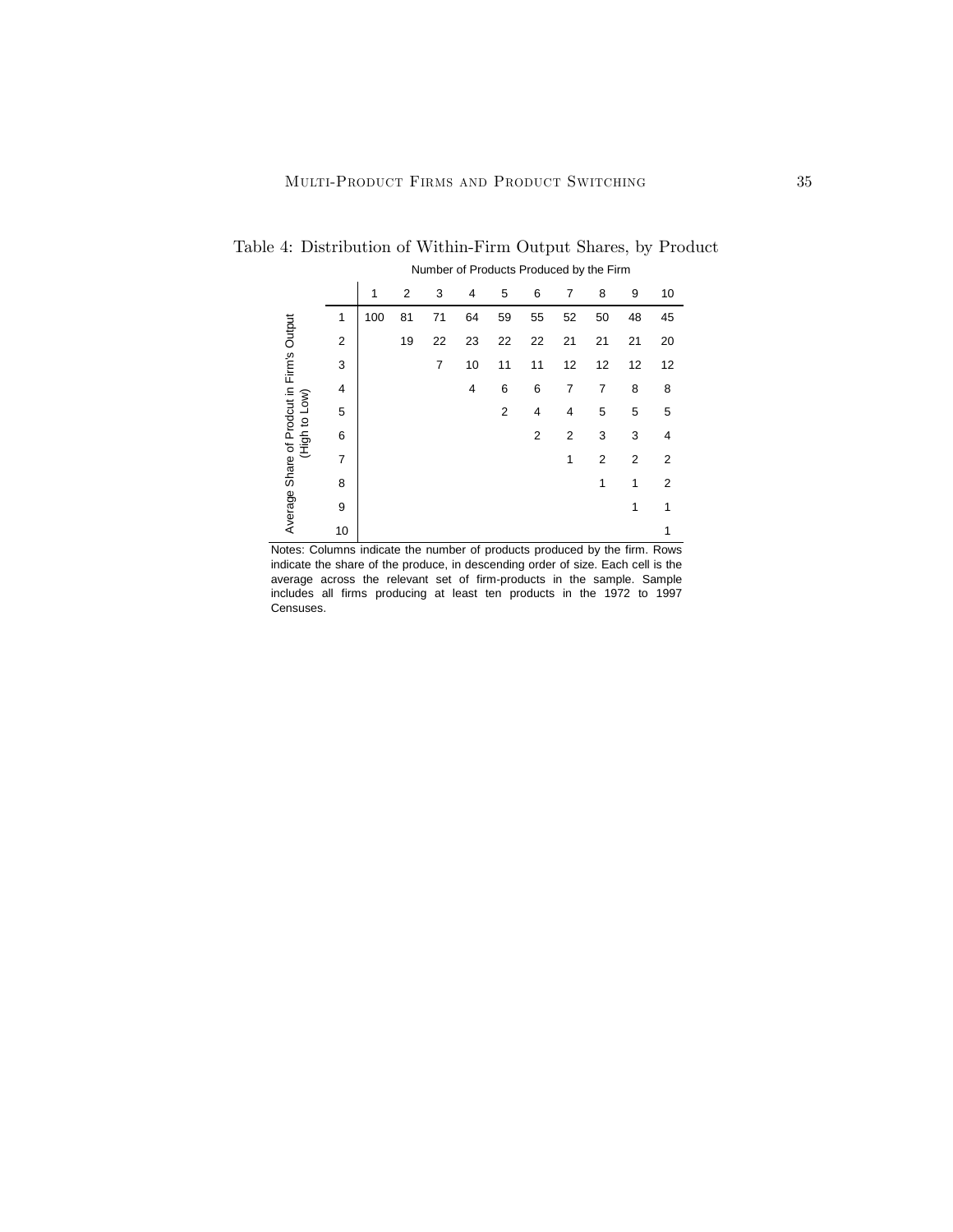Table 5: Mean Percentage-Point Differences Between Single- and Multiple-Product Firm Attributes

|                                | Multiple<br>Product | Multiple<br>Industry | Multiple<br>Sector |
|--------------------------------|---------------------|----------------------|--------------------|
| Output                         | 0.77                | 0.77                 | 0.92               |
| Employment                     | 0.66                | 0.68                 | 0.83               |
| Wages                          | 0.08                | 0.06                 | 0.05               |
| <b>Production Worker Wages</b> | 0.08                | 0.06                 | 0.05               |
| Non-Production Worker Wages    | 0.05                | 0.03                 | 0.03               |
| Probability of Export          | 0.13                | 0.13                 | 0.15               |
| <b>Labor Productivity</b>      | 0.10                | 0.08                 | 0.09               |
| TFP                            | 0.01                | 0.04                 | 0.00               |

Notes: Table summarizes mean percent differences in 1997 between firms that produce multiple products, industries and sectors versus those that produce a single product, industry and sector, respectively. Results are obtained by regressing the log of the noted firm characteristic on a dummy variable indicating the firms' status as well as industry fixed effects. All regressions are OLS except for probability of firm export, which is a probit. All differences are statistically significant at the 1 percent level. There are roughly 150,000 observations for each regression.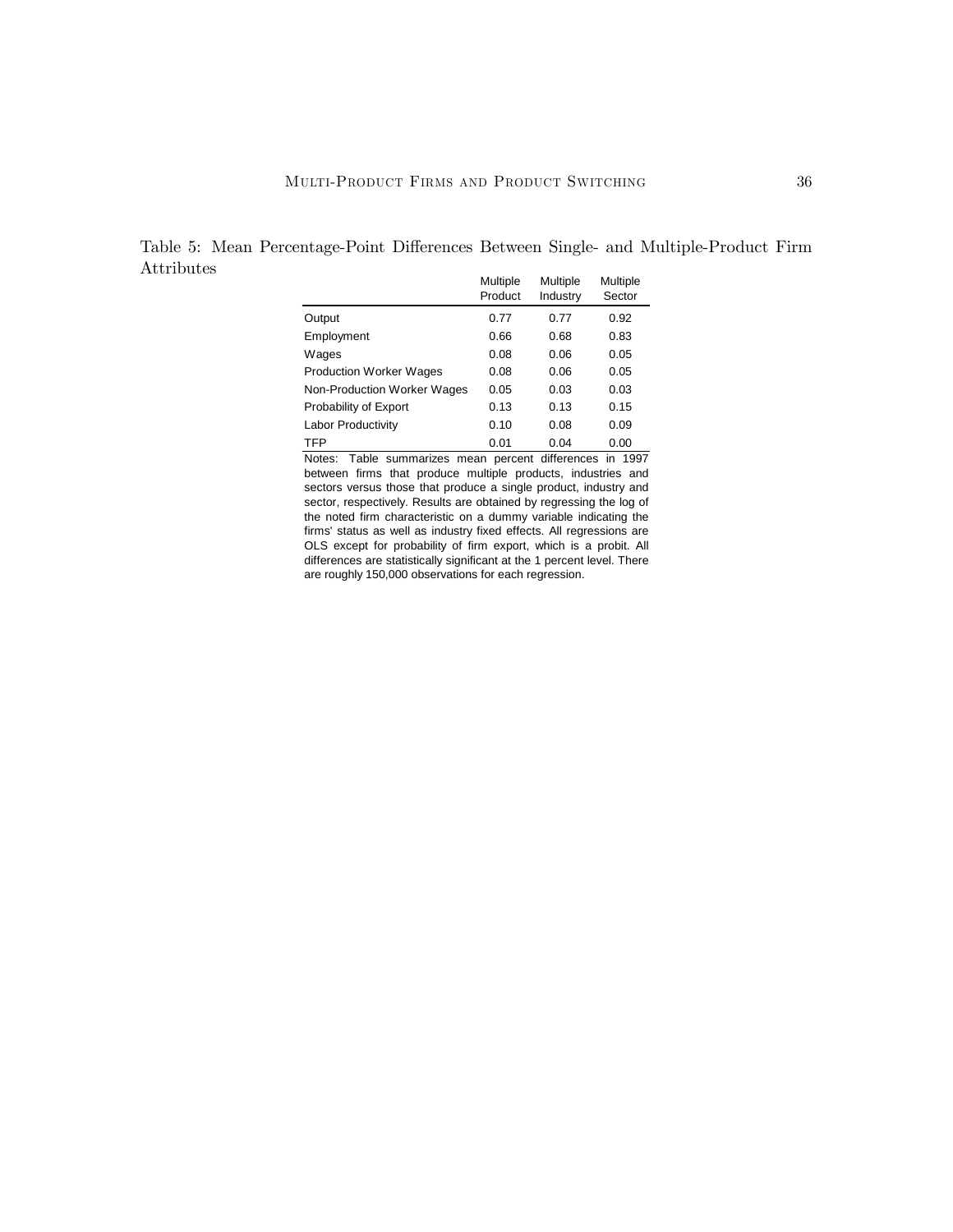|                |           |      | Source of Growth    |        |     |                                 |          |                          |          |           |  |
|----------------|-----------|------|---------------------|--------|-----|---------------------------------|----------|--------------------------|----------|-----------|--|
|                |           |      | Firm Entry and Exit |        |     | <b>Firms' Extensive Margins</b> |          | Firms' Intensive Margins |          |           |  |
|                | Aggregate |      | Firm                | Firm   |     | Added                           | Dropped  |                          | Growing  | Shrinking |  |
| Period         | Growth    | Net  | <b>Births</b>       | Deaths | Net | Products                        | Products | Net                      | Products | Products  |  |
| 1972-77        | 9         | 0    | 8                   | -9     | -1  | 24                              | -24      | 10                       | 22       | -12       |  |
| 1977-82        | -4        | -3   | 10                  | $-12$  | າ   | 30                              | $-28$    | -3                       | 15       | $-19$     |  |
| 1982-87        | 13        | $-2$ | 16                  | $-18$  | 5   | 45                              | $-40$    | 10                       | 24       | $-13$     |  |
| 1987-92        | 10        |      | 15                  | $-15$  | 5   | 36                              | -31      | 5                        | 18       | -14       |  |
| 1992-97        | 27        | 2    | 16                  | -14    | 4   | 33                              | $-29$    | 21                       | 32       | $-11$     |  |
| Total Change   | 65        | -3   | 73                  | -76    | 19  | 189                             | $-170$   | 50                       | 127      | -77       |  |
| % Total Change | 100       | -5   | 112                 | $-118$ | 29  | 291                             | $-262$   | 77                       | 195      | $-119$    |  |

Table 6: Decomposition of Aggregate Real U.S. Manufacturing Output, 1972 to 1997

Notes: Table decomposes the change in real U.S. manufacturing shipments across noted five-year intervals (rows one to five) as well as across the entire 1972 to 1997 sample period (row 6). Column two reports the change in aggregate manufacturing shipments. Columns three through five report the contributions of net and gross firm entry. Columns six through eight report the contributions of net and gross product adding by continuing firms. Final three columns report the contributions of net and gross output growth of continuing products by continuing firms. In each row, "net" columns sum to the aggregate change reported in column two. Totals are based on the sum of firms' product-level shipments. Administrative Records are excluded.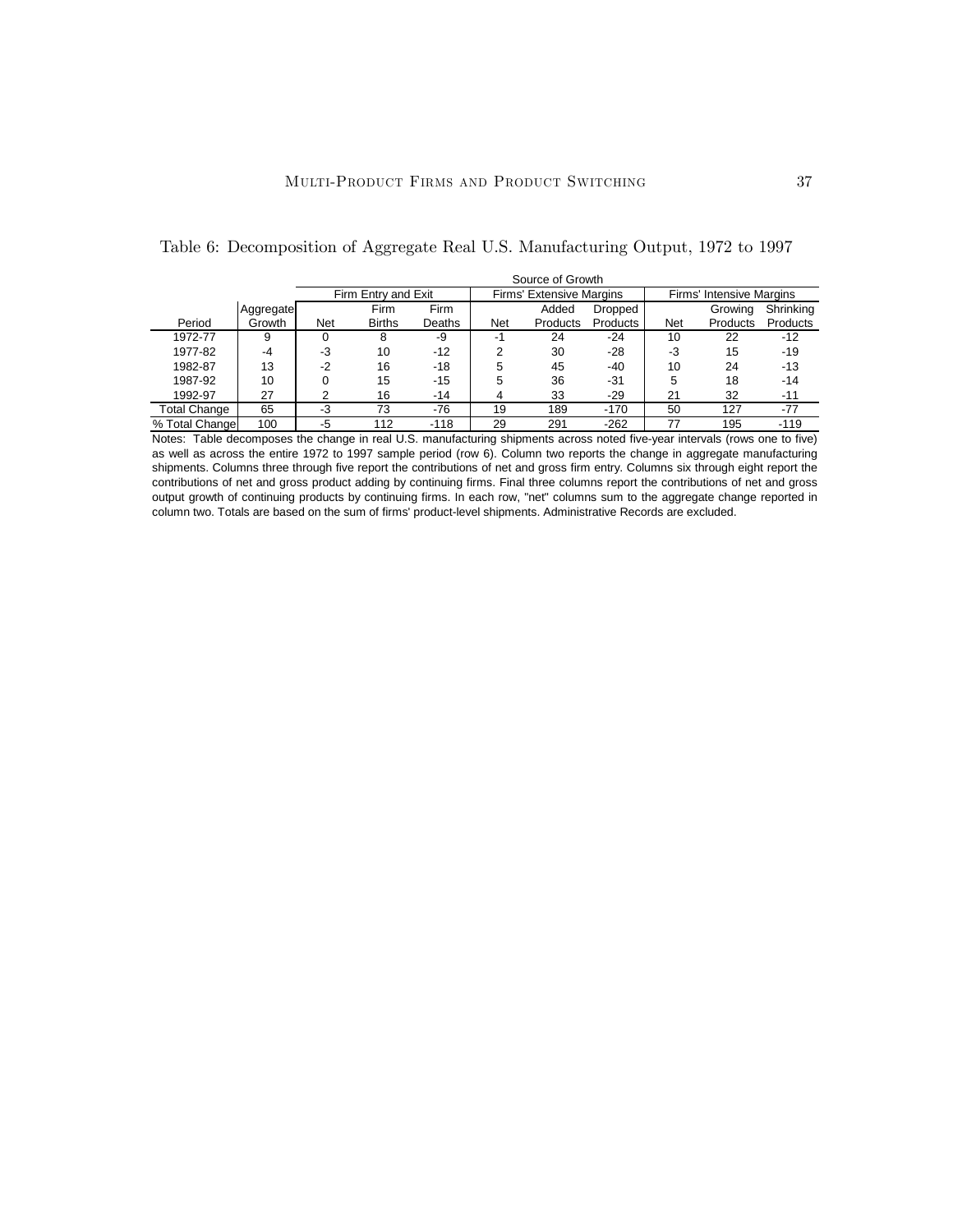|                            |           | <b>Percent of Firms</b>          |                                    |
|----------------------------|-----------|----------------------------------|------------------------------------|
|                            |           | Single-                          | Multiple-                          |
| Firm Activity              | All Firms |                                  | <b>Product Firms Product Firms</b> |
| None                       | 32        | 46                               | 11                                 |
| Drop Product(s) Only       | 12        | na                               | 30                                 |
| Add Product(s) Only        | 11        | 13                               | 8                                  |
| Both Add and Drop Products | 45        | 41                               | 50                                 |
|                            |           |                                  |                                    |
|                            |           | Output-Weighted Percent of Firms |                                    |
|                            |           | Single-                          | Multiple-                          |
| <b>Firm Activity</b>       | All Firms |                                  | <b>Product Firms Product Firms</b> |
| None                       |           | 49                               | 3                                  |
| Drop Product(s) Only       |           | na                               | 8                                  |
| Add Product(s) Only        | 5         | 20                               | 3                                  |
| Both Add and Drop Products | 81        | 31                               | 86                                 |

Table 7: Product Switching by U.S. Manufacturing Firms, 1972 to 1997

Note: Top panel displays average percent of surviving U.S. manufacturing firms engaging in each type of product-changing activity across five-year intervals from 1972 to 1997. Bottom panel provides a similar breakdown but weighting each firm by its output. Products refer to five-digit SIC categories. The four firm activities are mutually exclusive. There are an average of 141,561 surviving firms in each Census year.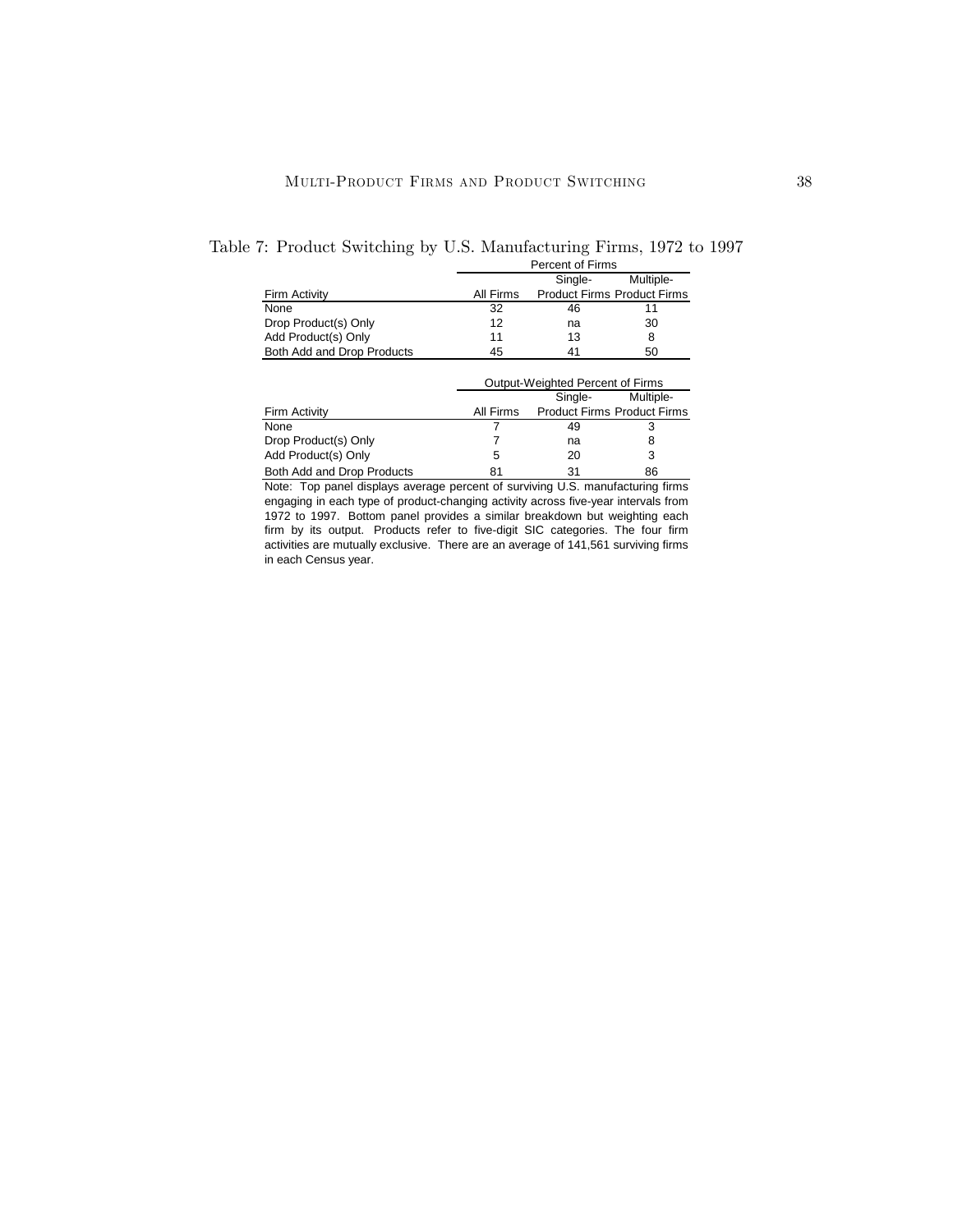|  |  |  | Table 8: Sector and Industry Switching by U.S. Manufacturing Firms, 1972 to 1997 |  |  |
|--|--|--|----------------------------------------------------------------------------------|--|--|

|                      | <b>Percent of Firms</b> |          |           |  |  |
|----------------------|-------------------------|----------|-----------|--|--|
|                      | Product                 | Sector   |           |  |  |
| <b>Firm Activity</b> | Activity                | Activity | Actvivity |  |  |
| None                 | 32                      | 53       | 79        |  |  |
| Drop Only            | 12                      | 13       | 8         |  |  |
| Add Only             | 11                      | 13       |           |  |  |
| Both Add and Drop    | 45                      | 21       |           |  |  |

Note: Table displays average share of surviving firms who engage in product, industry and sector switching across five-year intervals from 1972 to 1997. Product, industry and sector activity refers to the adding and/or dropping of fivedigit, four-digit and two-digit SIC categories, respectively. In each column, the four firm activities are mutually exclusive. There are an average of roughly 141,561 surviving firms in each Census year.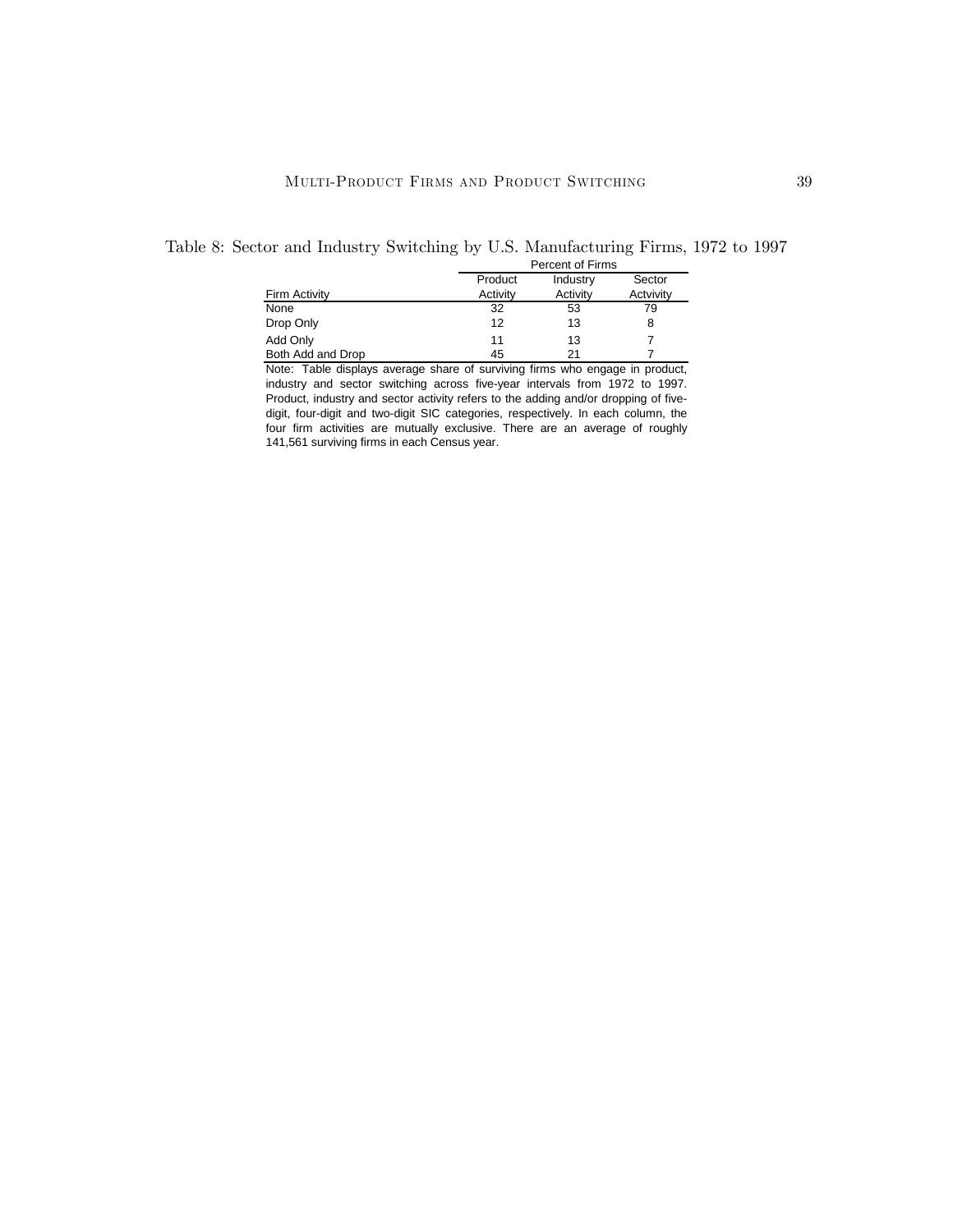| Table 9: Average Output Share of Recently Added and Dropped Products, 1972 to 1997 |  |  |  |  |  |  |  |  |  |  |  |
|------------------------------------------------------------------------------------|--|--|--|--|--|--|--|--|--|--|--|
|------------------------------------------------------------------------------------|--|--|--|--|--|--|--|--|--|--|--|

|                        |              | Products that                                         | Products that                           |
|------------------------|--------------|-------------------------------------------------------|-----------------------------------------|
|                        | All Added or |                                                       | Result in Adding or Result in Adding or |
|                        |              | Dropped Products Dropping Industries Dropping Sectors |                                         |
| Products Added t-5:t   | 49           | 26                                                    |                                         |
| Products Dropped t:t+5 | 46           | 23                                                    | 9                                       |

Notes: Table reports the mean share of multi-product firm year t output represented by products added between Census year t-5 and t and products dropped between Census years t and t+5. First column refers to all products adds and drops. Second and third columns refer to products that result in firms either adding or dropping industries and sectors, respectively. Means are across all years of sample, 1972 to 1997.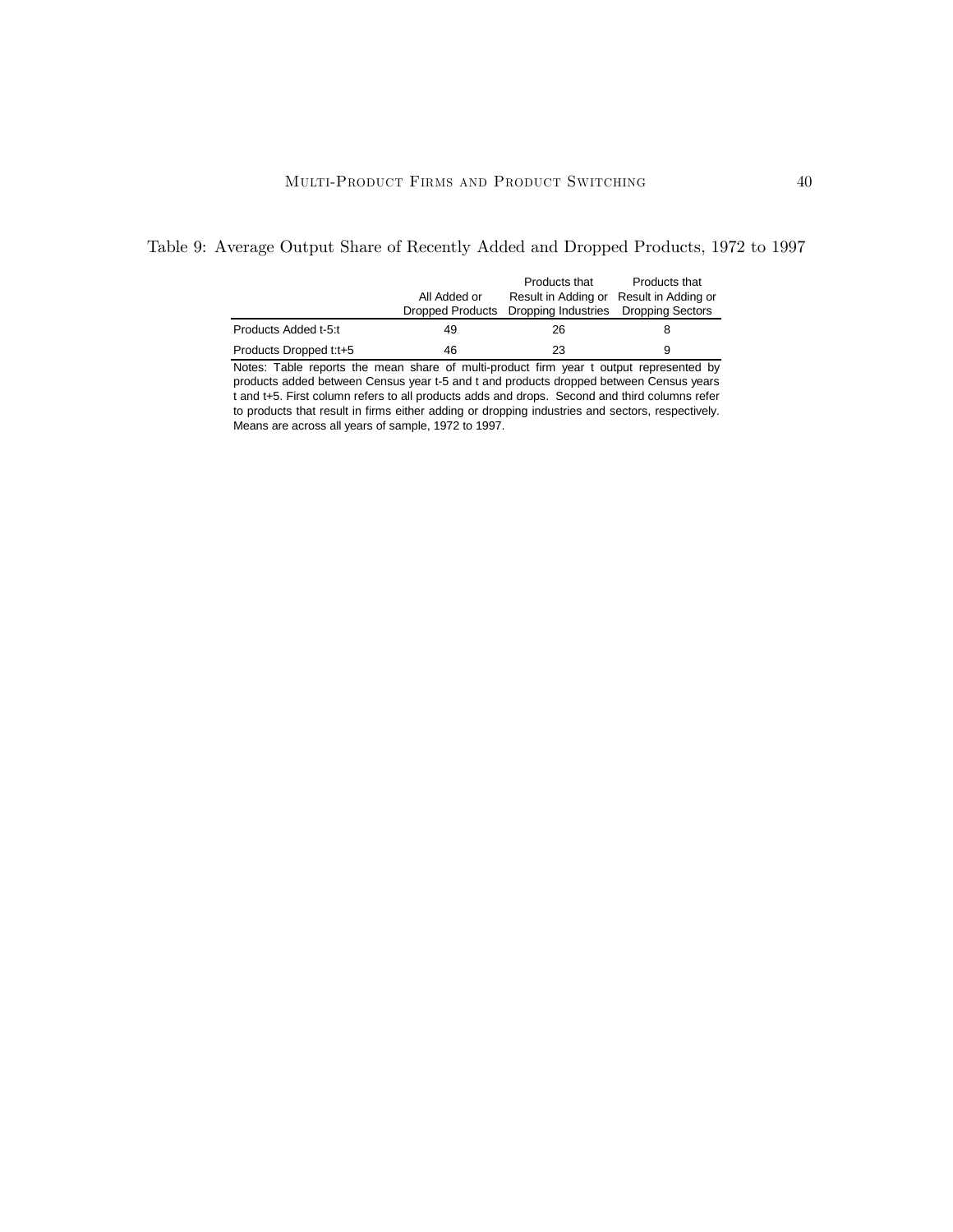|               | Drop Only                  | Add Only                | <b>Both Add</b><br>and Drop | Obs     | $R^2$ |
|---------------|----------------------------|-------------------------|-----------------------------|---------|-------|
| Output        | ***<br>$-0.0140$<br>0.0007 | $0.0203$ ***<br>0.0007  | $0.0055$ ***<br>0.0005      | 447,399 | 0.05  |
| Employment    | ***<br>$-0.0159$<br>0.0006 | ***<br>0.0184<br>0.0006 | $0.0057$ ***<br>0.0005      | 447.399 | 0.02  |
| Wages         | ***<br>0.0009<br>0.0004    | $0.0017$ ***<br>0.0004  | ***<br>0.0011<br>0.0003     | 447.399 | 0.03  |
| Output/Worker | $**$<br>0.0014<br>0.0006   | $0.0013$ **<br>0.0006   | 0.0006<br>0.0004            | 273,927 | 0.03  |
| <b>TFP</b>    | ***<br>$-0.0023$<br>0.0005 | ***<br>0.0041<br>0.0005 | $0.0017$ ***<br>0.0034      | 273.927 | 0.02  |

Table 10: Product Switching and Concomitant Changes in Firm Characteristics, 1972 to 1997

Notes: Table summarizes OLS regression results of log differences in firm characteristics from Census year t-5 to t on dummies indicating contemporaneous product switching activity. Each row summarizes the regression for a different firm characterisitc. Each cell reports the coefficient for the product-switching dummy variables noted at the top of the column. Standard errors adjusted for clustering at the industry level are noted below each coefficient. Regressions include year and industry fixed effects; coefficients for fixed effects and constant are suppressed. Sample sizes vary as a result of availability of data needed to compute right hand side variables. Regressions cover all firms during the pooled 1972 to 1997 sample period. \*\*\*, \*\*, and \* represent statistical significance at the 1%, 5% and 10% levels, respectively.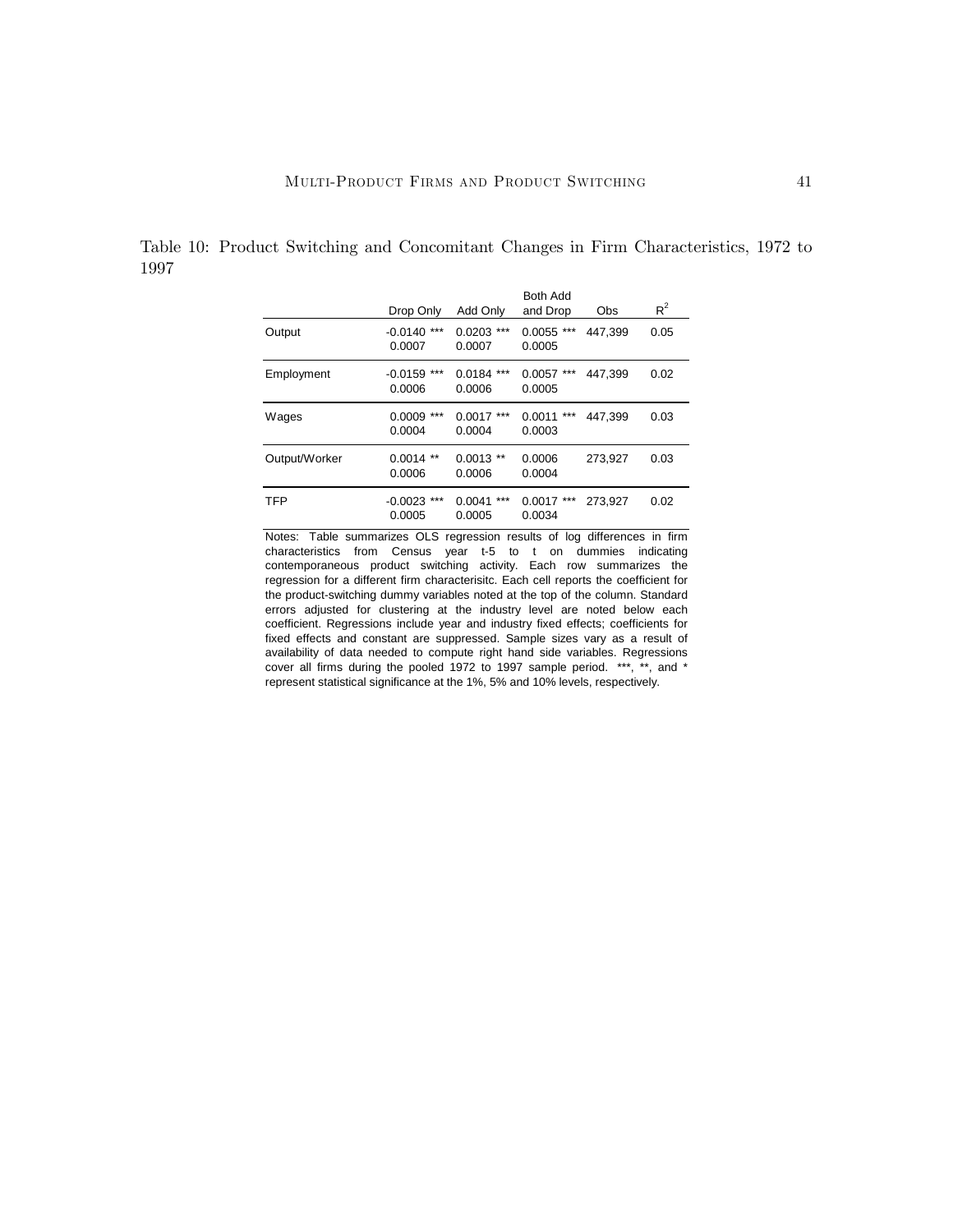Table 11: Distribution of Added and Dropped, Products, By Method Product Adds That

|                           |                              | Result in Adding a |
|---------------------------|------------------------------|--------------------|
| Firm Adds Product(s) via: | <b>All Product Additions</b> | Sector             |
| Existing Plant(s) Only    | 94.3                         | 88.7               |
| Acquired Plant(s) Only    | 0.4                          | 1.9                |
| New Plant(s) Only         | 1.6                          | 6.0                |
| Combination               | 3.6                          | 3.5                |

|                            | <b>Percent of Firms</b> |                           |  |  |  |  |  |
|----------------------------|-------------------------|---------------------------|--|--|--|--|--|
|                            |                         | <b>Product Drops That</b> |  |  |  |  |  |
|                            |                         | Result in Dropping a      |  |  |  |  |  |
| Firm Drops Product(s) via: | All Product Drops       | Sector                    |  |  |  |  |  |
| Existing Plant(s) Only     | 94.1                    | 89.1                      |  |  |  |  |  |
| Divested Plant(s) Only     | 0.2                     | 1.4                       |  |  |  |  |  |
| Closing Plant(s) Only      | 2.0                     | 5.8                       |  |  |  |  |  |
| Combination                | 3.7                     | 3.6                       |  |  |  |  |  |

Notes: Table reports the manner in which firms add (top panel) and drop (bottom panel) products. Second column of each panel focuses on all product adds or drops. Third column of each panel excludes product adds that occur within the firms' existing set of sectors and product drops that do not result in the firm exiting a sector. Figures shown are averages across the pooled 1972 to 1997 sample.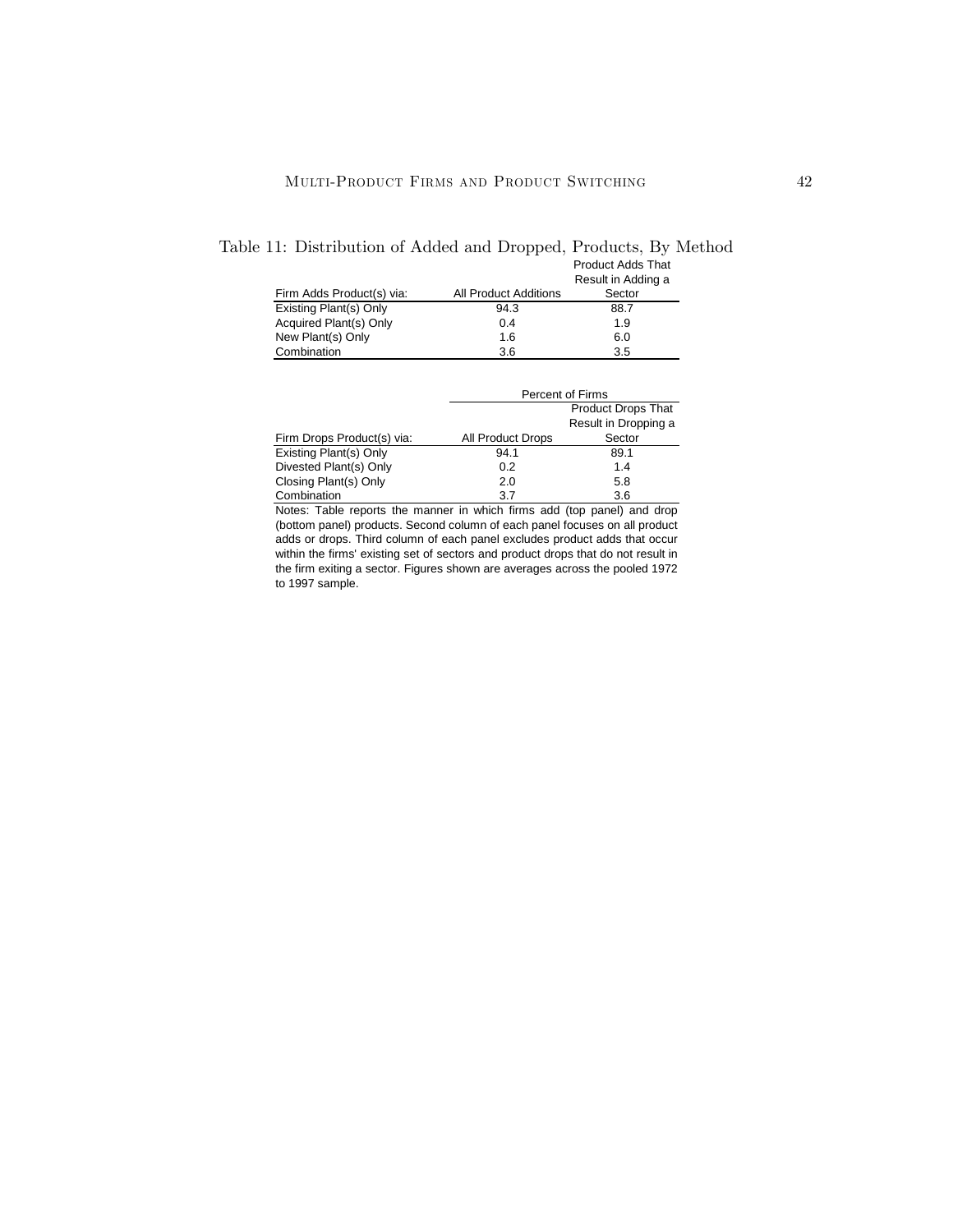|                      |        | <b>Product Switching</b> | Sector Switching |          |  |  |
|----------------------|--------|--------------------------|------------------|----------|--|--|
| <b>Firm Activity</b> | No M&A | With M&A                 | No M&A           | With M&A |  |  |
| None                 | 32     |                          | 79               | 40       |  |  |
| Drop Only            | 12     |                          | 8                | 16       |  |  |
| Add Only             |        |                          | 6                | 26       |  |  |
| Both Add and Drop    | 44     | 73                       |                  | 18       |  |  |

Table 12: Product Switching Activity and Concurrent Merger and Acquisition Activity

Notes: Table reports product and sector (two-digit SIC) switching activity for two types of firms: those without any ownership changes, denoted "No M&A" and those that acquire or divest a plant, referred to as "With M&A" firms.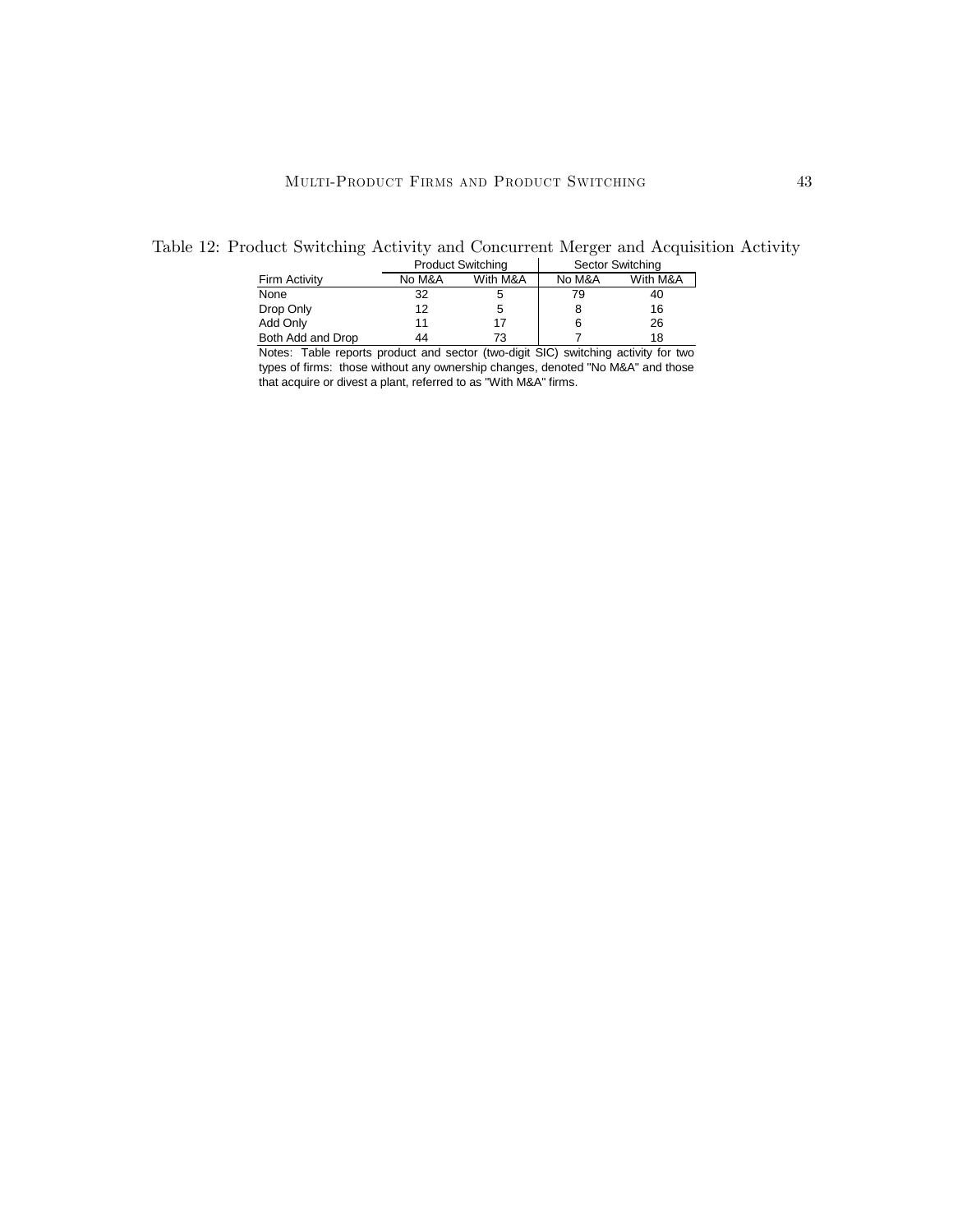Table 13: Firm-Product Drop OLS Regressions, 1972 to 1997

|                                | Drop Product            | Drop Product            | Drop Product            | Drop Product            |
|--------------------------------|-------------------------|-------------------------|-------------------------|-------------------------|
| <b>Relative Product Size</b>   | $-0.0384$ ***<br>0.0005 | $-0.0353$ ***<br>0.0014 | $-0.0665$ ***<br>0.0009 | $-0.0596$ ***<br>0.0009 |
| <b>Relative Product Tenure</b> | $-0.1105$ ***<br>0.0025 | $-0.1248$ ***<br>0.0040 | $-0.1183$ ***<br>0.0042 | $-0.1313$ ***<br>0.0041 |
| <b>Relative Firm Size</b>      | $0.0717$ ***<br>0.0037  | $0.0573$ ***<br>0.0054  |                         |                         |
| Relative Firm Age              | $0.0377$ ***<br>0.0019  | $0.0354$ ***<br>0.0021  |                         |                         |
| Number of Products             | $0.0023$ ***<br>0.0001  | ***<br>0.0024<br>0.0001 |                         |                         |
| <b>Firm Fixed Effects</b>      | No                      | No                      | Yes                     | Yes                     |
| <b>Product Fixed Effects</b>   | No                      | Yes                     | No                      | Yes                     |
| R-Squared                      | 0.05                    | 0.17                    | 0.51                    | 0.53                    |
| Observations                   | 174,303                 | 174,303                 | 174,303                 | 174,303                 |

Notes: Table summarizes OLS regression results of dummy variable indicating a firmproduct drop between Census years 1992 and 1997 on firm-product and firm attributes in 1992. In each case, attributes are relative to firms with the same mix of products. Robust standard errors are noted below each coefficient; standard errors are adjusted for clustering at the product level. Coefficients for fixed effects and constant are suppressed. \*\*\*, \*\*, and \* represent statistical significance at the 1%, 5% and 10% levels, respectively.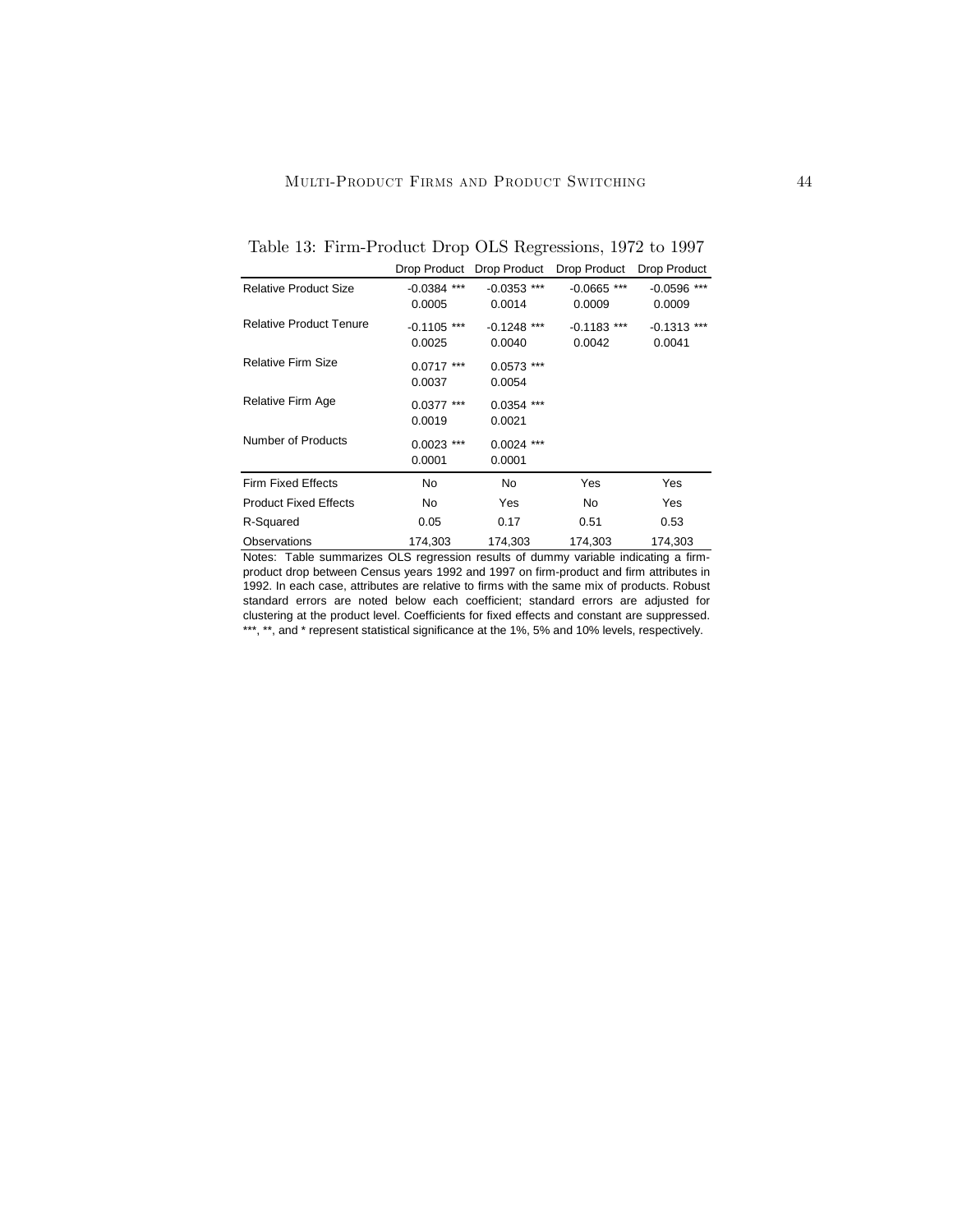|                              | Add                       | Add                       | Add                     | Add                     |
|------------------------------|---------------------------|---------------------------|-------------------------|-------------------------|
| <b>TFP</b>                   | $***$<br>0.0541<br>0.0065 | $***$<br>0.0592<br>0.0065 |                         |                         |
| In(Output/Worker)            |                           |                           | ***<br>0.0294<br>0.0025 | ***<br>0.0369<br>0.0027 |
| In(Employment)               |                           | $0.0512$ ***<br>0.0023    |                         | $0.0710$ ***<br>0.0025  |
| ln(Age)                      |                           | $0.0028$ ***<br>0.0004    |                         | $0.0025$ ***<br>0.0003  |
| <b>Year Fixed Effects</b>    | Yes                       | Yes                       | Yes                     | Yes                     |
| <b>Product Fixed Effects</b> | Yes                       | Yes                       | Yes                     | Yes                     |
| R-Squared                    | 0.06                      | 0.08                      | 0.16                    | 0.16                    |
| Observations                 | 331.431                   | 331.431                   | 503.348                 | 503.348                 |

Table 14: Product Adding and Firm Productivity, 1972 to 1997

Notes: Table summarizes OLS regression results of noted dummy variable indicating product adding by single-product firms between years t and t+5 on noted covariates. First two covariates are TFP (see text) and output per worker in year t. Second two covariates are firm employment and firm age, both for year t. Sample covers 1972 through 1992 panels. Robust standard errors are noted below each coefficient; standard errors are adjusted for clustering at the product level. Coefficients for fixed effects and constant are suppressed. \*\*\*, \*\*, and \* represent statistical significance at the 1%, 5% and 10% levels, respectively.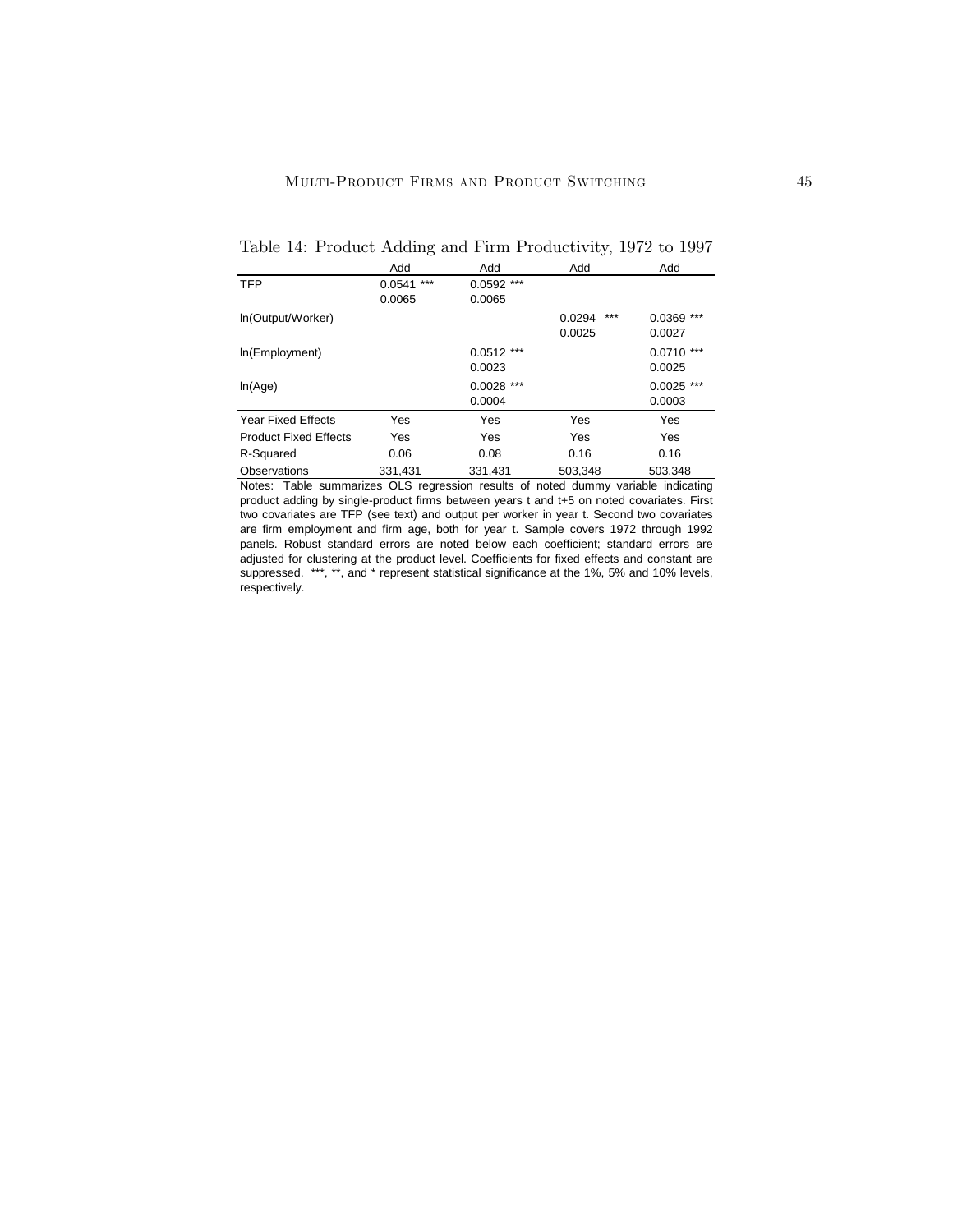Table 15: Product Co-Production Within Firms, 1972 to 1997

| Sector                   | 20    | 22  | 23    | 31  | 24    | 25    | 26  | 27    | 30    | 28    | 29  | 32    | 33  | 34          | 35          | 37  | 36    | 38  | 39    |
|--------------------------|-------|-----|-------|-----|-------|-------|-----|-------|-------|-------|-----|-------|-----|-------------|-------------|-----|-------|-----|-------|
| 20 Food                  | 2,439 | 25  | 210   | 19  | 30    | 22    | 51  | 46    | 75    | 178   | 23  | 41    | 32  | 75          | 79          | 27  | 36    | 35  | 37    |
| 22 Textile               | 25    | 512 | 249   | 25  | 32    | 38    | 62  | 38    | 132   | 85    | 19  | 41    | 42  | 80          | 77          | 35  | 46    | 49  | 59    |
| 23 Apparel               | 210   | 249 | 1,839 | 125 | 206   | 192   | 179 | 188   | 344   | 263   | 66  | 187   | 223 | 825         | 1,057       | 220 | 263   | 210 | 335   |
| 31 Leather               | 19    | 25  | 125   | 147 | 16    | 19    | 19  | 20    | 58    | 24    |     | 14    | 13  | 34          | 29          | 12  | 19    | 23  | 46    |
| 24 Lumber                | 30    | 32  | 206   | 16  | 2,846 | 429   | 87  | 47    | 157   | 75    | 20  | 91    | 59  | 213         | 118         | 68  | 68    | 48  | 86    |
| 25 Furniture             | 22    | 38  | 192   | 19  | 429   | 1.203 | 52  | 44    | 154   | 45    | 10  | 98    | 60  | 237         | 188         | 65  | 101   | 75  | 104   |
| 26 Paper                 | 51    | 62  | 179   | 19  | 87    | 52    | 538 | 408   | 239   | 116   | 31  | 61    | 56  | 154         | 142         | 38  | 64    | 70  | 92    |
| 27 Printing & Publishing | 46    | 38  | 188   | 20  | 47    | 44    | 408 | 6,510 | 134   | 92    | 35  | 48    | 52  | 187         | 152         | 57  | 90    | 69  | 253   |
| 30 Rubber & Plastic      | 75    | 132 | 344   | 58  | 157   | 154   | 239 | 134   | 1.187 | 319   | 59  | 209   | 215 | 572         | 910         | 187 | 271   | 221 | 243   |
| 28 Chemicals             | 178   | 85  | 263   | 24  | 75    | 45    | 116 | 92    | 319   | 1,297 | 160 | 159   | 139 | 235         | 288         | 88  | 146   | 165 | 150   |
| 29 Petroleum             | 23    | 19  | 66    |     | 20    | 10    | 31  | 35    | 59    | 160   | 128 | 146   | 39  | 57          | 63          | 27  | 36    | 27  | 21    |
| 32 Stone & Concrete      | 41    | 41  | 187   | 14  | 91    | 98    | 61  | 48    | 209   | 159   | 146 | 1,097 | 122 | 267         | 236         | 83  | 131   | 96  | 70    |
| 33 Primary Metal         | 32    | 42  | 223   | 13  | 59    | 60    | 56  | 52    | 215   | 139   | 39  | 122   | 847 | 615         | 789         | 162 | 225   | 127 | 78    |
| 34 Fabricated Metal      | 75    | 80  | 825   | 34  | 213   | 237   | 154 | 187   | 572   | 235   | 57  | 267   | 615 | 4,203 2,311 |             | 456 | 522   | 336 | 242   |
| 35 Industrial Machinery  | 79    | 77  | 1,057 | 29  | 118   | 188   | 142 | 152   | 910   | 288   | 63  | 236   | 789 |             | 2,311 4,887 | 571 | 688   | 464 | 226   |
| 37 Transportation        | 27    | 35  | 220   | 12  | 68    | 65    | 38  | 57    | 187   | 88    | 27  | 83    | 162 | 456         | 571         | 860 | 246   | 159 | 71    |
| 36 Electronic            | 36    | 46  | 263   | 19  | 68    | 101   | 64  | 90    | 271   | 146   | 36  | 131   | 225 | 522         | 688         | 246 | 1,254 | 511 | 135   |
| 38 Instruments           | 35    | 49  | 210   | 23  | 48    | 75    | 70  | 69    | 221   | 165   | 27  | 96    | 127 | 336         | 464         | 159 | 511   | 680 | 112   |
| 39 Miscellaneous         | 37    | 59  | 335   | 46  | 86    | 104   | 92  | 253   | 243   | 150   | 21  | 70    | 78  | 242         | 226         | 71  | 135   | 112 | 1.137 |

Notes: Table summarizes the extent of product co-production by sector across multiple-product firms. A firm is counted in a cell if it produces at least one product in both the row and column two-digit SIC sectors. Firms are counted in each cell only once, but they may appear in more than one cell if they have two or more products spanning two or more sectors. Firms are counted in a diagonal cell if they produce two products in the same sector. The counts displayed in each cell represent the average coproduction observed in the six Census years from 1972 to 1997; the total number of firm-year-coproduction observations is 308,111 across all years. Dark grey and light grey shading indicate substantially higher and lower co-production than would be implied by a null hypothesis of random co-production (see text). The absence of shading indicates the absence of statistically significant differences from this null hypothesis. A "." denotes a cell where information has not been reported to due Census Bureau disclosure guidelines.